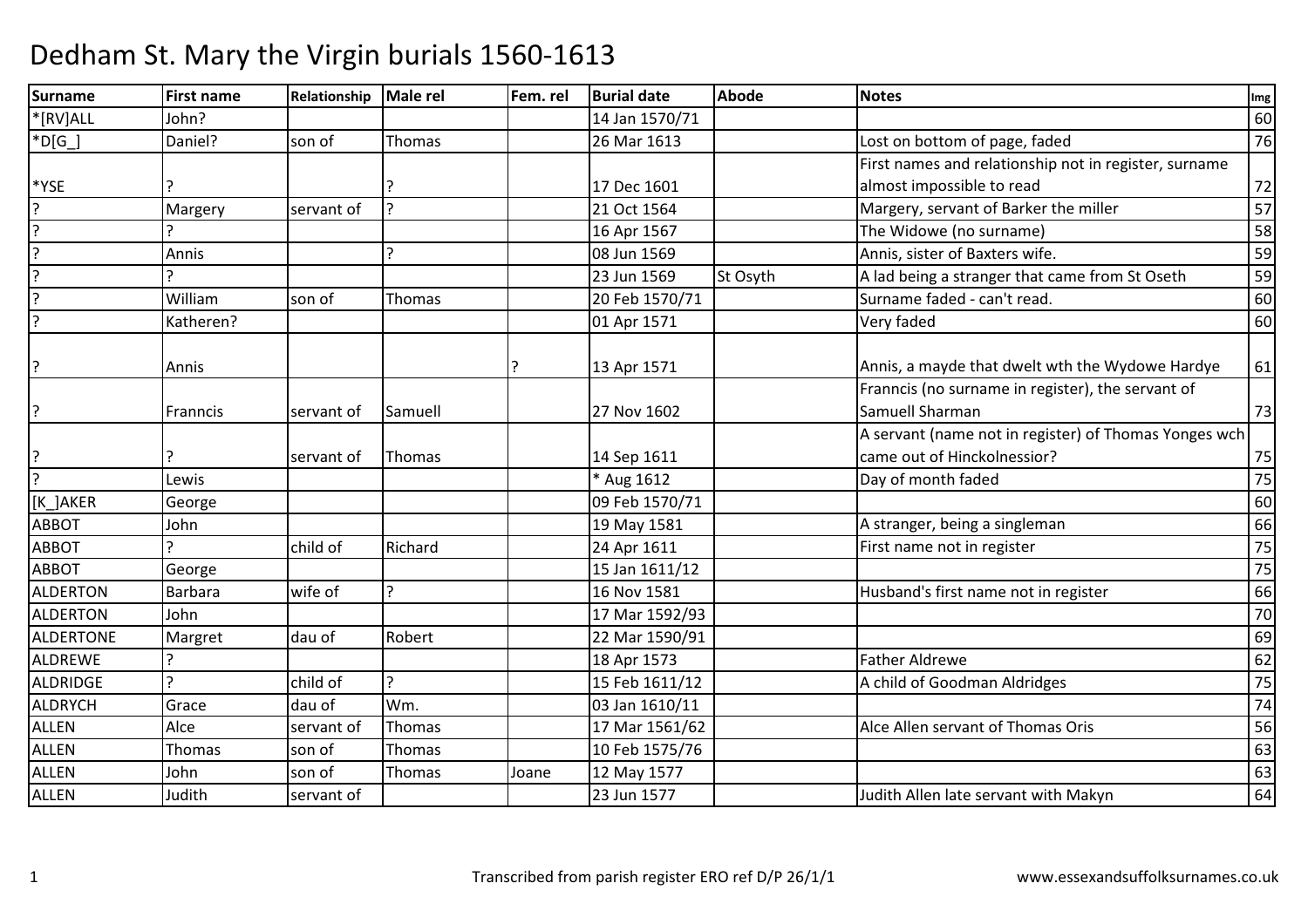| Surname           | <b>First name</b> | Relationship | Male rel     | Fem. rel | <b>Burial date</b> | <b>Abode</b>   | <b>Notes</b>                                            | Img             |
|-------------------|-------------------|--------------|--------------|----------|--------------------|----------------|---------------------------------------------------------|-----------------|
|                   |                   |              |              |          |                    |                | A daughter of Thomas Allens dying so soone as it was    |                 |
| <b>ALLEN</b>      |                   | dau of       | Thomas       |          | 15 Jan 1586/87     |                | borne                                                   | 68              |
| ALLEXANDER        | Martha            | servant of   | Richard      |          | 29 Oct 1584        |                | Martha Allexander servant of Richard Upcher             | 67              |
| ALMA_             | Phillipp          |              |              |          | 20 Jan 1582/83     |                | Surname possibly abrreviated. From Alman?               | 66              |
| <b>AMBLER</b>     |                   | wife of      | Larance      |          | 28 Oct 1612        |                | First name not in register                              | 76              |
| <b>ANCKELLES</b>  | $\overline{z}$    |              |              |          | 02 Feb 1610/11     |                | <b>Goodwyf Anckelles</b>                                | 74              |
| <b>ANCKS</b>      | $\overline{ }$    | child of     | Jhon         |          | 04 Jul 1611        |                | First name not in register                              | $\overline{75}$ |
| ANFFYLD           | $\overline{2}$    |              |              |          | 26 May 1610        |                | Mother Anffyld                                          | 74              |
| <b>ANGER</b>      | William           | son of       | John         |          | 28 Aug 1602        |                |                                                         | $\overline{73}$ |
| <b>APPELTON</b>   | Margeret          |              |              |          | 09 May 1580        |                | Widowe                                                  | 65              |
| <b>APRITCHARD</b> | Richarde          | son of       | Richard      |          | 19 Apr 1571        |                |                                                         | 61              |
| <b>ARCHER</b>     | Edmund            |              |              |          | 31 Dec 1590        | Lauford        |                                                         | 69              |
| <b>ARMAN</b>      | Richard           | son of       | <b>Titus</b> |          | 05 Nov 1575        |                |                                                         | 63              |
| <b>ARMESTONE</b>  | John              |              |              |          | 23 Jun 1576        |                |                                                         | 63              |
| ARMIGER           |                   | wife of      | Robert       |          | 31 Dec 1572        | Oslye, Suffolk | Mrs. Armiger, wife of                                   | 61              |
| <b>ATSON</b>      | Margret           | dau of       | Robert       |          | 22 Oct 1570        |                |                                                         | 60              |
| <b>ATSONE</b>     | Elizabeth         | dau of       | Robert       |          | 03 Nov 1570        |                |                                                         | 60              |
| AYLMER            | Adam              |              |              |          | 12 Mar 1573/74     |                |                                                         | 62              |
| <b>AYLMER</b>     | Christian         |              |              |          | 02 Mar 1590/91     |                |                                                         | 69              |
| <b>BACKELER</b>   | Richard           |              |              |          | 25 Feb 1583/84     |                |                                                         | 67              |
| <b>BACKLER</b>    |                   |              |              |          | 09 Apr 1599        |                | <b>Wydowe Backler</b>                                   | $\overline{71}$ |
|                   |                   |              |              |          |                    |                | William Bacon son of Donis Mills. Not clear if Donis is |                 |
| <b>BACON</b>      | William           | son of       | Donis        |          | 14 Jul 1560        |                | the mother or father.                                   | 55              |
| <b>BACON</b>      | Denis             |              |              |          | 13 Apr 1561        |                |                                                         | 56              |
| <b>BAKER</b>      |                   | child of     | Thomas       |          | 15 Sep 1573        |                | Thomas Baker had a childe that was buryed.              | 62              |
| <b>BAKER</b>      | $\mathbf{P}$      | wife of      | Thomas       |          | 23 Sep 1573        |                | Thomas Bakers wife                                      | 62              |
| <b>BAKER</b>      | 2                 | child of     | Thomas       |          | 10 Jun 1575        |                | Thomas Bakers child                                     | 63              |
| <b>BAKER</b>      | $\overline{z}$    | wife of      | Thomas       |          | 20 Jul 1575        |                | First name not in register                              | 63              |
| <b>BAKER</b>      | $\mathbf{D}$      |              |              |          | 19 May 1586        |                | The Widowe Baker                                        | 68              |
| <b>BAKER</b>      | Thomas            |              |              |          | 14 Oct 1598        |                |                                                         | 71              |
| <b>BAKER</b>      |                   | child of     | John         |          | 10 Nov 1600        |                | First name not in register                              | $\overline{72}$ |
| <b>BAKER</b>      | Elizabeth         | dau of       | John         |          | 31 Dec 1602        |                |                                                         | 73              |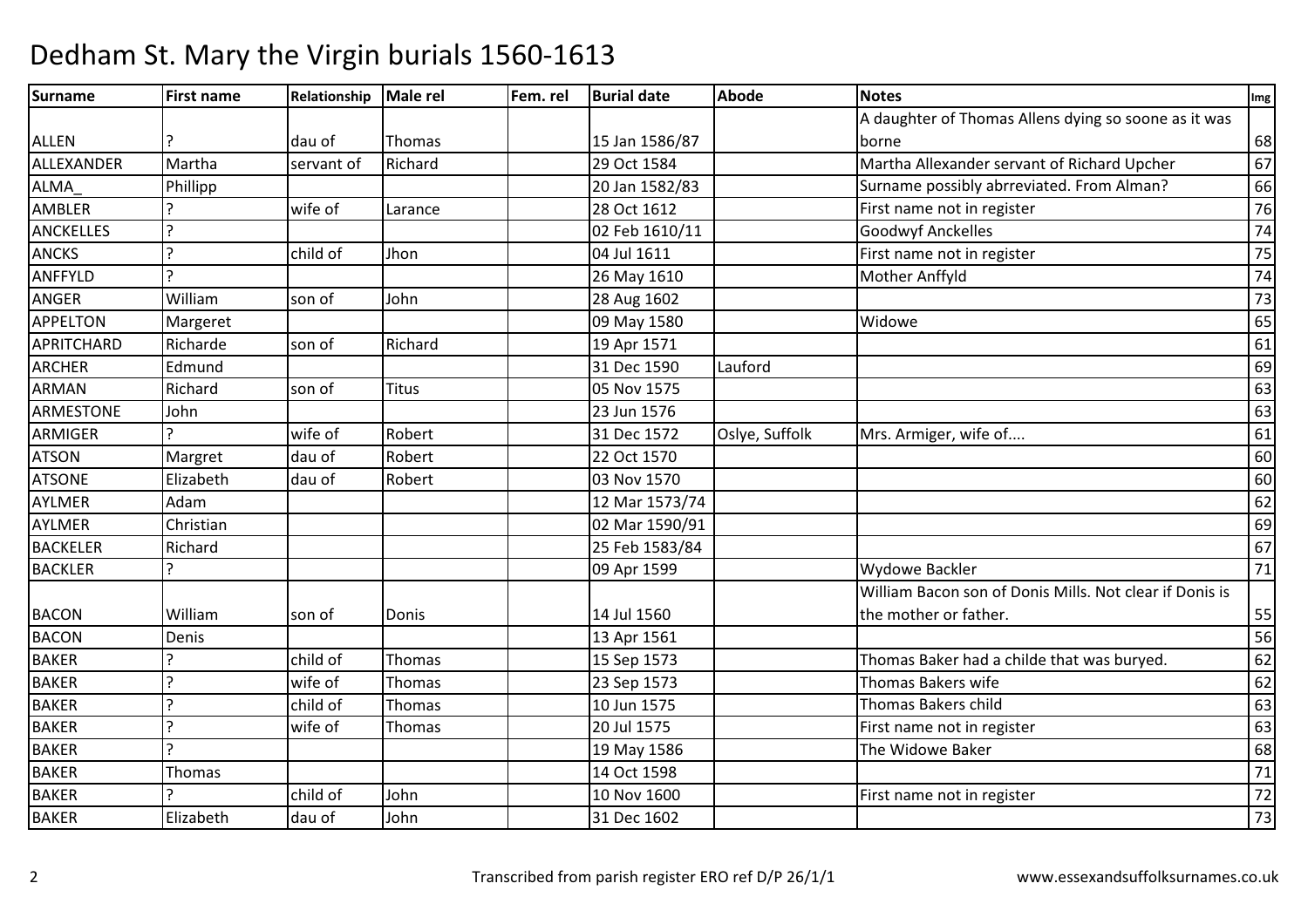| Surname         | <b>First name</b> | Relationship | Male rel | Fem. rel | <b>Burial date</b> | <b>Abode</b> | <b>Notes</b>                                              | Im <sub>g</sub> |
|-----------------|-------------------|--------------|----------|----------|--------------------|--------------|-----------------------------------------------------------|-----------------|
| <b>BANES</b>    |                   | dau of       |          |          | 20 Oct 1565        |              | Daughter of Widowe Banes                                  | 58              |
| <b>BANES</b>    | $\overline{a}$    | child of     | Richard  |          | 26 Jun 1579        |              | First name not in register                                | 64              |
| <b>BANES</b>    |                   | son of       | Richard  |          | 07 Apr 1584        |              | The sonne of (first name not in register)                 | 67              |
| <b>BANNING</b>  | Hugh              |              |          |          | 01 Apr 1593        |              |                                                           | 70              |
|                 |                   |              |          |          |                    |              | A daughter of Bans was buryed presently after it was      |                 |
| <b>BANS</b>     |                   | dau of       |          |          | 10 Feb 1582/83     |              | borne.                                                    | 66              |
| BAR[BK]ER       | Elizabeth         | dau of       | Roger    |          | 25 Aug 1560        |              |                                                           | 55              |
| BAR[BK]ER       | Mary              | dau of       |          |          | 08 Jun 1562        |              | Mary Bar[bk]er daughter of Widow Minot                    | 56              |
| <b>BARAK</b>    |                   | wife of      | Robt.    |          | 25 Sep 1612        |              | First name not in register. Entry quite faded             | 76              |
| BARELL          |                   | child of     | George   |          | 15 Dec 1570        |              | A childe of George Barells                                | 60              |
| <b>BARELL</b>   | Susan             | dau of       | George   |          | 25 Dec 1570        |              |                                                           | 60              |
| <b>BARKER</b>   | Margery           | servant of   |          |          | 21 Oct 1564        |              | Margery, servant of Barker the miller                     | 57              |
| <b>BARKER</b>   | Lancelot          | son of       | John     |          | 27 Oct 1569        |              |                                                           | 59              |
|                 |                   |              |          |          |                    |              |                                                           |                 |
| <b>BARKER</b>   |                   | wife of      | John     |          | 03 Aug 1571        |              | John Barkers wife the miller (first name not in register) | 61              |
| <b>BARKER</b>   | John              |              |          |          | 15 Nov 1571        |              | The miller                                                | 61              |
| <b>BARKER</b>   | Walter            | son of       | Roger    |          | 18 Jul 1577        |              |                                                           | 64              |
| <b>BARKER</b>   | Mary              | dau of       | Thomas   |          | 29 Oct 1580        |              |                                                           | 65              |
| <b>BARKER</b>   | Roger             |              |          |          | 24 Jun 1583        |              |                                                           | 66              |
| <b>BARKER</b>   |                   | child of     | Georg    |          | 19 Oct 1611        |              | Drowned. First name not in register.                      | 75              |
| <b>BARNABE</b>  | Margaret          | wife of      | Robert   |          | 10 Apr 1570        |              |                                                           | 60              |
| <b>BARNABE</b>  | John              | son of       | Robert   |          | 08 Jan 1571/72     |              |                                                           | 61              |
|                 |                   |              |          |          |                    |              | Says John, wife of presumably Joan, sometimes spelt       |                 |
| <b>BARNABY</b>  | John              | wife of      | Robert   |          | 25 May 1567        |              | Johan?                                                    | 59              |
| <b>BARNABYE</b> | Robert            |              |          |          | 24 Feb 1572/73     |              |                                                           | 62              |
|                 |                   |              |          |          |                    |              | A man childe that was borne being one of Robert           |                 |
| <b>BARNARD</b>  |                   | son of       | Robert   |          | 01 Dec 1576        | Thorpe       | <b>Barnards of Thorpe</b>                                 | 63              |
|                 |                   |              |          |          |                    |              | Wife of the said Robert Barnard her name being Mary.      |                 |
|                 |                   |              |          |          |                    |              | (refers to burial on 1 Dec 1576, unnamed 'man childe'     |                 |
| <b>BARNARD</b>  | Mary              | wife of      | Robert   |          | 06 Dec 1576        |              | of Robert Barnard of Thorpe)                              | 63              |
| <b>BARNARD</b>  |                   | child of     | Hughe    |          | 22 Dec 1594        |              | A child of Hughe Barnards                                 | 71              |
| <b>BARNARD</b>  | Martha            | dau of       | Hugh     |          | 17 Jan 1601/2      |              | Martha & Mary, daughters of                               | 73              |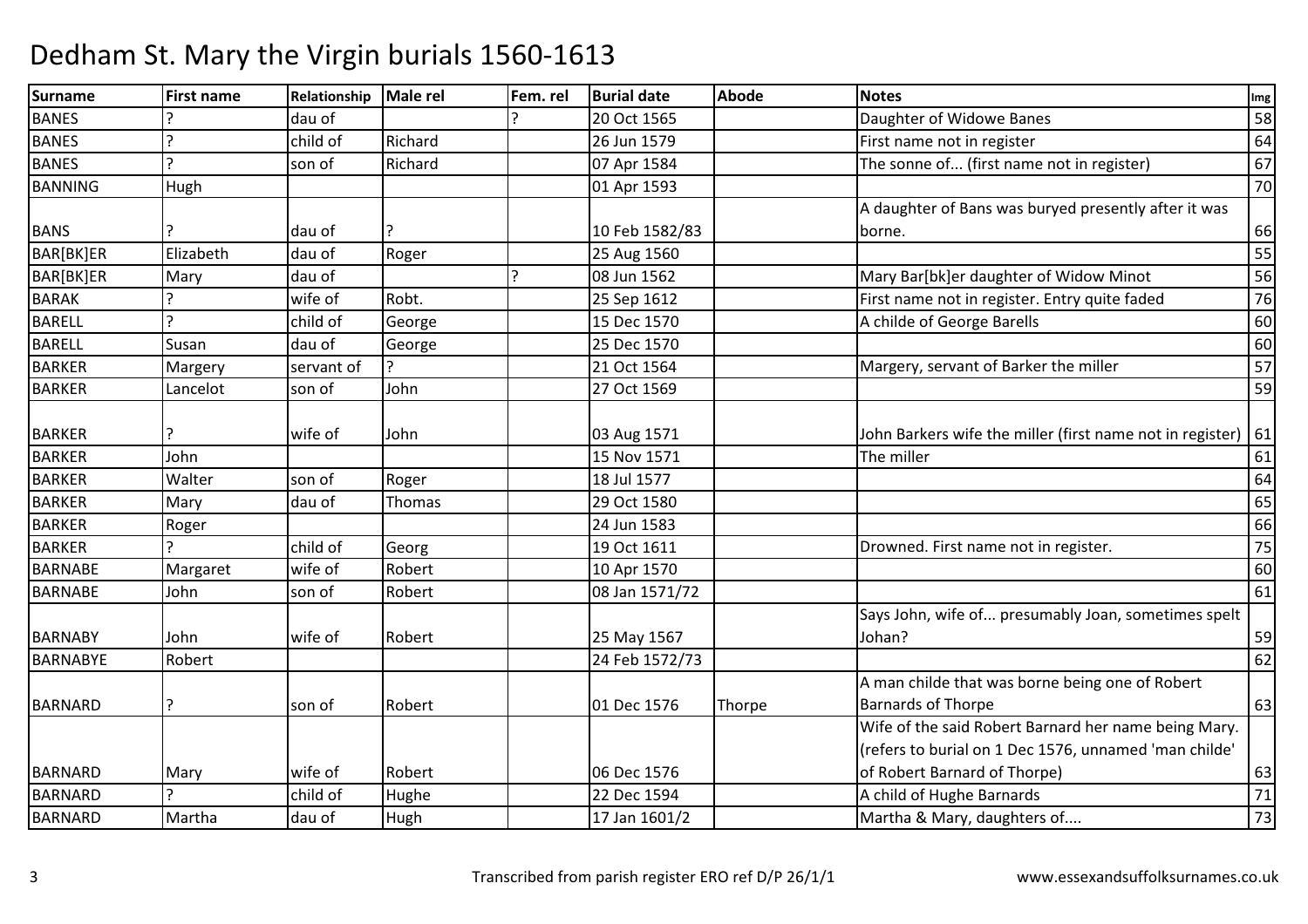| Surname         | <b>First name</b> | Relationship | <b>Male rel</b> | Fem. rel | <b>Burial date</b> | <b>Abode</b> | <b>Notes</b>                                    | Img             |
|-----------------|-------------------|--------------|-----------------|----------|--------------------|--------------|-------------------------------------------------|-----------------|
| <b>BARNARD</b>  | Mary              | dau of       | Hugh            |          | 17 Jan 1601/2      |              | Martha & Mary, daughters of                     | $\overline{73}$ |
| BARNARD         | Hewe              |              |                 |          | 29 Nov 1610        |              |                                                 | 74              |
| <b>BARNES</b>   |                   |              |                 |          | 22 May 1586        |              | The Widowe Dunton alias Barnes                  | 68              |
| <b>BARRELL</b>  | Ann               |              |                 |          | 17 Oct 1590        |              |                                                 | 69              |
| <b>BARRELL</b>  | Georg             |              |                 |          | 04 Dec 1592        |              |                                                 | 70              |
| <b>BARTON</b>   | Eden              | dau of       | Laurance        |          | 07 May 1574        |              |                                                 | 62              |
| <b>BARTON</b>   | Laurance          |              |                 |          | 03 Jun 1577        |              |                                                 | 64              |
| <b>BARWICK</b>  | Robert            | son of       | Robert          |          | 20 Jul 1560        |              |                                                 | 55              |
| <b>BARWICKE</b> | Robert            |              |                 |          | 28 Jan 1572/73     |              |                                                 | 62              |
| <b>BARWICKE</b> |                   |              |                 | Susan    | 27 Jan 1581/82     | Langham      | A child of (first name name not in register)    | 66              |
| <b>BARWICKE</b> | Nehemiah          | son of       |                 |          | 18 May 1586        | Langham      | Parents' first names not in register            | 68              |
| <b>BARWYCKE</b> | Edward            | son of       | Robert          |          | 02 Feb 1576/77     |              |                                                 | 63              |
| <b>BATEMAN</b>  | Robert            | son of       | William         |          | 13 Mar 1574/75     |              |                                                 | 63              |
| <b>BATEMAN</b>  | Thomas            |              |                 |          | 15 Aug 1582        |              |                                                 | 66              |
| <b>BAXTER</b>   | Edward            | son of       | James           |          | 03 Jan 1565/66     |              |                                                 | 58              |
| <b>BAXTER</b>   | Annis             |              |                 |          | 08 Jun 1569        |              | Annis, sister of Baxters wife.                  | 59              |
| <b>BAXTER</b>   | Ursula            | wife of      | James           |          | 08 Apr 1582        |              |                                                 | 66              |
| <b>BAYLYE</b>   | Agnes             |              |                 |          | 25 Dec 1586        |              | Widowe                                          | 68              |
| <b>BAYNINGE</b> | Stephen           | son of       | Hugh            |          | 15 Jan 1586/87     |              |                                                 | 68              |
| BEA[V_]IS       | John              |              |                 |          | * Apr 1605         |              | Day of month faded                              | $\overline{73}$ |
|                 |                   |              |                 |          |                    |              | A souldier that cmae out of France a ryvinge at |                 |
| <b>BEADLES</b>  | Thomas            |              |                 |          | 15 Nov 1586        |              | Harwich                                         | 68              |
| <b>BECKET</b>   | <b>Bridget</b>    | dau of       | George          |          | 31 May 1574        |              |                                                 | 62              |
| <b>BECKET</b>   | Grace             |              |                 |          | 14 Nov 1575        |              | Widowe                                          | 63              |
| <b>BEDLAM</b>   | John              |              |                 |          | 20 Jun 1611        |              |                                                 | 75              |
| <b>BEDLE</b>    | Margeret          | wife of      | John            |          | 12 Feb 1567/68     |              |                                                 | 59              |
| <b>BENNS</b>    | James             |              |                 |          | 09 Jan 1559/60     |              |                                                 | 55              |
| <b>BERTON</b>   | Robert            | son of       | Robart          |          | 03 Feb 1573/74     |              | Abbreviated to Berto.                           | 62              |
| BILLINGALE      | Elizabeth         | dau of       | Peter           |          | 18 Mar 1590/91     |              |                                                 | 69              |
| <b>BILSTONS</b> |                   |              |                 |          | 20 Jul 1578        |              | A ladd of Biltons. No first names in register   | 64              |
| <b>BIRDE</b>    | Christopher       |              |                 |          | 12 Apr 1564        |              |                                                 | 57              |
| <b>BISHOPP</b>  |                   |              |                 |          | 12 Dec 1565        |              | Father Bishopp                                  | 58              |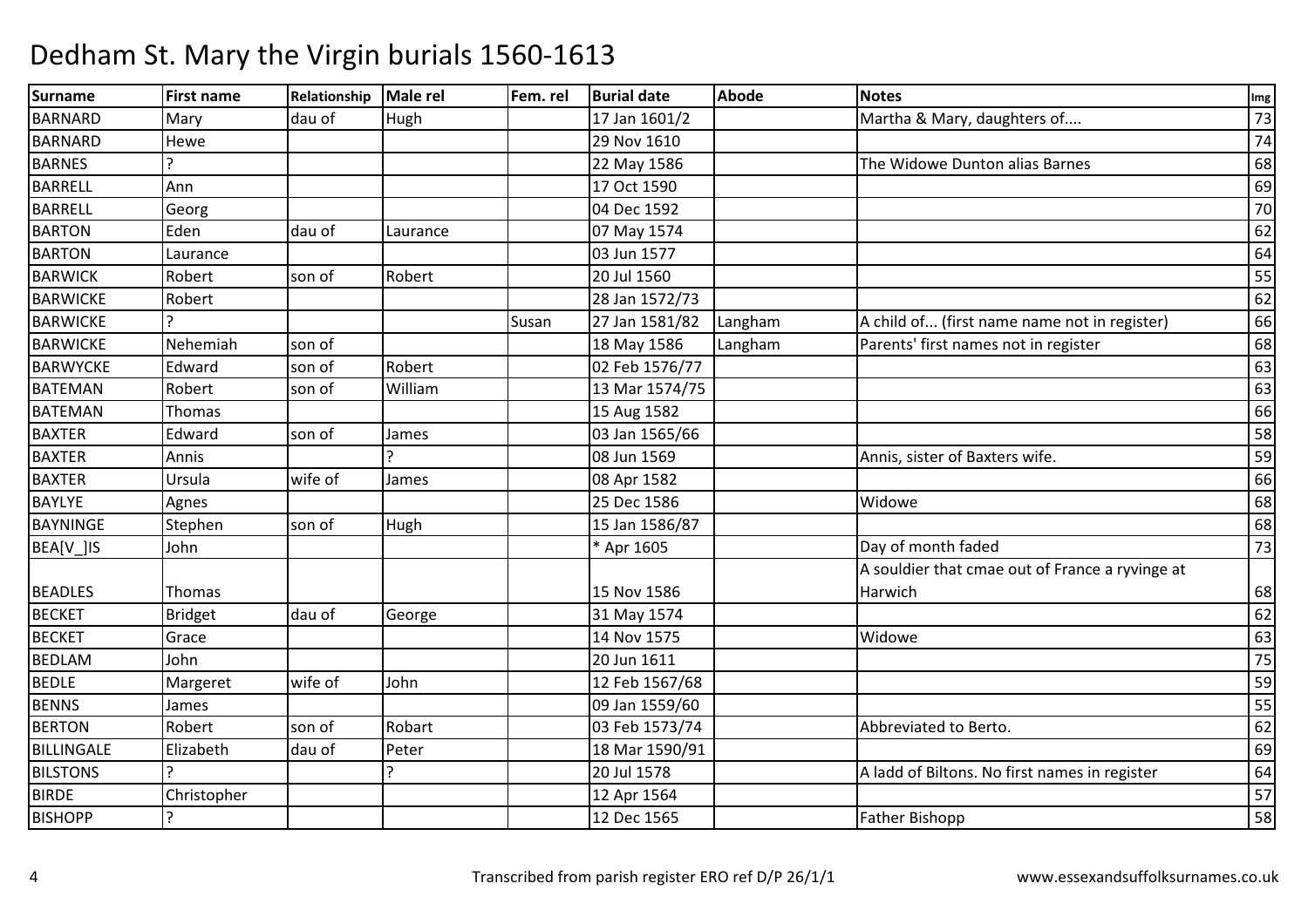| <b>Surname</b>    | <b>First name</b> | Relationship | Male rel | Fem. rel | <b>Burial date</b> | <b>Abode</b> | <b>Notes</b>                                   | Img             |
|-------------------|-------------------|--------------|----------|----------|--------------------|--------------|------------------------------------------------|-----------------|
| <b>BLACKBONE</b>  | Sarra             | dau of       |          |          | 02 Jun 1610        |              | Daughter of Wedow Blackbone                    | 74              |
| <b>BLACKBONE</b>  |                   | child of     |          |          | 26 Nov 1611        |              | A child of Widow Blackbones                    | 75              |
| <b>BLACKBONE</b>  | Henry             |              |          |          | * Aug 1612         |              | Day of month faded                             | 75              |
| <b>BLACKE</b>     | Daniell           | son of       |          | Joane    | 05 Apr 1581        |              |                                                | 65              |
| <b>BLAGE</b>      |                   |              |          |          | 27 Jun 1583        |              | Goodman Blage                                  | 66              |
| <b>BLASE</b>      | Richard           |              |          |          | 28 Oct 1560        |              |                                                | 55              |
| <b>BLOSSE</b>     | Mary              |              | John     |          | 02 Oct 1563        |              | Mary Blosse daughter-in-lawe of John Browne    | $\overline{57}$ |
| <b>BLOSSE</b>     |                   | child of     | Robert   |          | 27 Jan 1572/73     |              | A child of Robert Blosses                      | 62              |
| <b>BOADE</b>      | Joan              | wife of      | Thomas   |          | 16 Jun 1564        |              |                                                | $\overline{57}$ |
| <b>BOADE</b>      | Robert            | servant of   | Thomas   |          | 13 Sep 1569        |              | Robert Tyler the servant late wth Thomas Boade | 59              |
| <b>BOADE</b>      | Thomas            | son of       | Thomas   |          | 07 Oct 1571        |              |                                                | 61              |
| <b>BOADE</b>      | Katheren          | wife of      | Thomas   |          | 20 Oct 1571        |              |                                                | 61              |
| <b>BOGGAS</b>     | Robert            | son of       | William  |          | 08 Nov 1600        |              |                                                | $\overline{72}$ |
| <b>BOND</b>       | Ann               | dau of       | Thomas   |          | 03 May 1560        |              |                                                | 55              |
| <b>BORADG</b>     | John              | son of       | Hugh     |          | 07 Jan 1587/88     |              |                                                | 69              |
| <b>BORAGE</b>     | John              | son of       | Hughe    |          | 20 Oct 1564        |              |                                                | 57              |
| <b>BORAGE</b>     | Bridget           | dau of       | John     |          | 16 Mar 1568/69     |              |                                                | 59              |
| <b>BORAGE</b>     | Fayth             | dau of       | Hugh     |          | 12 Apr 1569        |              |                                                | 59              |
| <b>BORAGE</b>     | Hugh              |              |          |          | 02 Dec 1570        |              | The elder                                      | 60              |
| <b>BORAGE</b>     |                   | child of     | William  |          | 14 Dec 1592        |              | A childe of William Borages                    | 70              |
| <b>BOYFYLD</b>    | John              | son of       | Ralphe   |          | 18 Nov 1583        |              |                                                | 66              |
| <b>BRACKSTED</b>  | Thomas            | son of       | William  |          | 14 Mar 1571/72     |              |                                                | 61              |
| <b>BRACSTED</b>   | Roase             |              | William  |          | 11 Jun 1572        |              | Roase West daughter-in-law of William Bracsted | 61              |
| <b>BRACSTED</b>   | Richard           |              |          |          | 03 Nov 1574        |              | <b>Richard Went with Bracsted</b>              | 62              |
| <b>BRACSTED</b>   | Alce              | dau of       | William  |          | 22 Nov 1580        |              |                                                | 65              |
| <b>BRADLY</b>     | Alce              | wife of      | Nicholas |          | 17 Dec 1598        |              |                                                | 71              |
| <b>BRANDE</b>     | Thomas            | servant of   | Steven   |          | 15 Jan 1570/71     |              | Thomas Brande servant of Steven Upcher         | 60              |
| <b>BRASNER</b>    |                   |              |          |          | 30 Nov 1610        |              | <b>Mother Brasner</b>                          | 74              |
| <b>BRATHERTON</b> | Mary              |              |          |          | 21 May 1573        |              |                                                | 62              |
| <b>BRAXTED</b>    | Margerett         | wife of      | Thomas   |          | 22 Nov 1585        |              |                                                | 68              |
| <b>BRETTON</b>    |                   | wife of      |          |          | 15 Nov 1601        |              | First names not in register                    | 72              |
| <b>BREWER</b>     | Margret           |              |          |          | 01 Jan 1562/63     |              | Widow                                          | $\overline{56}$ |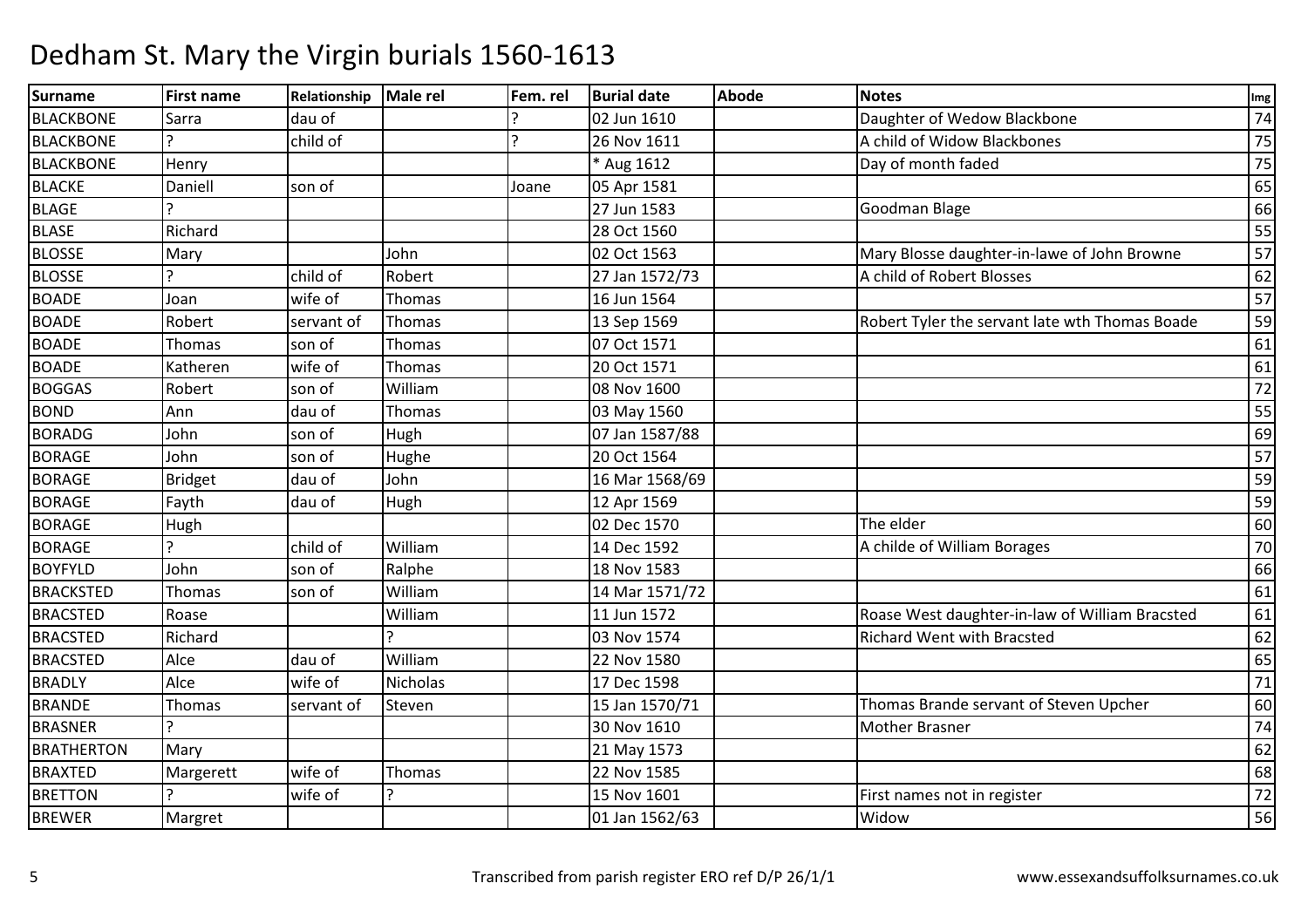| <b>Surname</b>     | <b>First name</b> | Relationship | Male rel | Fem. rel | <b>Burial date</b>    | <b>Abode</b> | <b>Notes</b>                                | Img             |
|--------------------|-------------------|--------------|----------|----------|-----------------------|--------------|---------------------------------------------|-----------------|
| <b>BRICKBANCKE</b> |                   |              |          |          | 02 Oct 1563           |              | Mrs Brickbancke                             | 57              |
| <b>BRIGGS</b>      | Davy              |              |          |          | 15 Dec 1601           |              |                                             | 72              |
| <b>BRITAYNE</b>    | Maryan            | wife of      | John     |          | 18 Jan 1586/87        |              |                                             | 68              |
| <b>BROCKE</b>      |                   |              |          |          | 03 Jan 1601/2         |              | Mother Brocke                               | 73              |
| <b>BROOKE</b>      | Joane             | wife of      | Gyles    |          | 20 Sep 1569           |              | Late the wife of                            | 59              |
| <b>BROOKE</b>      | Abraham           | son of       | Gyles    |          | 25 Dec 1570           |              |                                             | 60              |
| <b>BROOKE</b>      | Franncis          | wife of      | Joseph   |          | 12 Aug 1598           |              |                                             | 71              |
| <b>BROOKE</b>      | Annis             | wife of      | Joseph   |          | 16 Sep 1598           |              |                                             | 71              |
| <b>BROOKE</b>      |                   | wife of      | Joseph   |          | 14 Feb 1611/12        |              | First name not in register                  | $\overline{75}$ |
| <b>BROUGHTON</b>   | John              |              |          |          | 05 May 1577           |              | The younger                                 | 63              |
| <b>BROWNE</b>      | Mary              |              | John     |          | 02 Oct 1563           |              | Mary Blosse daughter-in-lawe of John Browne | 57              |
| <b>BROWNE</b>      | Katheren          | wife of      | Martine  |          | 29 Aug 1564           |              |                                             | 57              |
| <b>BROWNE</b>      | Elizabeth         | dau of       | Martin   |          | 26 Oct 1564           |              |                                             | 57              |
| <b>BROWNE</b>      | Henry             | son of       |          | Joane    | 10 Jul 1573           |              |                                             | 62              |
| <b>BROWNE</b>      | Ann               | dau of       |          |          | 01 Sep 1575           |              | Daughter of Mrs. Browne at Joopes           | 63              |
| <b>BROWNE</b>      | John              |              |          |          | 07 Jan 1580/81        |              | The elder                                   | 65              |
| <b>BROWNE</b>      |                   | dau of       | Frances  |          | 21 May 1611           |              | First name not in register                  | $\overline{75}$ |
| <b>BROWNE</b>      | John              |              |          |          | 01 Feb 1611/12        |              |                                             | 75              |
| <b>BROWTON</b>     | John              |              |          |          | 04 Mar 1582/83        |              |                                             | 66              |
| <b>BUCKE</b>       | William           |              |          |          | 01 Mar 1566/67        |              |                                             | 58              |
| <b>BUCKE</b>       | John              |              |          |          | 26 Dec 1573           |              |                                             | 62              |
| <b>BULLER</b>      | Joane             | dau of       | Thomas   |          | 14 Sep 1563           |              |                                             | 57              |
| <b>BULLER</b>      | Thomas            |              |          |          | 15 Jun 1573           |              |                                             | 62              |
| <b>BULLER</b>      | Robert            | son of       |          |          | 08 Mar 1574/75 Ardlye |              | Parents' first names not in register        | 63              |
| <b>BURTON</b>      | Ann               | dau of       | Robart   | Ann      | 09 May 1578           |              |                                             | 64              |
| <b>BUTTER</b>      | Ann               | wife of      | William  |          | 22 Aug 1563           |              |                                             | 57              |
| <b>BUTTER</b>      | Grace             |              |          |          | 04 Dec 1567           |              |                                             | 59              |
| <b>BUTTER</b>      | Edward            | son of       | William  |          | 11 Dec 1568           |              |                                             | 59              |
| <b>BUTTER</b>      | Thomas            | servant of   | William  |          | 02 May 1570           |              | Thomas Stanard servant of William Butter    | 60              |
| <b>BUTTER</b>      | Richard           | servant of   | William  |          | 15 Oct 1574           |              | Richard Wakefyld servant of William Butter  | 62              |
| <b>BUTTER</b>      | Edithe            | wife of      | Peerce   |          | 22 Apr 1576           |              |                                             | 63              |
| <b>BUTTER</b>      | Richard           |              |          |          | 30 Oct 1579           |              |                                             | 64              |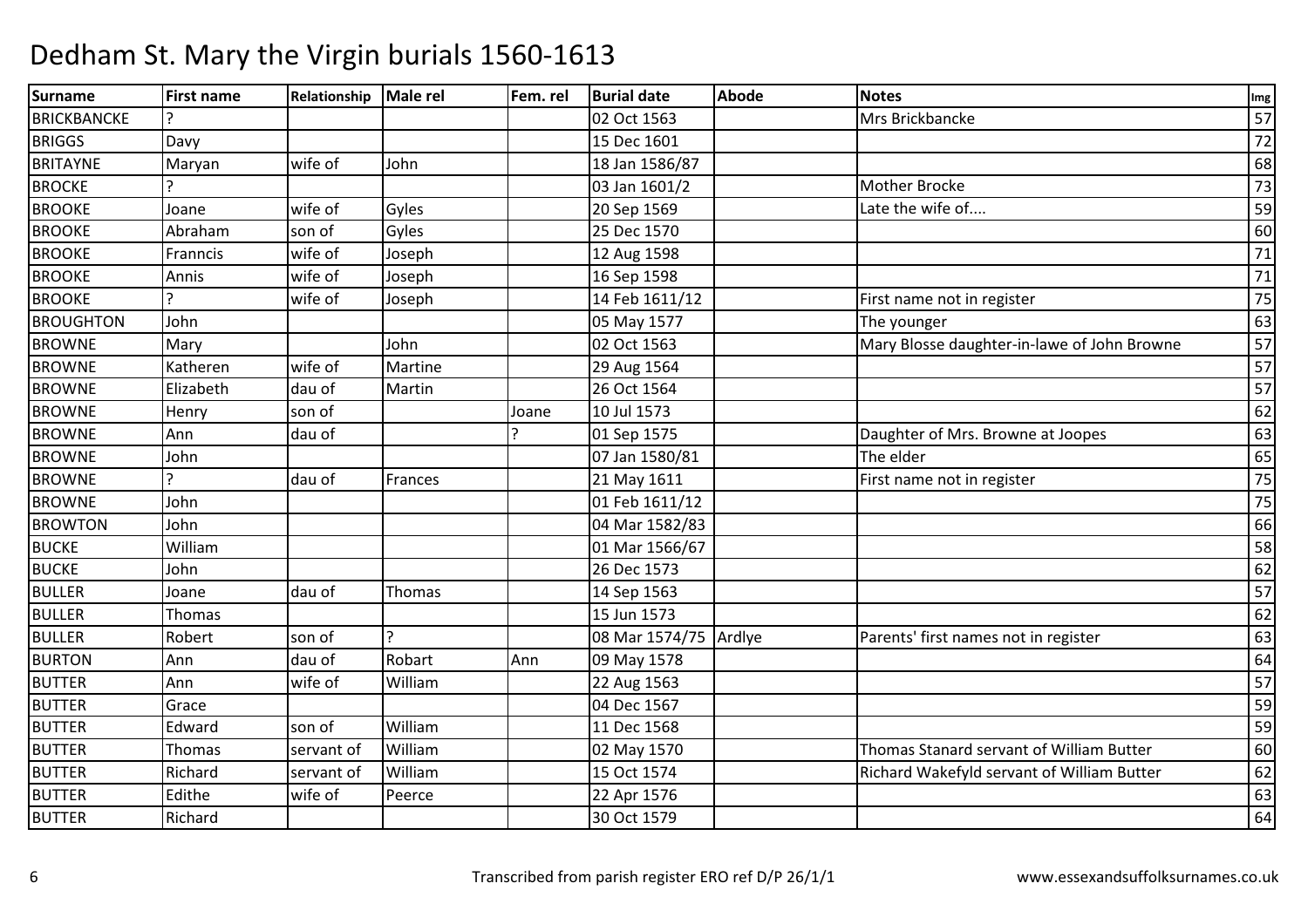#### Surnamee First name Relationship Male rel Fem. rel Burial date Abode Notes International Communication of the Abode BUTTERElizabeth dau of 1 and 19 Jul 1586 and Elizabeth Skynner daughter of Goodwife Butter 68 BUTTER Lohn of Peerce 1 15 Nov 1587 11 Sep 1598 John Woode son-in-law of Peerce Butter and Henry Woodes son in law by him. (Not clear by whom - son in law of Henry Woode by John Woode or Peerce Butter?) <sup>69</sup>71 BUTTERR Elizabeth dau of Thomas 11 Sep 1598 71 71 71 Sep 1598 71 71 BUTTERR Willm. 13 Jul 1612 2000 12:00 13 Jul 1612 2000 12:00 13:00 175 BUTTOR 20 | ? 20 Jan 1586/87 A daughter of Buttors dying so soone as it was borne 68<br>The elder 71 BUTTOR William 08 Nov 1594 The elder <sup>71</sup> BYAT Margerett wife of John 17 Sep 1599 Margerett wife of John Byat and John his sonne wer buryed togetherr 172 BYAT John sister of John 17 Sep 159913 Dec 1580 Margerett wife of John Byat and John his sonne wer buryed togetherr 172  $65$ BYGG John 13 Dec 1580 <sup>65</sup> BYGG[K\_]ES ? child of David01 May 1586 First name not in register.<br>23 Mar 1580/81 Widowe 65 BYGGEAgnes<br>
23 Mar 1580/81<br>
20 May 1571 1 Widowe 65 **BYGGES** S ? George 20 May 1571First name not in register.<br>John Miller, servant of George Bygges 68 BYGGES Johnservant of George 24 Apr 1586 John Miller, servant of George Bygges 68<br>02 Oct 1590 BYGGES George 02 Oct 1590 $\overline{0}$  69 BYGGS Thomazin | Davye 28 Feb 1584/85 Aldeborough Thomazin Fowcher wife of Goodman Fowcher of Aldeborough coming hether to viset hur daughter Davye Byggs wyfe dyed and was buryedd 67 73 BYGGS ?wife of Davye 18 Feb 1601/2Wydowe Byggs that was the wyfe of Davy Byggs<br>The Widowe Byggs 73 **BYGGS** s ? 28 Feb 1602/3The Widowe Byggs<br>
The Wydowe Byshope<br>
68 BYSHOPE ? 19 Dec 1585 The Wydowe Byshope <sup>68</sup> BYSHOPPP Henry son of Thomas 08 Mar 1559/60 18 Mar 1559/60 555 CALFE Beniamin son of John 18 Dec 1591 <sup>70</sup> CALFE ? child of John 05 Sep 1598 John Calfes childe <sup>71</sup> CALFE ? child of JohnJohn 1988 Aug 1611 1998 Bay of month faded. First name not in register 1988 August 25 First name not in register 1988 First name not in register 1988 CANNUM? The Contract of the Lagrange of the Lagrange of the Lagrange of the Lagrange of the Lagrange of the Planck of the Lagrange of the Lagrange of the Lagrange of the Lagrange of the Lagrange of the Lagrange of the Lagrange o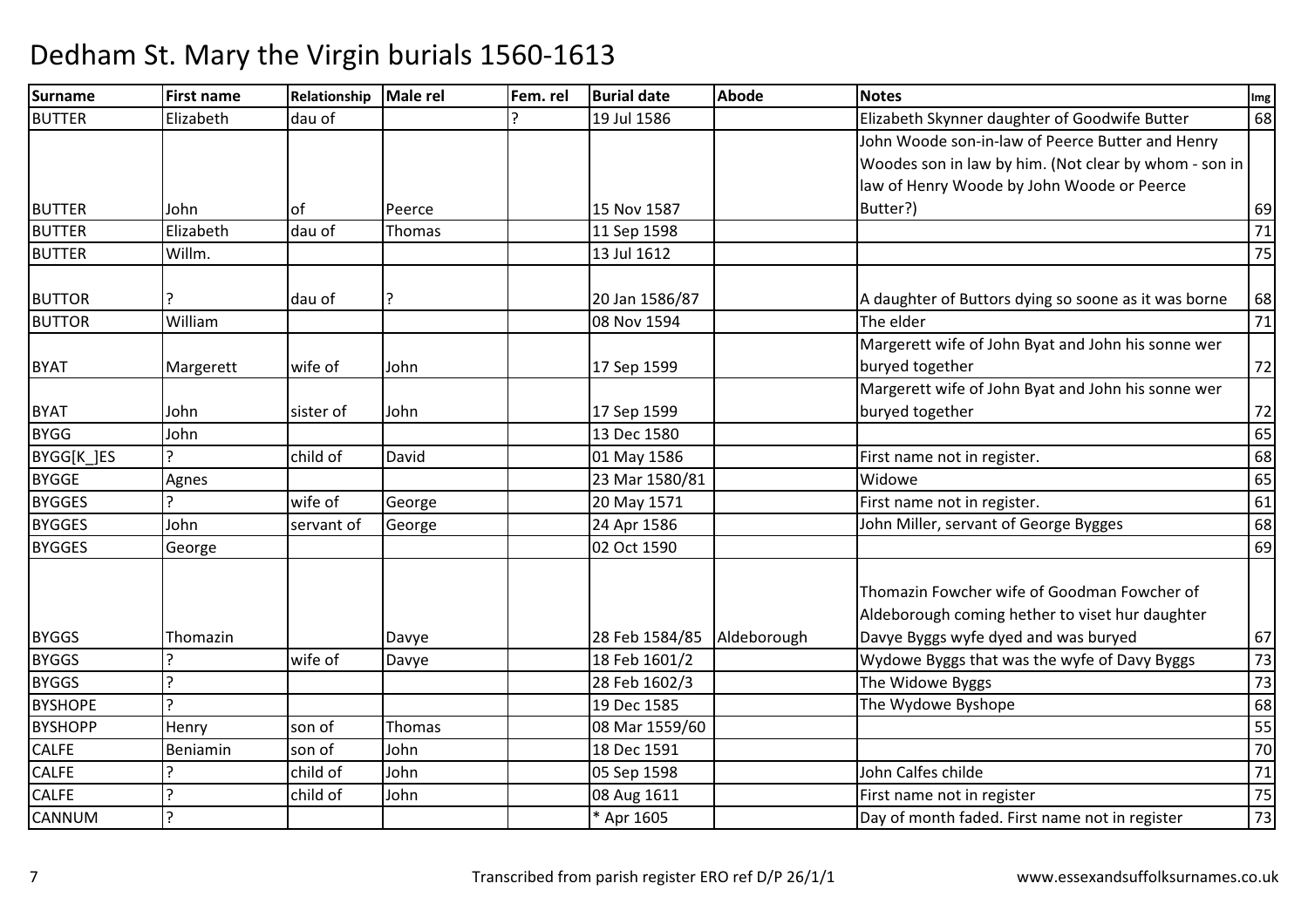#### Surnamee First name Relationship Male rel Fem. rel Burial date Abode Notes International Communication of the Abode CARDENN Thomas son of William 12 Feb 1586/87 <sup>68</sup> CARDON Margret | Phillipp | 20 Oct 1567 20 Oct 1567 Margret Cardon daughter-in-law of Phillipp Periman 59<br>09 Jul 1571 61 **CARDON** William<br>Flizabeth m son of Wm. 09 Jul 1571 61 00 Jul 1571 61 61 **CARDON** N Elizabeth dau of William 17 Jun 1581 <sup>66</sup> CARTERR Susan dau of Thomas 1999 May 1560 555 Susan dan dan dan 155 CARTEWRIGHT ? child of William 27 Aug 1602T Henry son of Henry 101 Jan 1611/12 A child of William Cartewrights was buryed not baptisedd 73  $75$ CARTWRIGHT2 A child 75 **CARTWRIGHT** T Samewell son of Henry 1980 Nov 1612 2 | 76 CARVERR Agnes 159 CASERR 03 Dec 1563 Father Caser 57 **CASY**  ? 07 Oct 160207 Oct 1602 The Wydow Casy 73<br>24 Jul 1573 62 **CAVE**  Johnn 1988 - 1989 - 1999 - 1999 - 1999 - 1999 - 1999 - 1999 - 1999 - 1999 - 1999 - 1999 - 1999 - 1999 - 1999 - 199<br>Die 1999 - 1999 - 1999 - 1999 - 1999 - 1999 - 1999 - 1999 - 1999 - 1999 - 1999 - 1999 - 1999 - 1999 - 1999 - 1 CELLYECristian<br>Thomas dau of Thomas 07 Jan 1570/71 <sup>60</sup> **CELLYE** 05 Feb 1570/71  $\frac{1}{1}$  60 CHAMBER Gregory | William | 11 Sep 1573 11 Sep 1573 A stranger at William Pkers called Gregory Chamber. 62<br>29 Jun 1573 Father Chapman 62 **CHAPMAN** R Pather Chapman Reserve that the Chapman Contract of the Chapman Contract of the Chapman Contract of the Chapman Contract of the Chapman Contract of the Chapman Contract of the Chapman Contract of the Chapman Contract of **CHAPMAN** Alce widow of John 20 Sep 1574 Wydowe, sumtyme the wife of John 62<br>
20 Sep 1574 Wydowe, sumtyme the wife of John 62<br>
20 Apr 1579 Mr Chapman buryed a child of his **CHAPMAN** Paule et al. 2 child of a child of a child of the same of the chapman buryed a child of his chapman buryed a child of his chapman survey of the same of the same of the same of the same of the same of the same of the same o **CHAPMAN** N Paule son of ? 19 Oct 1586 Son of Mr. Chapman 68 **CHAPMAN** N Ezechiell son of ? 01 Jun 1587 Son of Doctor Chapman 69 **CHAPMAN** er and the set of the set of the set of the set of the set of the set of the set of the set of the set of the set of the set of the set of the set of the set of the set of the set of the set of the set of the set of the se **CHASE**  ? child of 03 Oct 157903 Oct 1579 No first names in register 64<br>10 Nov 1601 72 **CHASE**  ? wife of Johnn 10 Nov 1601 20 Nov 1601 20 Nov 1601 20 Nov 1601 20 Nov 1601 20 Nov 1601 20 Nov 1601 20 Nov 1601 20 Nov 1601 2<br>20 Nov 1602 20 Nov 1602 20 Nov 1602 20 Nov 1603 20 Nov 1604 20 Nov 160 Nov 160 Nov 160 Nov 160 Nov 160 Nov 160 CHRISTMAS ? 30 May 1564Father Christmas 57<br>A mayde 63 **CHRISTMAS**  Mary 21 May 15766 Amayde 6 Amayde 63 CHYLDE | Annis | dau of | Robert | | | 09 Apr 1567 09 Apr 1567 Late of Colchester. Surname spelt Chylde and Child 58<br>18 Sep 1561 56 CLARCKK Henry Son of John 18 Sep 1561 New York 19 Sep 1561 S6 CLARCKK | Agnes | No. 2010 | Somali | 30 May 1562 | No. 2010 | Somali | Somali | Somali | So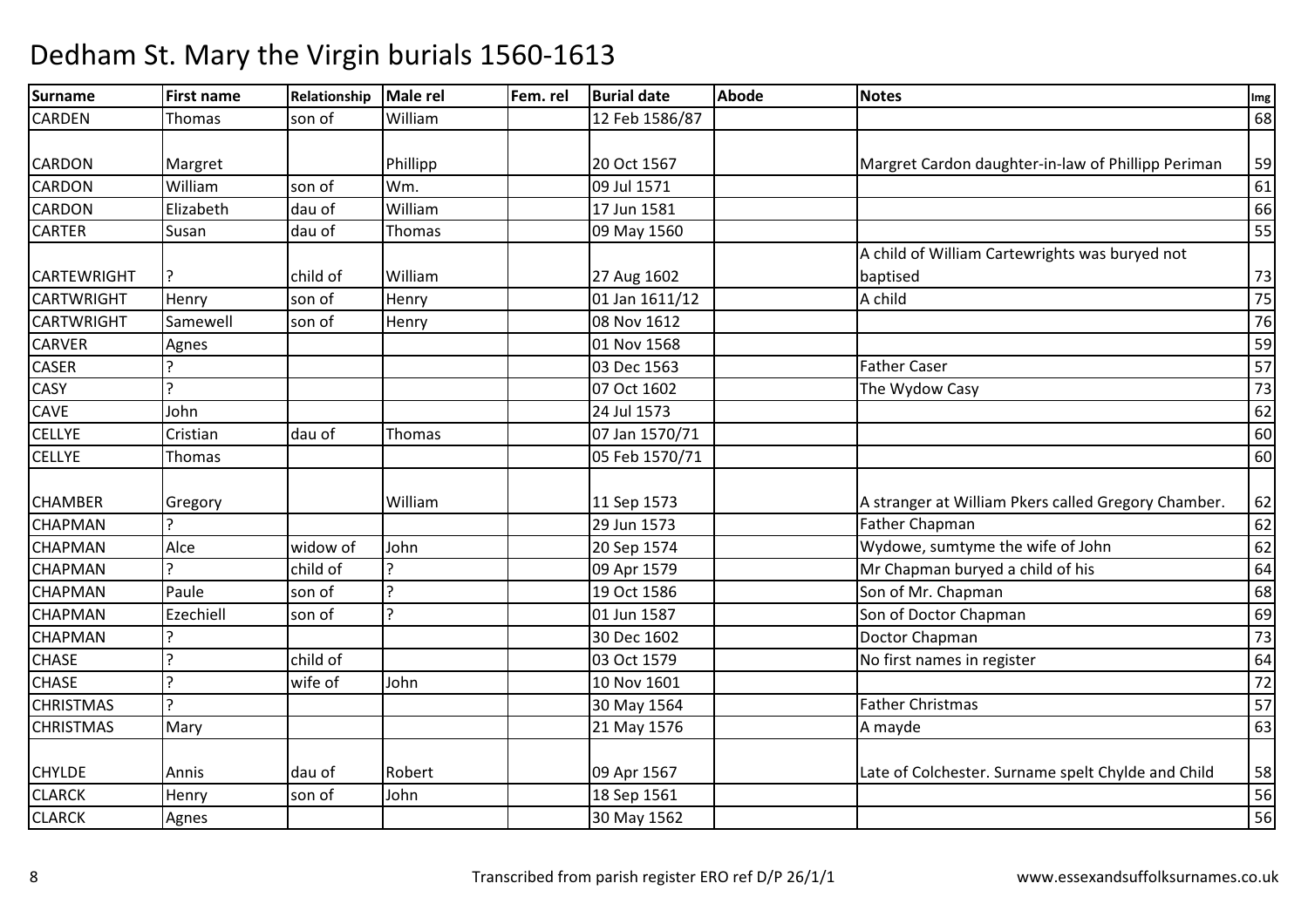| Surname        | <b>First name</b> | Relationship | Male rel        | Fem. rel | <b>Burial date</b> | <b>Abode</b> | <b>Notes</b>                                        | Img             |
|----------------|-------------------|--------------|-----------------|----------|--------------------|--------------|-----------------------------------------------------|-----------------|
| <b>CLARCK</b>  | Susan             | dau of       | John            |          | 19 Jan 1583/84     |              |                                                     | 67              |
| <b>CLARCKE</b> | Ann               | dau of       | William         |          | 16 Dec 1569        |              |                                                     | 60              |
| <b>CLARCKE</b> | John              | son of       | Richard         |          | 24 Jan 1570/71     |              |                                                     | 60              |
| <b>CLARCKE</b> | Isacke            |              |                 |          | 28 Jun 1587        |              |                                                     | 69              |
| <b>CLARCKE</b> | Susan             | dau of       | Thomas          |          | 16 Aug 1598        |              |                                                     | $71\,$          |
| <b>CLARCKE</b> |                   | son of       | Thomas          |          | 19 Feb 1600/1      |              | First name not in register                          | 72              |
| <b>CLARKE</b>  | Joane             |              |                 |          | 06 Oct 1560        |              | Widowe                                              | 55              |
| <b>CLARKE</b>  |                   | wife of      | Richard         |          | 18 Sep 1595        |              | First name not in register                          | $\overline{71}$ |
| <b>CLARKE</b>  | Elizabeth         |              |                 |          | 22 Nov 1611        |              | In the Rowe                                         | 75              |
| <b>CLAYE</b>   | Margery           | wife of      | Thomas          |          | 23 Jan 1570/71     |              |                                                     | 60              |
| <b>CLAYE</b>   | Thomas            |              |                 |          | 28 Dec 1572        |              |                                                     | 61              |
| <b>CLERCKE</b> | Thomas            |              |                 |          | 29 Sep 1562        |              |                                                     | 56              |
| <b>CLERCKE</b> | Grace             |              |                 |          | 12 Apr 1569        |              |                                                     | 59              |
| <b>CLINTON</b> | Richard           |              |                 |          | 04 Apr 1587        |              |                                                     | 69              |
| <b>COAL</b>    |                   | dau of       | Thomas          |          | 13 Mar 1585/86     |              | A daughter of Thomas Coals                          | 68              |
|                |                   |              |                 |          |                    |              | A daughter of Thomas Coals buryed so soone after it |                 |
| COAL           |                   | dau of       | Thomas          |          | 12 Apr 1587        |              | was borne                                           | 69              |
| COALE          | William           |              |                 |          | 14 Jan 1559/60     |              |                                                     | 55              |
| <b>COALE</b>   | Katheren          | dau of       | Raphe           |          | 09 Apr 1560        |              |                                                     | 55              |
| <b>COALE</b>   | Olive             | servant of   | William         |          | 14 Jan 1560/61     |              | Olive Pownde servant of William Coale               | 55              |
| <b>COALE</b>   | Joane             | dau of       | Ralphe          |          | 18 Sep 1561        |              |                                                     | 56              |
| <b>COALE</b>   | John              | son of       | Ambrose         |          | 27 Dec 1562        |              |                                                     | 56              |
| <b>COALE</b>   | Edmund            |              |                 |          | 31 Aug 1565        |              |                                                     | 58              |
| <b>COALE</b>   | Thomas            |              |                 |          | 04 Aug 1571        |              | The laborer                                         | 61              |
| <b>COALE</b>   | Robert            | servant of   | <b>Nicholas</b> |          | 25 Apr 1573        |              | Robert Coale servant of Nicholas Fynce              | 62              |
| <b>COALE</b>   | Cristian          | wife of      | Ralphe          |          | 01 May 1575        |              |                                                     | 63              |
| <b>COALE</b>   | Ralphe            |              |                 |          | 25 Nov 1577        |              | The elder                                           | 64              |
| <b>COALE</b>   | John              |              |                 |          | 14 Oct 1579        |              | Old John Coale                                      | 64              |
| <b>COALE</b>   | William           |              |                 |          | 14 Nov 1584        |              | The elder                                           | 67              |
| COALE          | Elizabeth         |              |                 |          | 06 Feb 1585/86     |              | Widowe                                              | 68              |
| <b>COALE</b>   |                   |              |                 |          | 16 Oct 1586        |              | First name not in register                          | 68              |
| <b>COALE</b>   | Susan             |              |                 |          | 02 Jan 1590/91     |              | Wydowe                                              | 69              |
|                |                   |              |                 |          |                    |              |                                                     |                 |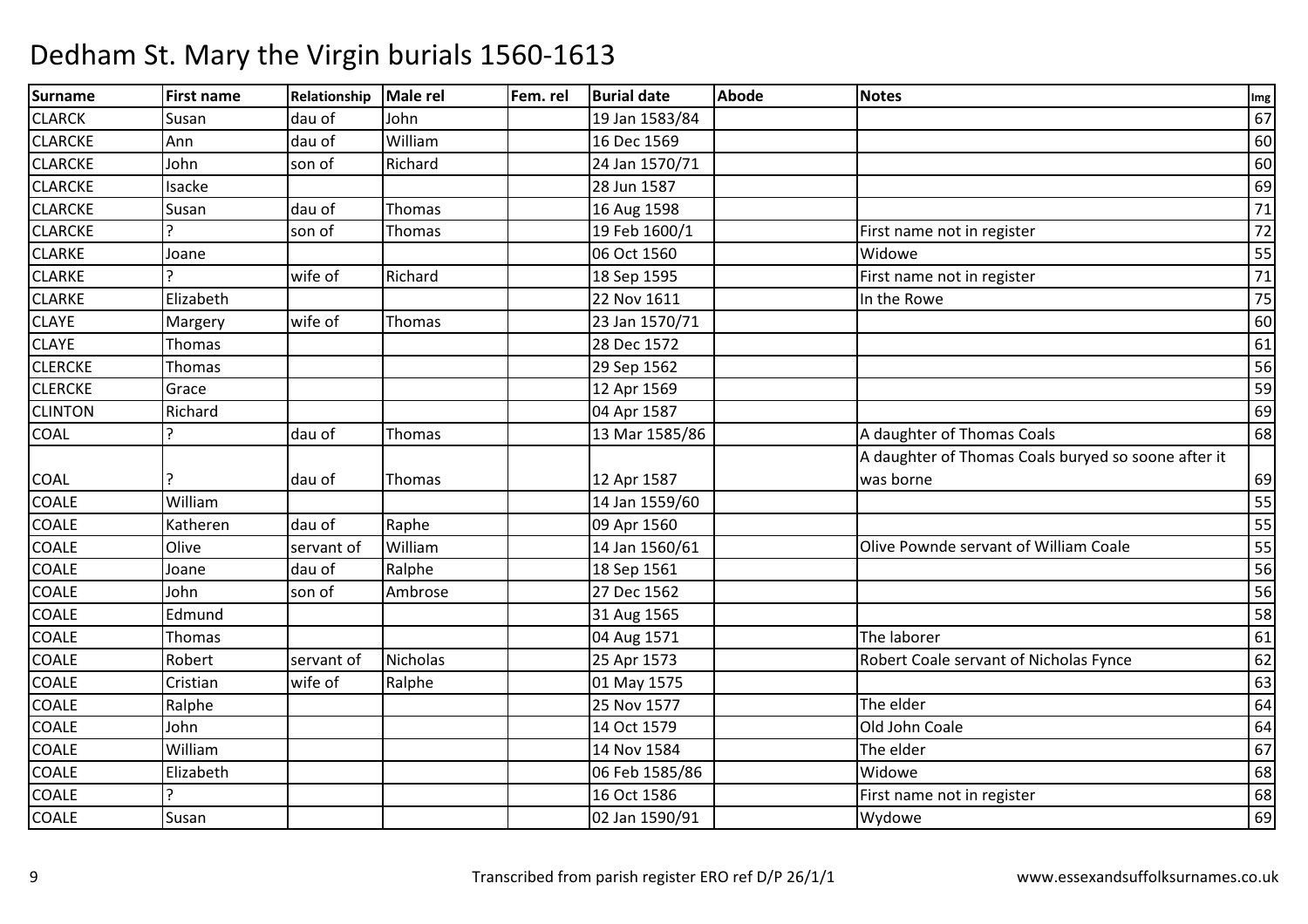#### Surnamee First name Relationship Male rel Fem. rel Burial date Abode Notes International Communication of the Abode COALEThomas Son of George<br>Symond sister of Thomas 11 Sep 1591<br>06 Jun 1602 <sup>70</sup> COALE Symond sister of Thomas 06 Jun 1602 <sup>73</sup> COCKK Susan Wife of Ralph 26 Jan 1561/62 20 Jan 2010 126 Jan 2010 126 Jan 2010 126 Jan 2010 126 Jan 2010 126 Jan 20 COCKK Elizabeth wife of Thomas 29 Jul 1576 29 Jul 1576 63 **COCKE**  Ralpheson of Ralphe 10 Feb 1564/65 5 | 58 **COCKE** E Daniell son of William m Joan 19 Oct 1579 (64 April 19 Oct 1579 – 64 April 19 Oct 1579 – 64 April 19 Oct 1579 – 64 April 19 Oct 1579 <br>April 19 Oct 1578 – 64 April 19 Oct 1579 – 64 April 19 Oct 1579 – 64 April 19 Oct 1579 – 64 April 19 Oct 1579 **COCKE** E Charity dau of William m 26 Oct 1579  $\frac{1}{26}$  oct 1579  $\frac{1}{26}$   $\frac{26}{26}$   $\frac{1}{26}$   $\frac{26}{26}$   $\frac{1}{26}$   $\frac{26}{26}$   $\frac{1}{26}$   $\frac{26}{26}$   $\frac{1}{26}$   $\frac{26}{26}$   $\frac{1}{26}$   $\frac{26}{26}$   $\frac{1}{26}$   $\frac{26}{26}$   $\frac{1}{26}$   $\frac{26}{26}$   $\frac$ **COCKE** E Mary dau of John 15 Feb 1585/86 <sup>68</sup> **COCKE**  Barbara dau of Ralphh |20 Jan 1590/91 |69 **COCKE**  Esauchild of Barbara 27 Apr 1591 A base childe of Barbara Cockes 69<br>06 Oct 1598 71 **COCKE**  Richard 06 Oct 1598 <sup>71</sup> **COCKE**  ? 13 Feb 1600/11 | Father Cocke | 72 **COCKE** P<br>
10 Feb 1602/3<br>
Mary dau of Margett 13 Jun 1611 The Wydowe Cocke<br>Mary Cocke, daughter of Margett Peirson 75 COCKEE Mary dau of Margett 13 Jun 1611 13 Jun 1611 Mary Cocke, daughter of Margett Peirson 75<br>07 Apr 1582 66 **COCKES**  Susann dau of Ralphe 107 Apr 1582 de de la constant de la G66 de la constant de la G66 de la constant de la G66 de l **COCKRELL**  Katheren 24 Aug 1584 A lame wench in the Rowe <sup>67</sup> COKE Elizabeth 13 Mar 1599/00 <sup>72</sup> **COKER** R Steven 15 Dec 1566 588 Steven 15 Dec 15 Dec 1566 588 Steven 15 Dec 1566 588 Steven 15 Dec 15 Dec 1566 588 St COLE ? Thomas 24 Feb 1583/84Collen, the neffew of Thomas Cole. (Collen appears to be the surname rather than the first name). 6773 COLEE 1991 - Property is the United States of William Research States States States States States States States States States States States States States States States States States States States States States States States St Villiam 107 Jan 1604/5 First name not in register 173<br>
Ephraim 03 Aug 1611 First name not in register 75 COLEE 1. 2. 2. Phild of Ephraim Ephraim 1983 Aug 1611 First name not in register 1985 and The Ref 1612 First name not in register 175 COLE ? child of George 18 Apr 1612First name not in register 75<br>64 COLLENN Daniell son of Robert Katheren 22 Jul 1577 and the Contract of the State of the State of the State of the State of the State of the State of the State of the State of the State of the State of the State of the State of t COLLEN ? Thomas 24 Feb 1583/84Collen, the neffew of Thomas Cole. (Collen appears to be the surname rather than the first name). 67COLLEN ? dau of Thomas 29 Jun 158508 Dec 1593 A daughter of Thomas Collens dying before it was baptisedd 67  $\overline{70}$ COLLENN Samuell son of Robert 108 Dec 1593 70 COLLEN? child of ? 15 Feb 1600/1 Stratford Collen of Stratford had a child buryed here <sup>72</sup>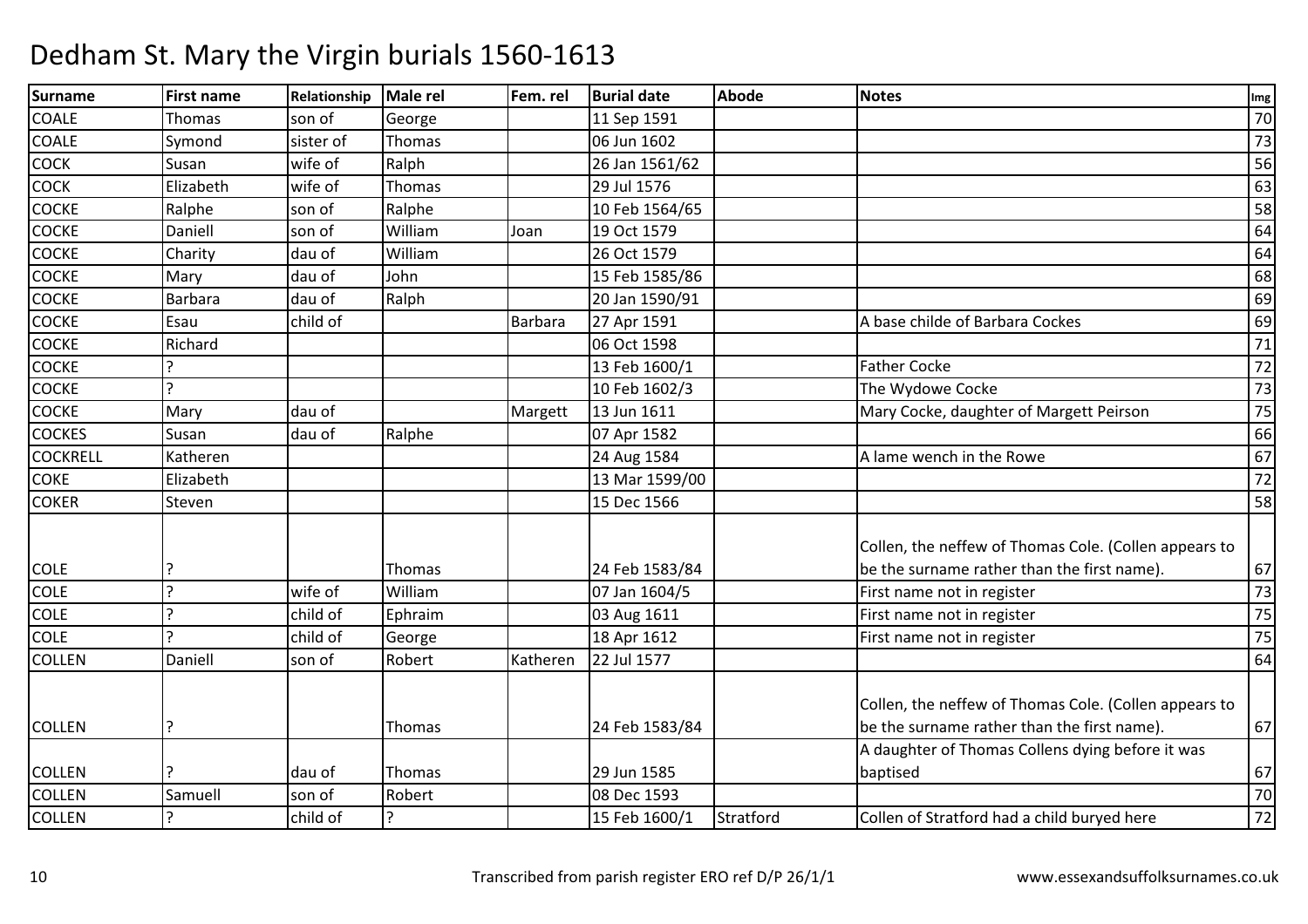| Surname         | <b>First name</b> | Relationship | Male rel | Fem. rel | <b>Burial date</b> | <b>Abode</b> | <b>Notes</b>                                  | Img    |
|-----------------|-------------------|--------------|----------|----------|--------------------|--------------|-----------------------------------------------|--------|
| <b>COLLET</b>   | Christian         | wife of      | Richarde |          | 14 May 1580        |              |                                               | 65     |
| <b>COLLET</b>   | Richard           |              |          |          | 13 Jan 1580/81     |              | Widower                                       | 65     |
| <b>COLMAN</b>   | Israell           |              |          |          | 13 Oct 1599        |              |                                               | 72     |
| <b>CONVEN</b>   | Prudence          | dau of       | Hugh     |          | 24 Mar 1574/75     |              |                                               | 63     |
| <b>CONVIN</b>   |                   | child of     | Hugh     |          | 14 Feb 1578/79     |              | A child of Hugh Convins was borne & buryed    | 64     |
| <b>CONVIN</b>   | Hugh              |              |          |          | 17 Sep 1584        |              |                                               | 67     |
| <b>COOKE</b>    | Alce              |              |          |          | 21 Aug 1563        |              | Widow                                         | 57     |
| <b>COOPER</b>   | Paule             | servant of   | Henry    |          | 27 May 1583        |              | Paule Cooper, a servant of Henry Sharmans     | 66     |
|                 |                   |              |          |          |                    |              | A child at Coots was buryed his name was John |        |
| COOTS?          | John              |              |          |          | 07 Apr 1579        |              | (unclear if Coots is the child's surname)     | 64     |
| <b>COPER</b>    |                   | wife of      | John     |          | 28 Oct 1572        |              | John Copers wife                              | 61     |
| COWE            | Barbara           | widow of     | Richard  |          | 05 May 1574        |              | Wydowe. Sumtyme the wyfe of Richard           | 62     |
| <b>CRADOCK</b>  |                   | wife of      | Thomas   |          | 05 Feb 1567/68     |              | Thomas Cradocks wife                          | 59     |
| <b>CRADOCK</b>  | William           |              |          |          | 24 May 1568        |              |                                               | 59     |
| <b>CRADOCKE</b> | Letice            |              |          |          | 01 Dec 1563        |              |                                               | 57     |
| <b>CRADOCKE</b> | Margret           | dau of       | Thomas   |          | 02 Jan 1564/65     |              |                                               | 58     |
| <b>CRADOCKE</b> | Elizabeth         | wife of      | Richard  |          | 30 Aug 1572        |              |                                               | 61     |
| <b>CRANE</b>    | Thomas            | servant of   |          |          | 22 Jan 1584/85     |              | Thomas Cromer, servant with Goodman Crane     | 67     |
| <b>CRAWFORD</b> |                   |              |          |          | 31 Oct 1610        |              | <b>Father Crawford</b>                        | 74     |
| <b>CREAKE</b>   | $\mathcal{L}$     | wife of      | John     |          | 06 Nov 1592        |              | The wyfe of                                   | 70     |
| <b>CREAKE</b>   | Judeth            | wife of      | Henry    |          | 20 Jan 1598/99     |              |                                               | $71\,$ |
| <b>CREAKE</b>   | $\mathbf{C}$      | wife of      | Henry    |          | 16 Sep 1603        |              | First name not in register                    | 73     |
| <b>CREAKE</b>   | $\mathcal{P}$     | child of     | Henry    |          | 19 Sep 1603        |              | A child of Henry Creakes                      | 73     |
| <b>CREAKE</b>   | $\overline{a}$    | child of     | Henry    |          | 22 Sep 1603        |              | Another child of Henry Creakes                | 73     |
| <b>CREAKE</b>   | $\mathcal{L}$     | wife of      | Jhon     |          | 09 Mar 1612/13     |              | First name not in register                    | 76     |
| <b>CREAME</b>   | $\mathbf{C}$      | wife of      | Hugh     |          | 20 Nov 1566        |              | Hugh Creames wife                             | 58     |
| <b>CROMER</b>   | Thomas            | servant of   |          |          | 22 Jan 1584/85     |              | Thomas Cromer, servant with Goodman Crane     | 67     |
| <b>CROSS</b>    | George            |              |          |          | 01 Apr 1602        |              |                                               | 73     |
| <b>CROSS</b>    | C                 | wife of      | Georg    |          | 02 Jan 1611/12     |              | First name not in register                    | 75     |
| <b>CROSSE</b>   | $\mathbf{C}$      | son of       |          |          | 12 Sep 1603        |              | <b>Wydow Crosses sonne</b>                    | 73     |
| <b>CROWE</b>    | Richard           |              |          |          | 14 May 1571        |              |                                               | 61     |
| <b>CROWE</b>    | John              |              |          |          | 11 Apr 1577        |              |                                               | 63     |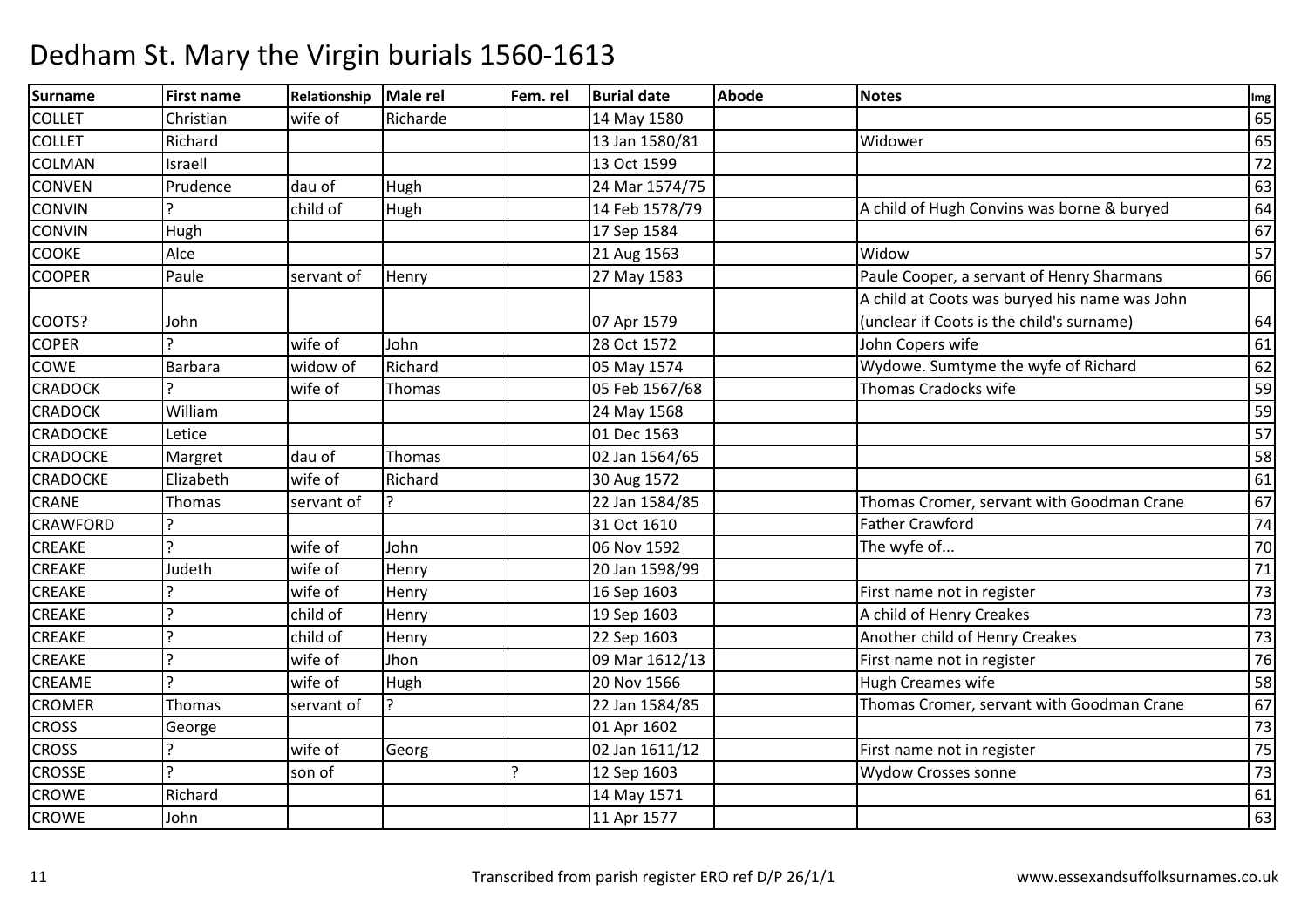#### Surnamee First name Relationship Male rel Fem. rel Burial date Abode Notes International Communication of the Abode **CROWE** Thomas Son of Thomas 12 Mar 1601/2<br>
Margret wife of Richard 19 Jun 1602 2 | 73 **CROWE** Margret 19 Jun 1602 <sup>73</sup> **CROWE**  John son of Thomas 20 Aug 1605 <sup>74</sup> CUTLERR |child of |? |16 Sep 1611 |A child of Goodwife Cutlers | 75 DA[V\_]Y Avice wife of Williamm 19 Feb 1570/71 60<br>
and the state of the state of the state of the state of the state of the state of the state of the state of t<br>
and the state of the state of the state of the state of the state of the state of the stat DADE Roberte $20$  Apr 1567 7 Asingleman Assembly Assembly Assembly Assembly Assembly Assembly Assembly Assembly Assembly Assembly Assembly DADEson of 2<br>
wife of Anthony 2007 Dec 1571 Little Bromley First names not in register 64<br>61 DANSY Joanee wife of Anthony 107 Dec 1571 1 61 DANSYEE Nathaniell Son of Anthony 11 Nov 1573  $\overline{3}$  62 DARBY Elizabeth dau of William01 Nov 1565 Daughter of William the younger 58<br>31 May 1577 The elder 64 DARBY Williamm  $31$  May 1577 The elder  $64$ DARBY Katherenn dau of Henry 28 Aug 1579 1990 1991 1992 1994 1996 1997 1998 1999 1991 1992 1994 1994 1994 1996 1997 1998 199 **DARBY**  Williamm 10 Apr 1583 66 and 20 Apr 1583 66 and 20 Apr 1583 66 and 20 Apr 1583 66 and 20 Apr 1583 66 and 20 Apr 1583 66 and 20 Apr 1583 66 and 20 Apr 1583 66 and 20 Apr 1583 66 and 20 Apr 1583 66 and 20 Apr 1583 66 and 20 Apr 1583 DARBYY Robert 20 Jul 1586  $\overline{6}$  68 **DARBY**  Avysewife of Henry 1591 <u>1</u> 1 69 DARBYY Henry 18 Dec 1601 <sup>72</sup> DARBYE Margret Widow of William 11 Feb 1573/74 11 Feb 1573/74 Wydowe sumtyme the wyfe of William the elder 62<br>01 Jan 1575/76 A child of Black William Darbyes DARBYEE 1988 Percent Political Child of William William 1575/76 A child of Black William Darbyes 63<br>Henry 02 Mar 1580/81 DARBYERobert Son of Henry 102 Mar 1580/81<br>
Ann Wife of William 29 Mar 1585  $\frac{1}{1}$  65 **DARBYF**  AnnWilliam 29 Mar 1585 <sup>67</sup> DARBYE ? 01 Apr 160301 Apr 1603 The Wydowe Darbye<br>10 Feb 1580/81 Richard Davie servant of Robert Oris 65 DAVIE Richardservant of Robert 10 Feb 1580/81 Richard Davie servant of Robert Oris 65<br>29 Sep 1566 Wydow Wydow 58 **DAVY**  Alce 29 Sep 1566 Wydoww 58 DAVY**Propert Robert 24 Jul 1570** 0 Barbar 60 DAYE Alce 13 Mar 1559/600 Wydowe 55 DAYE Ralph son of Henry 16 Jan 1561/62 <sup>56</sup> DEANEJoane<br>Clement e wife of Clement 105 Nov 1590 0 and 0.000 minutes and 0.000 minutes and 0.000 minutes and 0.000 minutes and 0.000 minutes and 0.000 minutes DEANEE Clement 2017 Jun 1591  $\frac{1}{69}$ DEBNAM Margret wife of John 27 Apr 1562 <sup>56</sup> DEBNAM Thomas son of Thomas 29 Oct 1569 <sup>60</sup> DEBNAMWilliam 01 Dec 1570 <sup>60</sup>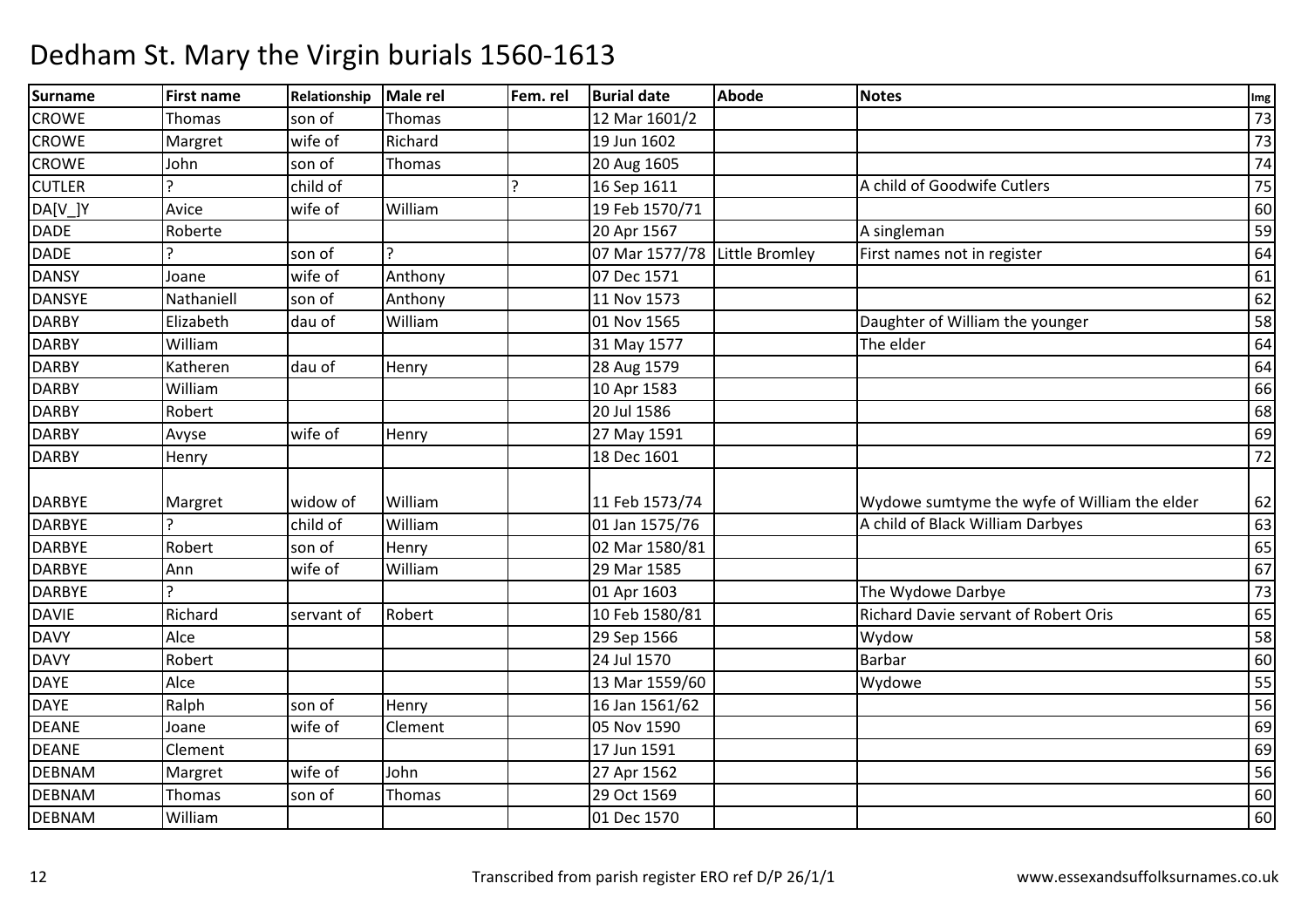| Surname          | <b>First name</b> | Relationship | <b>Male rel</b> | Fem. rel | <b>Burial date</b> | <b>Abode</b> | <b>Notes</b>                         | Img    |
|------------------|-------------------|--------------|-----------------|----------|--------------------|--------------|--------------------------------------|--------|
| <b>DEBNAM</b>    | Josias            | son of       | Thomas          | Anne     | 15 Aug 1579        |              |                                      | 64     |
| <b>DEBNAM</b>    | Daniell           | son of       |                 |          | 24 Mar 1584/85     |              | Son of Widowe Debnam                 | 67     |
| <b>DEDNAM</b>    | John              |              |                 |          | 24 Apr 1572        |              | Old John Dednam                      | 61     |
| <b>DEEKES</b>    | Elizabeth         |              |                 |          | 11 Dec 1560        |              | Wydow                                | 55     |
| <b>DELNHAM</b>   | Richard           |              |                 |          | 13 May 1583        |              |                                      | 66     |
| <b>DENISON</b>   | Edward            |              |                 |          | 02 Jul 1611        |              |                                      | 75     |
| <b>DENNISONE</b> | Margeri           | wife of      | Robert          |          | 12 Oct 1593        |              |                                      | 70     |
| <b>DERBY</b>     | Joane             | wife of      | Wylliam         |          | 05 Jul 1574        |              | Wife of Blacke Wylliam               | 62     |
| <b>DERIFALLE</b> | John              | son of       | Thomas          |          | 04 Aug 1586        |              |                                      | 68     |
| <b>DERSLEY</b>   |                   |              |                 |          | 20 Dec 1612        |              | The Widow Dersley                    | 76     |
| <b>DIGLATE</b>   | Elizabeth         |              |                 |          | 02 Oct 1577        |              | A pore mayd                          | 64     |
| <b>DIGLYE</b>    | John              | son of       | Robert          |          | 14 Feb 1567/68     | Maningtry    |                                      | 59     |
| <b>DIRIFALL</b>  | Barbarie          | dau of       | Thomas          |          | 22 Feb 1581/82     |              |                                      | 66     |
| <b>DODMAN</b>    | Ellen             | dau of       | John            |          | 21 May 1574        |              |                                      | 62     |
| <b>DRATUR</b>    | Barton            |              |                 |          | 03 May 1601        |              |                                      | $72\,$ |
| <b>DRATUR</b>    |                   |              |                 |          | 24 Jun 1603        |              | The Wydowe Dratur                    | 73     |
| <b>DRORYE</b>    | ς                 | child of     |                 |          | 08 Mar 1563/64     |              | Droryes child                        | 57     |
| <b>DRORYE</b>    | Alce              | wife of      | John            |          | 16 Mar 1563/64     |              |                                      | 57     |
| <b>DUCKE</b>     | John              | son of       | John            |          | 12 Sep 1591        |              |                                      | 70     |
| <b>DUKE</b>      | Franncis          | wife of      | John            |          | 25 Feb 1585/86     |              |                                      | 68     |
| <b>DUKE</b>      | John              |              |                 |          | 04 Oct 1600        |              |                                      | 72     |
| <b>DUNTON</b>    | Roger             |              |                 |          | 08 Feb 1561/62     |              |                                      | 56     |
| <b>DUNTON</b>    | Maryan            |              |                 |          | 30 Jun 1564        |              |                                      | 57     |
| <b>DUNTON</b>    | Fayth             | wife of      | John            |          | 15 Oct 1567        |              | Late the wife of                     | 59     |
| <b>DUNTON</b>    | Thomas            | servant of   | John            |          | 05 Dec 1568        |              | Thomas Summer servant of John Dunton | 59     |
| <b>DUNTON</b>    | John              |              |                 |          | 21 Sep 1570        |              | The elder                            | 60     |
| <b>DUNTON</b>    | William           | son of       | Steven          |          | 19 Jun 1571        |              |                                      | 61     |
| <b>DUNTON</b>    | Steven            | husband of   |                 | Margret  | 15 Nov 1580        |              |                                      | 65     |
| <b>DUNTON</b>    | ς                 |              |                 |          | 22 May 1586        |              | The Widowe Dunton alias Barnes       | 68     |
| <b>DUNTON</b>    | Richard           |              |                 |          | 20 Oct 1590        |              |                                      | 69     |
| <b>DUNTON</b>    |                   | wife of      | Solomon         |          | 02 Apr 1611        |              | First name not in register           | 75     |
| <b>DUNTON</b>    | $\overline{?}$    | child of     | Solomon         |          | 16 May 1612        |              | An unbaptised child of               | 75     |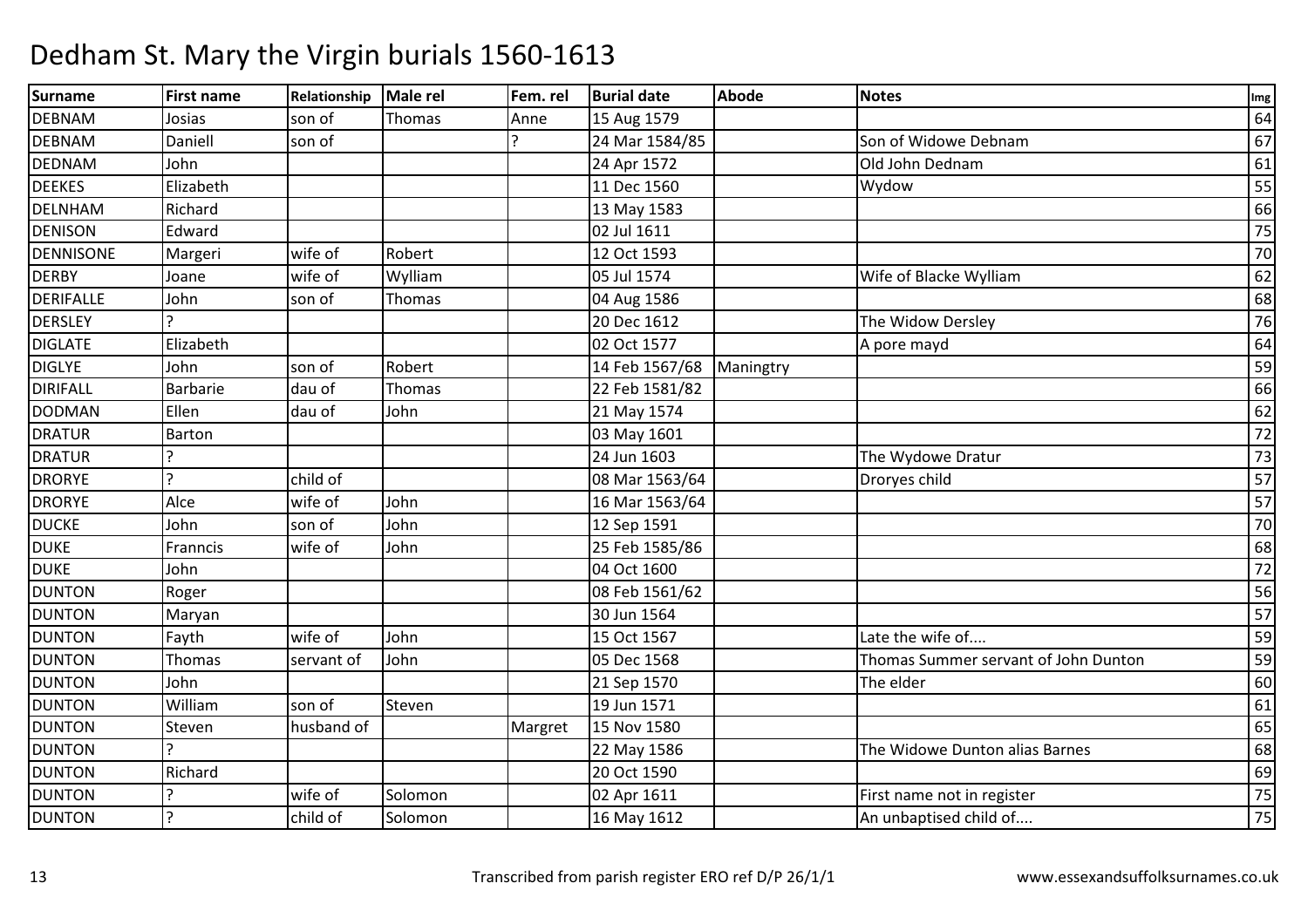| Surname         | <b>First name</b> | Relationship | Male rel | Fem. rel | <b>Burial date</b> | <b>Abode</b> | <b>Notes</b>                                      | Img             |
|-----------------|-------------------|--------------|----------|----------|--------------------|--------------|---------------------------------------------------|-----------------|
| <b>DUNTONE</b>  | William           |              |          |          | 14 Feb 1592/93     |              |                                                   | 70              |
| <b>DURRAM</b>   |                   |              |          |          | 14 Jun 1585        |              | <b>Mother Durram</b>                              | 67              |
| <b>DURRANT</b>  | Edmund            |              |          |          | 24 Sep 1569        |              |                                                   | 59              |
| <b>DURYFALL</b> | $\mathbf{P}$      |              |          |          | 27 Apr 1610        |              | <b>Father Duryfall</b>                            | 74              |
| <b>DWYT</b>     | John              |              |          |          | 02 May 1576        | Stratford    | <b>Butcher</b>                                    | 63              |
| EARLE           | Thomas            |              |          |          | 04 Sep 1584        |              |                                                   | 67              |
| EARLE           |                   | dau of       | Steven   |          | 02 Dec 1601        |              |                                                   | $\overline{72}$ |
| <b>EARLES</b>   | $\overline{2}$    | child of     | Steven   |          | 20 Jun 1600        |              | A childe of Steven Earles not baptised            | 72              |
| <b>ELINOT</b>   | Thomas            | son of       | Thomas   |          | 15 Jun 1565        |              |                                                   | 58              |
| <b>ELINOT</b>   | Richard           | son of       | Richard  |          | 08 Feb 1566/67     |              |                                                   | 58              |
| <b>ELINOT</b>   | Robert            | son of       | Thomas   |          | 12 Aug 1570        |              |                                                   | 60              |
| <b>ELINOT</b>   | Judeth            | dau of       | William  |          | 16 Jul 1571        |              | Late of Colchester                                | 61              |
| <b>ELINOT</b>   | Margret           | dau of       | John     |          | 27 Aug 1579        |              |                                                   | 64              |
| <b>ELINOT</b>   |                   |              | Thomas   |          | 27 Nov 1579        |              | A ladd of Thomas Elinots                          | 65              |
| <b>ELINOT</b>   | Thomas            | son of       | Thomas   |          | 22 Mar 1582/83     |              |                                                   | 66              |
|                 |                   |              |          |          |                    |              |                                                   |                 |
| <b>ELINOT</b>   |                   | son of       | Thomas   |          | 28 Jan 1583/84     |              | Thomas Elinor his sonne was buryed: Not baptized. | 67              |
| <b>ELINOT</b>   | Steven            |              |          |          | 02 Oct 1591        |              |                                                   | 70              |
| <b>ELLINOT</b>  | Thomas            |              |          |          | 14 Jan 1565/66     |              |                                                   | 58              |
| <b>ELLINOT</b>  | Mary              | dau of       | Thomas   | Alce     | 26 Jun 1580        |              |                                                   | 65              |
| <b>ELLINOT</b>  | Alce              | wife of      | Thomas   |          | 08 Apr 1591        |              |                                                   | 69              |
| <b>ELLINOT</b>  | Margret           | wife of      | Richard  |          | 28 Apr 1591        |              |                                                   | 69              |
| <b>ELLINOT</b>  | Joane             |              |          |          | 18 Feb 1591/92     |              | Widowe                                            | 70              |
| <b>ELLINOT</b>  | Alce              | wife of      | John     |          | 04 Mar 1591/92     |              |                                                   | 70              |
| <b>ELLINOT</b>  | Thomas            |              |          |          | 18 Oct 1598        |              |                                                   | 71              |
| <b>ELLINOT</b>  |                   |              |          |          | 10 Jun 1611        |              | Widdowe Ellinot                                   | 75              |
| <b>ELLINOT</b>  | Edward            |              |          |          | 23 Jun 1611        |              | Senior                                            | 75              |
| <b>ELLIONET</b> | Joane             | wife of      | John     |          | 10 Nov 1580        |              | Wife of John Ellionet the elder                   | 65              |
| <b>ELLISS</b>   |                   |              |          | ( ا      | 27 Aug 1587        |              | The basse childe of the Widow Ellissis daughter   | 69              |
| <b>ELMES</b>    | John              |              |          |          | 09 Jul 1561        |              |                                                   | 56              |
| <b>ELMES</b>    | Henry             | son of       | James    |          | 31 Mar 1567        |              |                                                   | 58              |
| <b>ELMES</b>    | James             |              |          |          | 27 Sep 1586        |              |                                                   | 68              |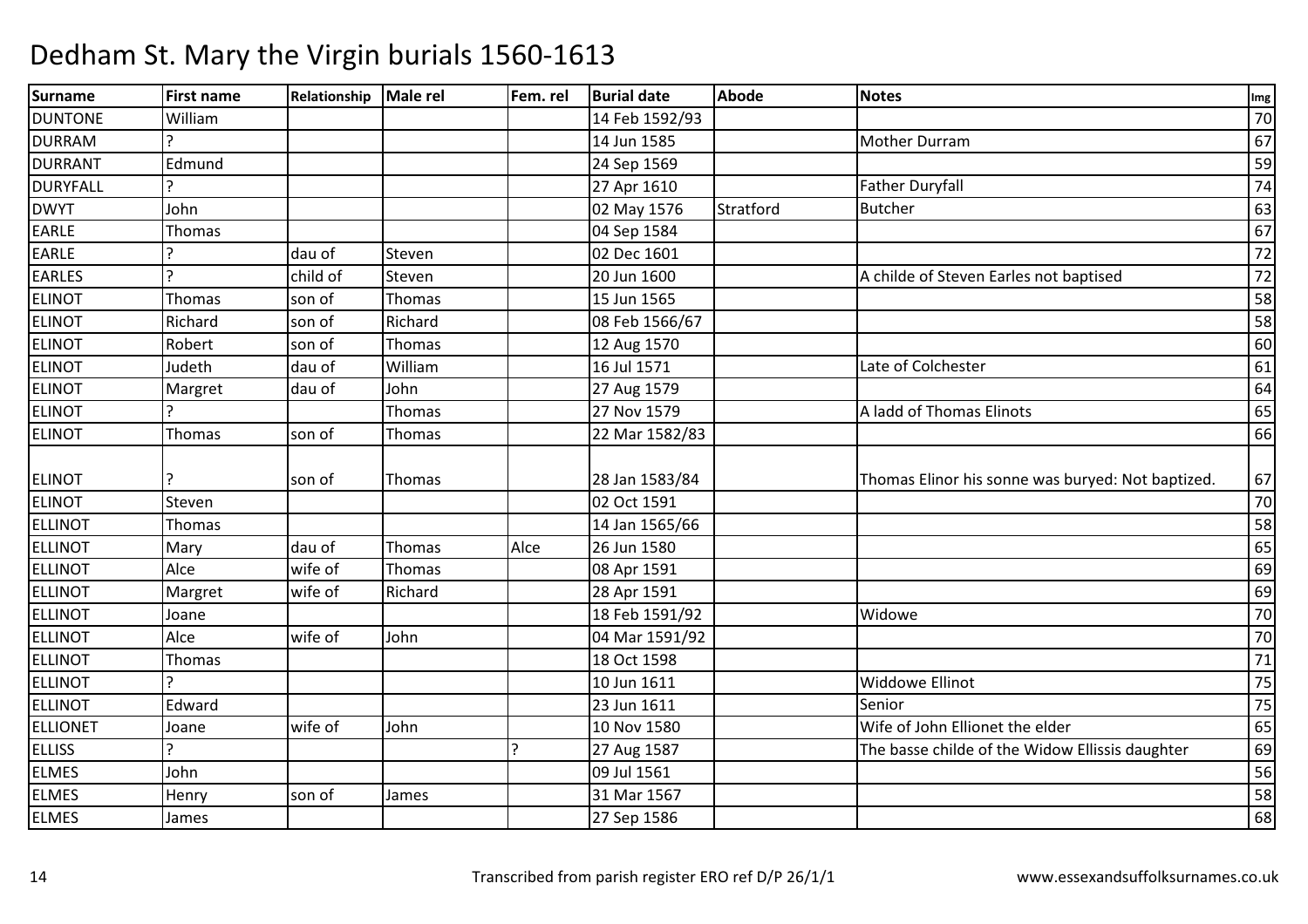| Surname        | <b>First name</b> | Relationship | <b>Male rel</b> | Fem. rel | <b>Burial date</b>         | <b>Abode</b> | <b>Notes</b>                                                                                                                           | Img |
|----------------|-------------------|--------------|-----------------|----------|----------------------------|--------------|----------------------------------------------------------------------------------------------------------------------------------------|-----|
| <b>ELMES</b>   | Phillipp          | son of       | John            |          | 20 May 1591                |              |                                                                                                                                        | 69  |
| <b>ELMES</b>   |                   | child of     | John            |          | 19 Jul 1592                |              | A childe of John Elmes                                                                                                                 | 70  |
| <b>ELMES</b>   | John              |              |                 |          | 01 Sep 1603                |              |                                                                                                                                        | 73  |
| <b>ELMS</b>    | ς                 | mother of    | James           |          | 14 May 1560                |              | Old Mother Elms, the mother of James                                                                                                   | 55  |
| <b>ELYNOT</b>  | $\mathbf{c}$      |              |                 |          | 14 Apr 1605                |              |                                                                                                                                        | 73  |
| <b>EYTUS</b>   | C                 |              |                 |          | 27 Feb 1600/1              |              | Mother Eytus                                                                                                                           | 72  |
| <b>FACON</b>   | Daniell           | son of       | John            |          | 16 Oct 1560                | Hadlye       |                                                                                                                                        | 55  |
| <b>FENN</b>    | Gregory           |              |                 |          | 01 Jul 1611                |              |                                                                                                                                        | 75  |
| FENNE          | George            |              |                 |          | 21 Jun 1612                |              |                                                                                                                                        | 75  |
| <b>FINCE</b>   | Elizabeth         | dau of       | <b>Nicholas</b> |          | 06 Mar 1562/63             |              |                                                                                                                                        | 56  |
| <b>FINCE</b>   | <b>Nicholas</b>   | son of       | Nicholas        |          | 15 Dec 1564                |              |                                                                                                                                        | 57  |
| <b>FINCE</b>   | Grace             | servant of   |                 |          | 22 Nov 1579                |              | Grace Fince servant to Goodman Neverd                                                                                                  | 64  |
| <b>FINCE</b>   | Joane             | dau of       | Robert          |          | 10 Dec 1579                |              |                                                                                                                                        | 65  |
| <b>FINCE</b>   | Alce              | wife of      | Nicholas        |          | 20 Oct 1580                |              |                                                                                                                                        | 65  |
| <b>FINCE</b>   | Mary              | dau of       | Robert          |          | 01 Apr 1581                |              |                                                                                                                                        | 65  |
| <b>FINCE</b>   | Samuell           | son of       | <b>Nicholas</b> |          | 27 Nov 1583                |              |                                                                                                                                        | 66  |
| <b>FINNCE</b>  | Daniell           | son of       | Robert          | Alce     | 11 Nov 1580                |              |                                                                                                                                        | 65  |
| <b>FIRMYN</b>  | Susan             | dau of       | Robart          |          | 27 Jan 1612/13             |              |                                                                                                                                        | 76  |
| <b>FISHE</b>   | Ralphe            | son of       | Thomas          |          | 22 Mar 1564/65             |              | Surname spelt Fishe and Fysh                                                                                                           | 58  |
| <b>FISHE</b>   | ን                 | child of     | Thomas          |          | 07 May 1577                |              | Thomas Fishes chyld                                                                                                                    | 63  |
| FITZALLEN      | Abigale           | dau of       | Timothe         | Ann      | 27 Oct 1579                |              |                                                                                                                                        | 64  |
| FITZALLEN      | Timothie          | dau of       | Timothie        |          | 21 Apr 1582                |              |                                                                                                                                        | 66  |
| <b>FOWCHER</b> | Thomazin          |              | Davye           |          | 28 Feb 1584/85 Aldeborough |              | Thomazin Fowcher wife of Goodman Fowcher of<br>Aldeborough coming hether to viset hur daughter<br>Davye Byggs wyfe dyed and was buryed | 67  |
| <b>FOX</b>     | William           |              |                 |          | 02 Apr 1591                |              |                                                                                                                                        | 69  |
| <b>FOXE</b>    | $\overline{ }$    |              |                 |          | 18 Apr 1567                |              | <b>Mother Foxe</b>                                                                                                                     | 59  |
| FOXE           | Roger             |              |                 |          | 08 Jan 1570/71             |              |                                                                                                                                        | 60  |
| <b>FOYE</b>    | Margery           | wife of      | 2               |          | 18 May 1585                |              | Wife of Father Foye                                                                                                                    | 67  |
| <b>FROST</b>   | John              | servant of   | م ا             |          | 01 Aug 1584                |              | John Smithe, servant with Goodman Frost                                                                                                | 67  |
| <b>FURTON</b>  | Mary              | dau of       | John            |          | 02 Sep 1584                |              |                                                                                                                                        | 67  |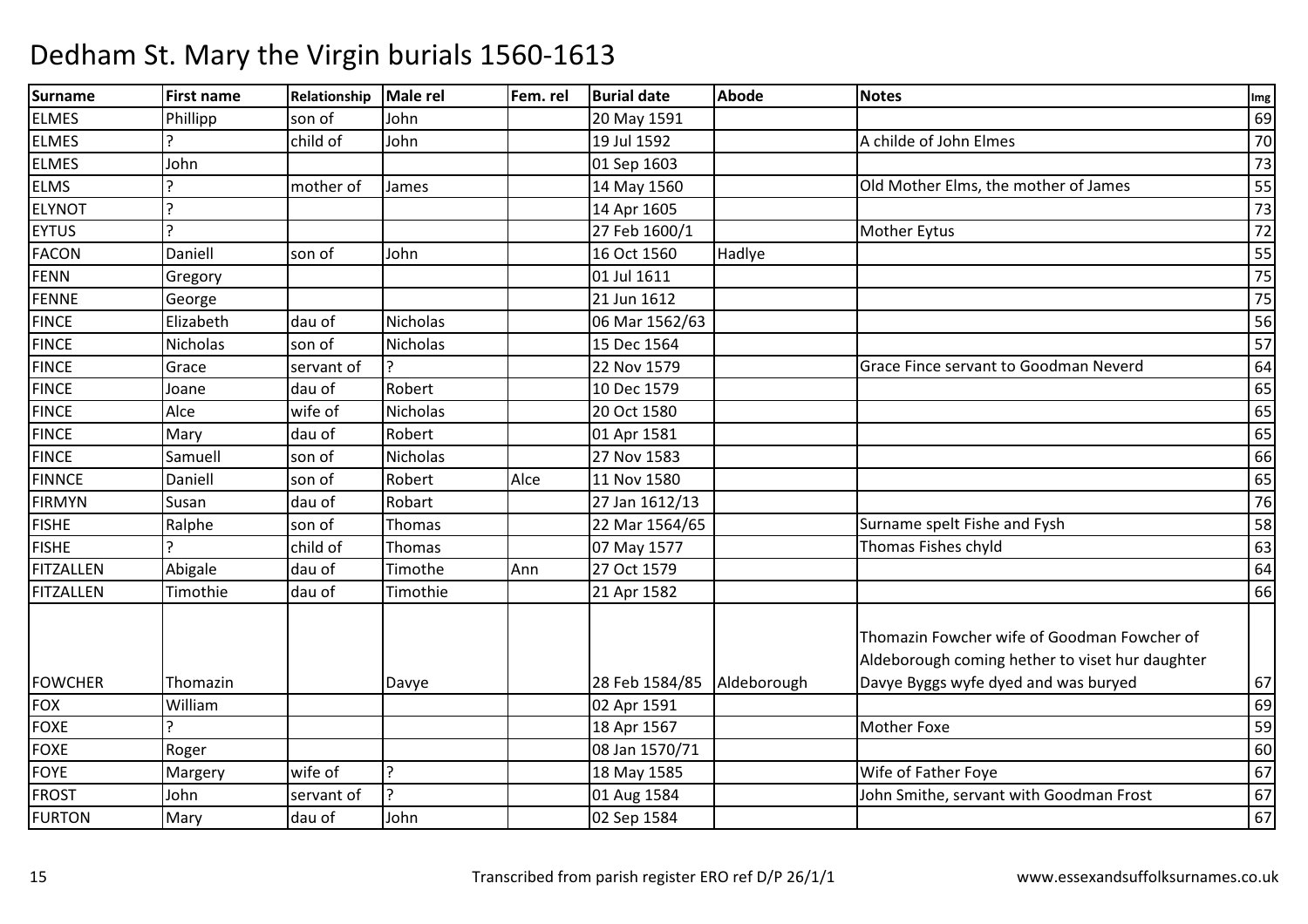#### Surnamee First name Relationship Male rel Fem. rel Burial date Abode Notes International Communication of the Abode FURTONN John 100 Oct 1592 2006 1592 2007 12:00 12:00 12:00 12:00 12:00 12:00 12:00 12:00 12:00 12:00 12:00 12:00 12:0 FYCNEservant of Nicholas | 07 Feb 1572/73 A man servant of Nicholas Fynce 62<br>62 FYNCE Annn dau of Nicholas 02 Apr 1572 de de la contra de la 161 FYNCENicholas Son of Nicholas 103 Feb 1572/73<br>
Robert Servant of Nicholas 125 Apr 1573  $\overline{3}$  62 **FYNCF** E Robert Servant of Nicholas 25 Apr 1573 Robert Coale servant of Nicholas Fynce 62 FYNCE Joanedau of Thomas 27 Feb 1584/85<br>
child of John 07 Apr 1612  $\overline{5}$  67 **FYNCF**  ? child of John07 Apr 1612 **First name not in register** 75 FYNCHE 3 2 | au of Robert 10 Aug 1586 A gyrle of Robert Fynches dyed so sone as it was borne <sup>68</sup> FYNCHE Nicholas 28 Feb 1593/94 $\frac{4}{70}$ FYSHH John son of Thomas 18 Sep 1602 2001 18 Sep 1602 73 FYSHEMarye<br>Daniell dau of Thomas | 20 Aug 1580 0 65 FYSHEson of Thomas 18 Jan 1590/91  $\frac{1}{1}$  69 FYSHE Edward 07 Jun 1591 Singleman <sup>69</sup> **GABRIELL** <u>|</u><br>|- 30 Jun 1583and the Mother Gabriell and the Mother Gabriell and the Mother Gabriell and the Mother Section 166 and the Mot<br>Section 166 and the Mother Gabriell and the Mother Section 166 and the Mother Section 166 and the Mother Sectio GADNEY Maryewife of James 14 Jan 1570/71<br>
dau of John 27 Sep 1561  $\frac{1}{1}$  60 GALEMargret dau of John<br>Wyllm. son of John 27 Sep 1561 <sup>56</sup> GALEE Wyllm. Son of John 06 Jun 1568 <sup>59</sup> GALE WilliamJohn 18 Nov 1570 William Gale son of John Sta[r\_]tons wyfe 60<br>dau of John 18 Jul 1578 64 GALE Elizabethh |dau of |John | 18 Jul 1578 | 19 Jul 1578 | 18 Jul 164 GALEE Robert son of Alce 02 Jan 1590/911 Base 69 GALEE |? |child of |Arther 16 Nov 1593 16 Nov 1593 A child of Arther Gales<br>18 Nov 1593 First name not in register 70 GALEE 18 Nov 1593 18 Nov 1593 First name not in register 70<br>15 Jul 1565 58 **GANTTF** E Bridget 15 Jul 1565  $5 \qquad \qquad$  58 GARAD ? Thomas 20 Feb 1581/82Two child of Thomas Garad not baptised. (first names not in register) $\begin{bmatrix} 66 \end{bmatrix}$ 61 GARARD Robert 17 May 1571 <sup>61</sup> GARDNERR Joane wife of William 11 May 1580 <sup>65</sup> GARDNER William 14 Jul 1580 Widower <sup>65</sup> GARNERMargret William<br>John son of Robert 06 Feb 1563/64 <sup>57</sup> GARRARDD John son of Robert 15 Mar 1571/72 91 John Son of Robert 15 Mar 1571/72 91 John Son of Robert 15 Mar 1571/72 91 John Son of 161 GARRARDRichard son of Thomas Christian 08 Mar 1577/78 <sup>64</sup>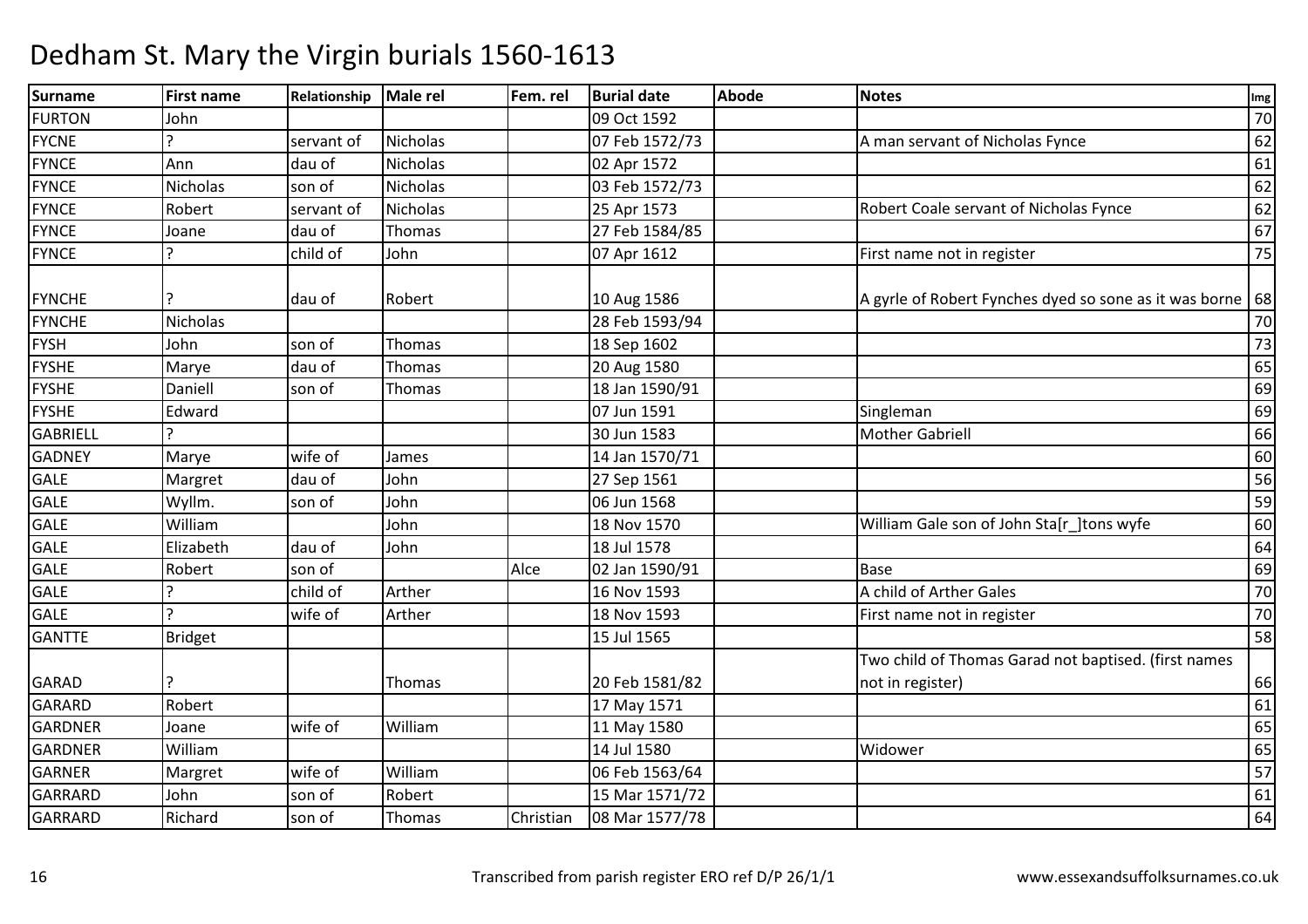| Surname           | <b>First name</b> | Relationship | Male rel  | Fem. rel | <b>Burial date</b> | <b>Abode</b> | <b>Notes</b>                                | Img             |
|-------------------|-------------------|--------------|-----------|----------|--------------------|--------------|---------------------------------------------|-----------------|
| <b>GARRARD</b>    | Susan             | dau of       | Martine   |          | 29 Mar 1581        |              |                                             | 65              |
| <b>GARRARD</b>    | Christian         | wife of      | Thomas    |          | 10 May 1582        |              |                                             | 66              |
| <b>GARROOD</b>    | Allse             |              |           |          | 07 Apr 1613        |              |                                             | 76              |
| <b>GARWOOD</b>    | Thomas            |              |           |          | 01 Jun 1591        |              |                                             | 69              |
| <b>GATES</b>      | Bartholomewe      | son of       | Peeter    |          | 24 May 1567        |              |                                             | 59              |
| <b>GAWINE</b>     | Margeret          | wife of      | Robert    |          | 29 Jul 1580        |              |                                             | 65              |
| <b>GEDNEY</b>     | Roase             | wife of      | James     |          | 19 Mar 1573/74     |              |                                             | 62              |
| <b>GEERY</b>      | Isack             | son of       | John      |          | 10 Oct 1579        |              |                                             | 64              |
| <b>GEERY</b>      | John              |              |           |          | 17 Oct 1579        |              |                                             | 64              |
| <b>GEERY</b>      |                   |              |           |          | 15 Dec 1611        |              | The Widdow Geery                            | 75              |
| <b>GIBBES</b>     | $\overline{?}$    | child of     | John      |          | 19 Apr 1612        |              | First name not in register                  | 75              |
| <b>GLOVER</b>     | $\overline{2}$    | wife of      | Robert    |          | 27 Oct 1594        |              | First name not in register                  | 71              |
| <b>GLOVER</b>     | $\overline{a}$    |              |           |          | 16 Dec 1610        |              | Goodwyf Glover                              | 74              |
| <b>GODFERY</b>    | $\mathbf{C}$      |              |           |          | 16 May 1599        |              | The Wydowe Godfery                          | 71              |
| <b>GOFFE</b>      | Elizabeth         | servant of   | John      |          | 14 Jul 1594        |              | Elizabeth Goffe, servant of John Veasy      | 70              |
| <b>GOLDING</b>    |                   | wife of      | Thomas    |          | 02 Feb 1564/65     |              | Thomas Goldings wife                        | 58              |
| <b>GOLDINGE</b>   | $\mathbf{D}$      | child of     | Thomas    |          | 01 Aug 1568        |              | Thomas Goldinge had a child borne & buryed  | 59              |
| <b>GOLDINGHAM</b> | Rowland           |              |           |          | 11 Mar 1562/63     |              |                                             | 56              |
| <b>GOODMAN</b>    | Anable            | wife of      | Ro[n_]lad |          | 21 May 1575        |              | Sumtyme wife of                             | 63              |
| <b>GOOSE</b>      | Roase             | dau of       | John      |          | 11 May 1577        | Stratford    |                                             | 63              |
| <b>GREENE</b>     | Ann               | dau of       | Robert    |          | 06 Jun 1565        |              | Surname spelt Greene and Grene              | 58              |
| <b>GREENE</b>     | Robert            |              |           |          | 09 Jun 1565        |              |                                             | 58              |
| <b>GREENE</b>     |                   | wife of      | John      |          | 17 May 1587        |              | Goodwyfe Greene wife of John Greene, miller | 69              |
| <b>GREGORI</b>    | William           | son of       | John      |          | 30 Jun 1562        |              | Surname spelt Gregori and Gregory           | 56              |
| <b>GREGORIE</b>   | $\mathbf{P}$      | wife of      | John      |          | 26 Jan 1564/65     |              | John Gregories wife                         | 58              |
| <b>GREGORY</b>    | $\mathbf{D}$      |              |           |          | 12 Oct 1568        |              | <b>Mother Gregory</b>                       | 59              |
| <b>GREGORY</b>    | Robart            | son of       | Robert    |          | 31 Jan 1592/93     |              |                                             | $\overline{70}$ |
| <b>GREGORY</b>    | Mary              |              |           |          | 09 Sep 1598        |              |                                             | $\overline{71}$ |
| <b>GREGORY</b>    | $\mathbf{D}$      |              |           |          | 24 Oct 1610        |              | <b>Wedow Gregory</b>                        | 74              |
| <b>GRENE</b>      | Joane             | wife of      | John      |          | 28 Mar 1560        |              |                                             | 55              |
| <b>GRENE</b>      | Roase             | wife of      | Robert    |          | 07 Nov 1561        |              | Surname spelt Grene & Greene.               | 56              |
| <b>GRENE</b>      | Prisca            | dau of       | John      |          | 28 Aug 1571        |              |                                             | 61              |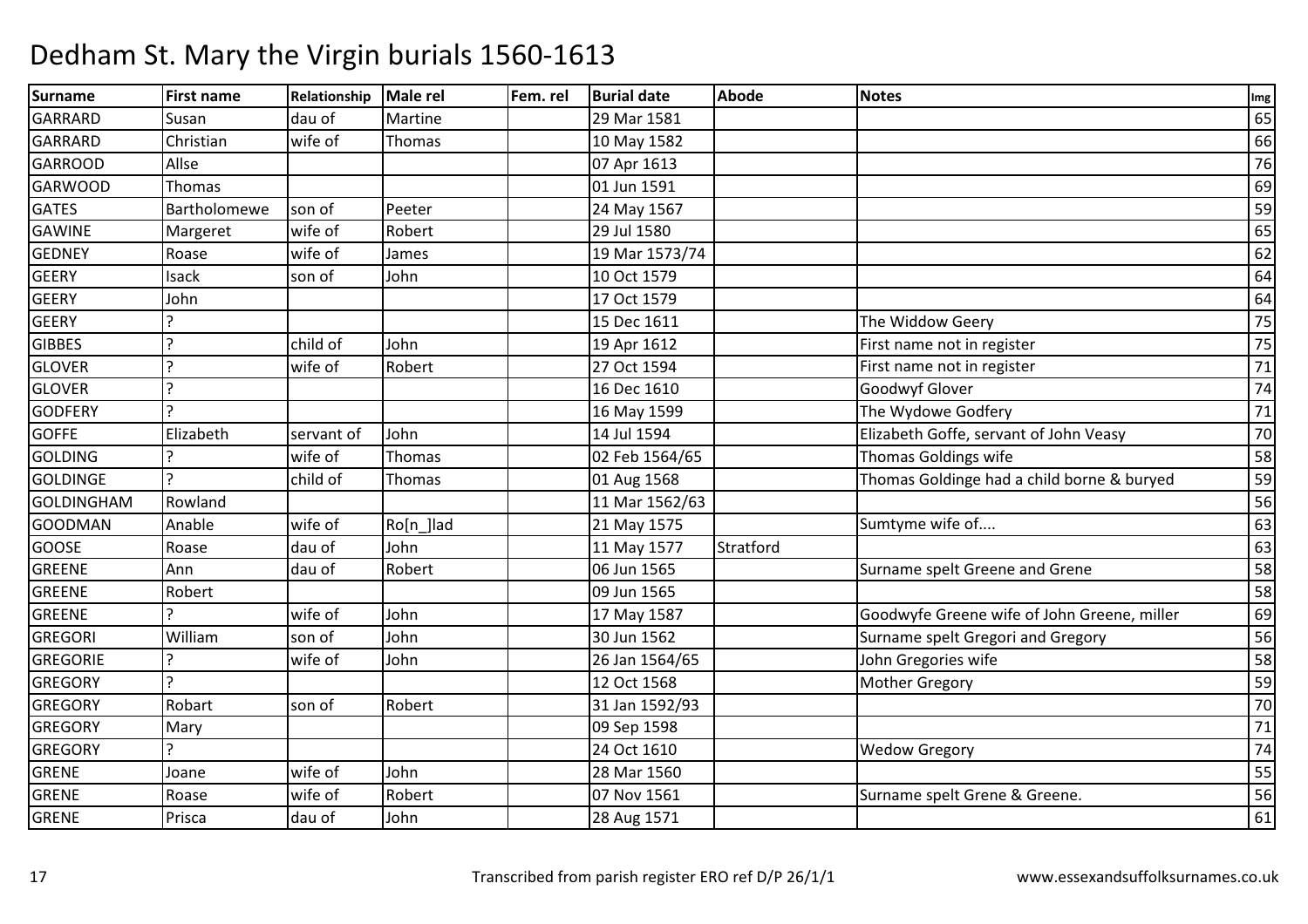| Surname        | <b>First name</b>        | Relationship | <b>Male rel</b> | Fem. rel | <b>Burial date</b> | <b>Abode</b> | <b>Notes</b>                                    | Img             |
|----------------|--------------------------|--------------|-----------------|----------|--------------------|--------------|-------------------------------------------------|-----------------|
| GRENE          | William                  | son of       | John            | Alce     | 17 Jul 1572        |              |                                                 | 61              |
| GRENE          | Susan                    | dau of       | John            | Alce     | 11 Aug 1574        |              |                                                 | 62              |
| GRENELIEF      | Martine                  | son of       | Martine         |          | 19 Mar 1565/66     |              |                                                 | 58              |
| GRENELIEFE     | John                     | son of       | Martine         |          | 23 Sep 1565        |              |                                                 | 58              |
| GRENELIFE      | Susan                    | dau of       |                 |          | 12 Nov 1602        |              | Parents' first names not in register            | $\overline{73}$ |
| <b>GRENNE</b>  | $\mathbf{C}$             | wife of      | John            |          | 02 May 1610        |              |                                                 | 74              |
| <b>GRENNE</b>  | John                     |              |                 |          | 27 Aug 1610        |              |                                                 | 74              |
| <b>GROME</b>   | ς                        | son of       | Samewell        |          | 15 Oct 1610        |              | First name not in register                      | 74              |
| <b>GROOME</b>  | $\mathbf{P}$             | child of     |                 |          | 05 Apr 1612        |              | A child of Groome the weaver                    | 75              |
| GRYNLEAFFE     | $\mathbf{P}$             |              |                 |          | 22 May 1610        |              | <b>Father Grynleaffe</b>                        | 74              |
| GULL           | $\overline{?}$           | child of     | Richard         |          | 15 Feb 1611/12     |              | First name not in register                      | 75              |
| <b>GURTON</b>  | $\overline{?}$           |              |                 |          | 26 Dec 1587        |              | The Widowe Gurton                               | 69              |
| <b>GYBBS</b>   | $\overline{\phantom{a}}$ | dau of       | John            |          | 30 Nov 1610        |              | First name not in register                      | 74              |
| <b>GYLES</b>   | Water                    | son of       | Water           |          | 12 Sep 1564        |              |                                                 | 57              |
| GYLLION        |                          | child of     | John            |          | 14 Apr 1571        |              | A chylde of John Gyllions                       | 61              |
| HAD*           | Sarah                    |              |                 |          | * Aug 1612         |              | Day of month faded                              | $\overline{75}$ |
| <b>HAKINS</b>  | Steven                   |              |                 |          | 29 Jan 1580/81     |              |                                                 | 65              |
| <b>HALL</b>    | Joane                    | wife of      | William         |          | 06 Apr 1569        |              |                                                 | 59              |
| <b>HALL</b>    | William                  |              |                 |          | 02 Jan 1592/93     |              |                                                 | 70              |
| <b>HALLE</b>   | Agnes                    |              |                 |          | 14 Sep 1563        |              |                                                 | 57              |
| <b>HALLE</b>   | Joane                    | dau of       | William         |          | 22 Jun 1569        |              |                                                 | 59              |
| <b>HAM</b>     | ς                        |              |                 |          | 11 Sep 1580        |              | Widdower. First name not in register            | 65              |
|                |                          |              |                 |          |                    |              | Abaraham Ham had two children buryed, they were |                 |
| HAM            |                          | child of     | Abraham         |          | 13 Dec 1601        |              | not baptised                                    | 72              |
| <b>HAMME</b>   | Margery                  |              |                 |          | 26 Oct 1561        |              |                                                 | 56              |
| <b>HAMME</b>   | $\mathbf{C}$             | wife of      | Robart          |          | 22 Oct 1579        |              | Robart Hammes wife                              | 64              |
| <b>HAMME</b>   | Roase                    | sister of    | Abram           |          | 22 Aug 1593        |              |                                                 | 70              |
|                |                          |              |                 |          |                    |              |                                                 |                 |
| <b>HARDYE</b>  | Annis                    |              |                 |          | 13 Apr 1571        |              | Annis, a mayde that dwelt wth the Wydowe Hardye | 61              |
| <b>HARDYN</b>  | William                  | son of       | Thomas          |          | 29 Nov 1574        |              |                                                 | 62              |
| <b>HARE</b>    | Phillipp                 |              |                 |          | 27 Apr 1579        |              | Mr. Phillipp Hare                               | 64              |
| <b>HARISON</b> | P.                       | wife of      | Robert          |          | 22 Jan 1567/68     |              | <b>Robert Harisons wife</b>                     | 59              |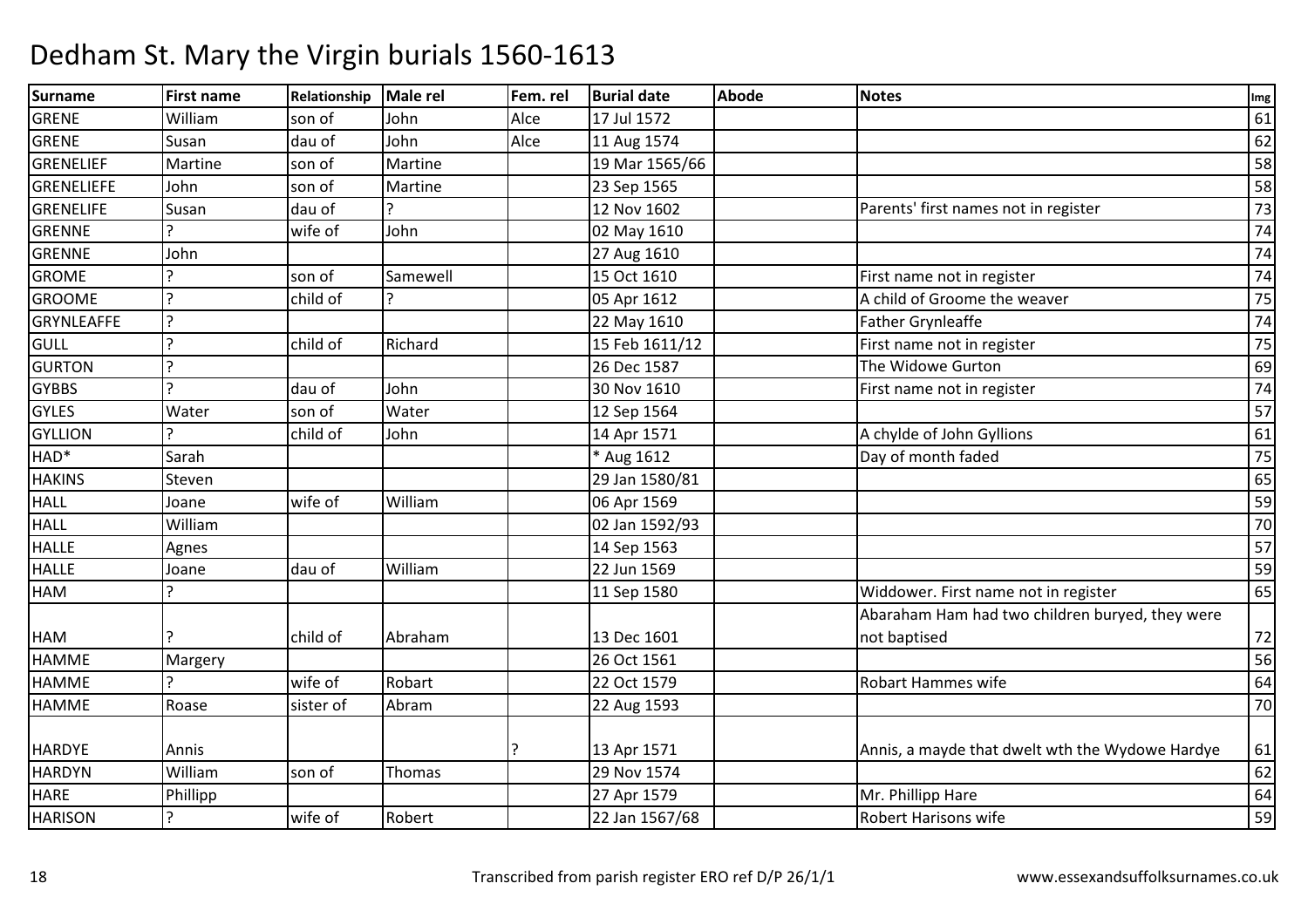#### Surnamee First name Relationship Male rel Fem. rel Burial date Abode Notes International Communication of the Abode **HARISONE** E Miles son of John 03 Jul 1570 <sup>60</sup> **HARISONE**  Annn dau of Robert 22 Sep 1577 degree to the day of 64 **HARISONE**  Williamm son of Thomas 29 Jul 1582 66 and the south of the south of the south of the south of the south of the south o<br>As a contract of the south of the south of the south of the south of the south of the south of the south of th **HARISONE** Margeret | wife of John<br>Maryon | wife of | Myryck n 19 Oct 1584 and 19 Oct 1584 and 20 oct 1584 and 20 oct 20 oct 20 oct 20 oct 20 oct 20 oct 20 oct 20 oct 20 o<br>And 20 oct 20 oct 20 oct 20 oct 20 oct 20 oct 20 oct 20 oct 20 oct 20 oct 20 oct 20 oct 20 oct 20 oct 20 oct 2 **HARRIS**  Maryon wife of Myryck 07 Aug 1574 <sup>62</sup> **HARRIS**  Elizabeth dau of William 19 Dec 1580 <sup>65</sup> HARRIS ? dau of Ralfe 18 Dec 1583Ralfe Harris had a daughter buryed and not baptized. 66 HARRIS Susan dau of Ralphe 01 Feb 1583/84 <sup>67</sup> **HARRIS** S ? son of **P** 22 Aug 1593 First names not in register 70<br>72 HARRIS Susan 23 Jun 1600 <sup>72</sup> HARTWELLThomas son of ? 07 Aug 160207 Aug 1602 Parents' first names not in register 73<br>18 Oct 1602 The twin son of.... 73 **HARTWELL**  John son of John 18 Oct 1602 The twin son of.... <sup>73</sup> **HARVY**  Ambrose10 Apr 1577<br>02 Oct 1570 7 Ardlye 63 **HASF**  Susann dau of Henry 02 Oct 1570 days and days and days days are the day of the day of the day of the day of the day HASELL Elizabeth 22 Jun 1570 A mayde <sup>60</sup> HASELL<u>)</u><br>} wife of ? 05 Jan 1570/71Mother Hasell wife of Father Hasell 60<br>63 **HASELL Constance**  wife of Johnn 03 Dec 1574 63 HASELWOODD Susan 1 22 Dec 1598 22 Dec 1598 22 Dec 1598 22 Dec 1598 22 Dec 1598 22 Dec 1598 2 HATCHRobert 11 Sep 1595 71 **HAULF**  Alcee Servant of Robert 1988 (01 Jun 1562 01 Jun 1562 Alce Haule servant of Robert Stephen 56<br>08 Aug 1567 59 HAULLE William son of William 08 Aug 1567 <sup>59</sup> **HAVENS** S Robert Robert 22 May 1599 <sup>71</sup> **HECKEORD** D Henry 162 **HECKFORD** D ? wife of Robart 21 Oct 1610 First name not in register 74 **HECKFORDE** E Amy 1585 <sup>67</sup> HEWES Henry Servant of 1? 24 Jun 1574 22 Feb 1590/91 Henry Symon son of Henry of Edwardstone in Suffolk, servant wth Hewes the taylor. $\sim$  62  $69$ **HILLES**  Edendau of Christian 22 Feb 1590/91 Christian might be the mother or the father 69<br>25 Mar 1569 **HILLS**  Richard 25 Mar 1569 <sup>59</sup> HOBLAT ? 20 Nov 15700 Father Hoblat 60 HOBLAT ? 06 Mar 1577/78Mother Hoblat 64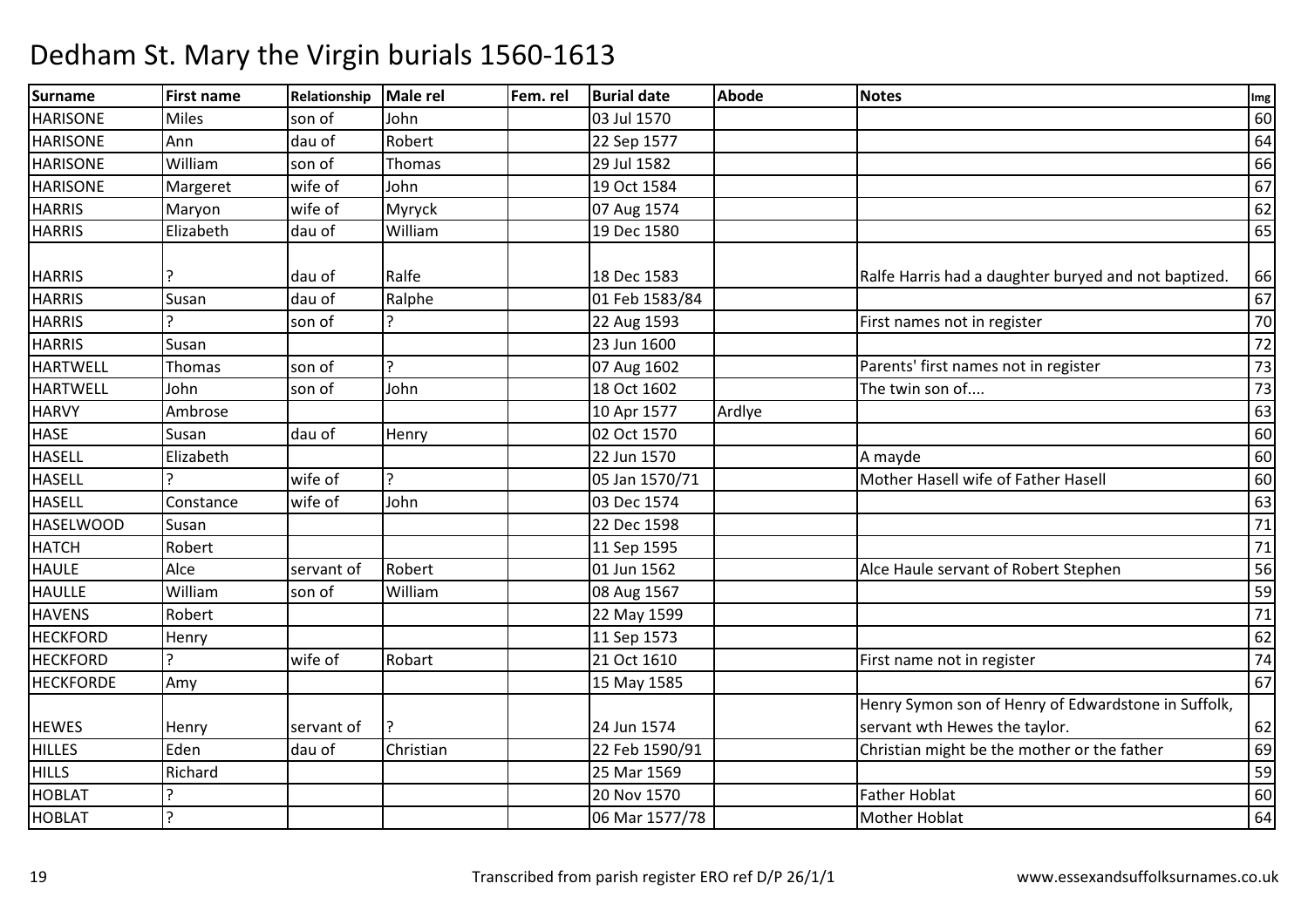| Surname         | <b>First name</b> | Relationship | Male rel     | Fem. rel  | <b>Burial date</b> | <b>Abode</b> | <b>Notes</b>                                             | Img    |
|-----------------|-------------------|--------------|--------------|-----------|--------------------|--------------|----------------------------------------------------------|--------|
| <b>HOBORNE</b>  | Roase             | wife of      | Anthony      |           | 16 Sep 1594        |              |                                                          | 71     |
| <b>HOBORNE</b>  | Anthony           |              |              |           | 07 Oct 1594        |              |                                                          | $71\,$ |
| $HOD[G_$        | Thomas            | son of       | Thomas       |           | 19 Mar 1586/87     |              |                                                          | 68     |
| <b>HODDS</b>    | Ann               | wife of      | Thomas       |           | 24 Dec 1583        |              |                                                          | 66     |
| <b>HODDS</b>    | Ann               | wife of      |              |           | 17 Nov 1602        |              | Husband's first name not in register                     | 73     |
| <b>HODDS</b>    | Thomas            | son of       | $\mathbf{C}$ |           | 11 Jan 1602/3      |              | Parents' first names not in register                     | 73     |
|                 |                   |              |              |           |                    |              |                                                          |        |
| <b>HOLBORN</b>  |                   | child of     | Anthony      |           | 11 Jul 1567        |              | A child of Anthony Holborns. First name not in register. | 59     |
| <b>HOLBORN</b>  | Samuell           | son of       | Anthony      |           | 19 Jan 1569/70     |              |                                                          | 60     |
| <b>HOLDER</b>   | Thomas            |              |              |           | 14 Jul 1563        |              | Old Thomas Holder                                        | 57     |
| <b>HORTON</b>   | Alce              | wife of      | Thomas       |           | 20 Jan 1570/71     |              |                                                          | 60     |
| <b>HORTON</b>   |                   | child of     | Thomas       | Elizabeth | 30 Nov 1572        |              | Thomas Horton & Elizabeth had a child borne & buryed 61  |        |
| <b>HORTON</b>   | Susan             | dau of       | Thomas       |           | 01 May 1583        |              |                                                          | 66     |
| <b>HOWARD</b>   |                   |              |              |           | 24 Aug 1567        |              | <b>Father Howard</b>                                     | 59     |
| HOWE            | Thomas            |              |              |           | 23 Mar 1560/61     |              |                                                          | 56     |
| <b>HOWE</b>     | John              |              |              |           | 09 Nov 1598        |              |                                                          | $71\,$ |
| <b>HUGGON</b>   |                   |              |              |           | 27 Oct 1579        |              | Mother Huggon                                            | 64     |
| <b>HUGGYN</b>   |                   |              |              |           | 18 Nov 1580        |              | Widower. First name not in register.                     | 65     |
| <b>HULL</b>     | Annable           | wife of      | George       |           | 07 Mar 1592/93     |              |                                                          | 70     |
| <b>HULL</b>     |                   | wife of      | John         |           | 22 Aug 1611        |              | The wife of John Hull the glover                         | 75     |
| <b>HULLE</b>    |                   | child of     | George       |           | 20 Apr 1611        |              | A child of George Hulles                                 | 75     |
| <b>HUNN</b>     | Thomas            |              |              |           | 22 Sep 1574        |              | Weaver                                                   | 62     |
| <b>HUNT</b>     | John              | son of       | John         |           | 08 Aug 1585        |              |                                                          | 67     |
| <b>HYLLES</b>   | John              | son of       |              |           | 20 Dec 1585        |              | John Hylles the son of the Widow Jillian                 | 68     |
| <b>HYNES</b>    | Thomas            | son of       | John         |           | 20 Jan 1601/2      |              |                                                          | 73     |
| <b>JACKSONE</b> | John              |              |              |           | 29 Oct 1583        |              | John Jacksone alias Stanton                              | 66     |
| <b>JACKSONE</b> | Elizabeth         | dau of       |              |           | 23 Jun 1585        |              | Daughter of the Wydowe Jacksone alias Stanton            | 67     |
| <b>JACOBE</b>   | Alce              |              |              |           | 25 Apr 1571        |              | Wydow                                                    | 61     |
| <b>JACSONE</b>  | William           |              |              |           | 22 Jan 1584/85     |              |                                                          | 67     |
| <b>JELION</b>   | Margeret          |              |              |           | 04 Jun 1572        |              | Old Margeret Jelion alias Margret Peter                  | 61     |
| <b>JELION</b>   |                   | wife of      | John         |           | 23 Mar 1573/74     |              | First name not in register                               | 62     |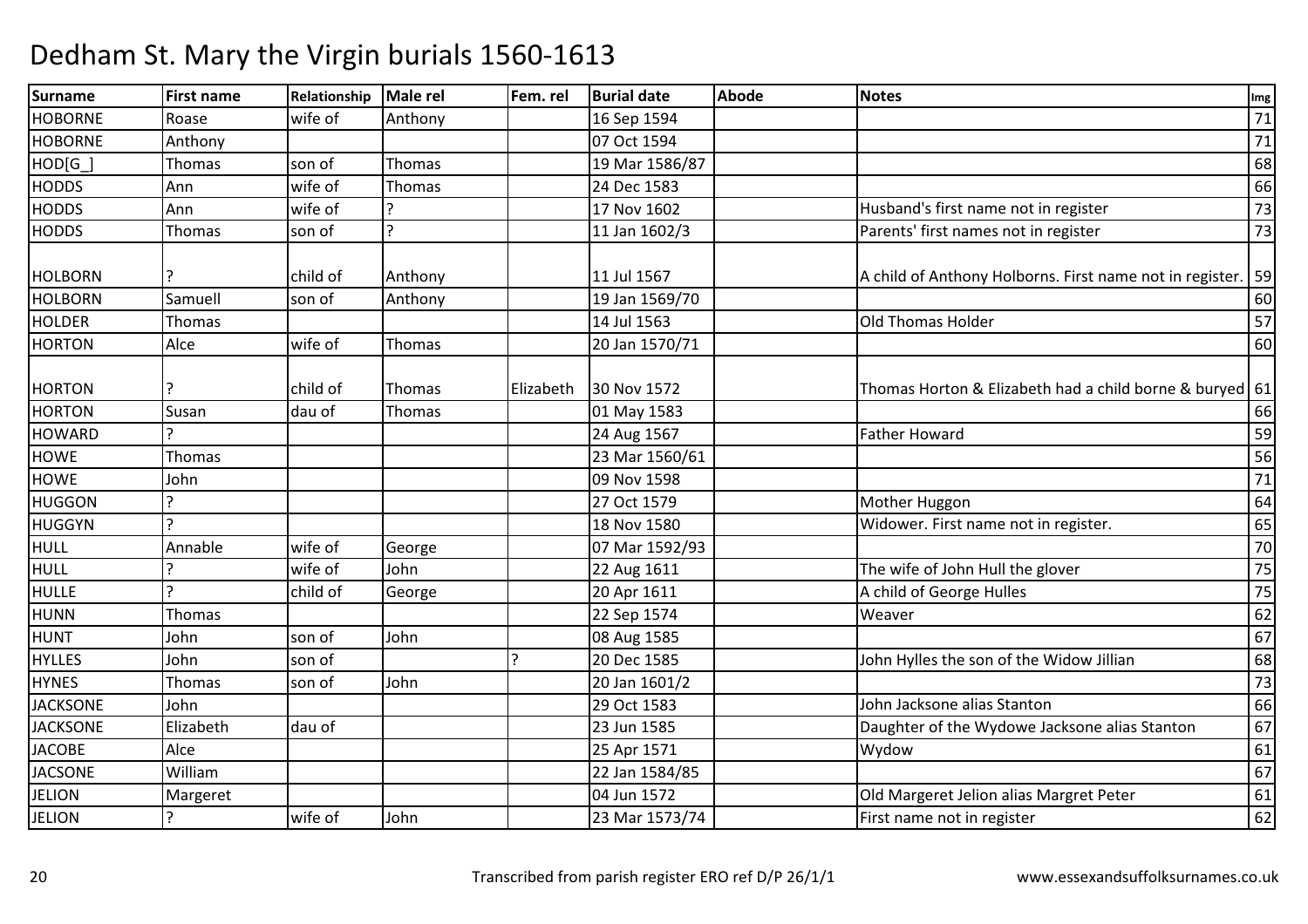| Surname        | <b>First name</b> | Relationship | Male rel        | Fem. rel | <b>Burial date</b> | <b>Abode</b>    | <b>Notes</b>                                          | Img |
|----------------|-------------------|--------------|-----------------|----------|--------------------|-----------------|-------------------------------------------------------|-----|
| <b>JILLIAN</b> | John              | son of       |                 |          | 20 Dec 1585        |                 | John Hylles the son of the Widow Jillian              | 68  |
| <b>JOBSONE</b> | C.                |              |                 |          | 14 Aug 1587        |                 | Father Jobsone                                        | 69  |
| <b>JOLLY</b>   | Thomas            |              |                 |          | 26 Oct 1579        |                 |                                                       | 64  |
|                |                   |              |                 |          |                    |                 | Elizabeth Jones, a child of the daughter of Jones &   |     |
|                |                   |              |                 |          |                    | Colbrocke,      | Hellen of Colbrocke in Buckhamshire, was buryed here, |     |
| <b>JONES</b>   | Elizabeth         |              |                 | Hellen   | 19 Dec 1579        | Buckinghamshire | he was a wayfaring man.                               | 65  |
| <b>JONSON</b>  | Lettice           | dau of       | John            |          | 18 Dec 1568        |                 |                                                       | 59  |
| <b>JONSONE</b> | Richard           | son of       | Richard         |          | 08 Nov 1570        |                 |                                                       | 60  |
| <b>JOYCE</b>   | Elizabet          |              |                 |          | 14 Feb 1570/71     |                 |                                                       | 60  |
| <b>JUDITHE</b> |                   | wife of      | Laurance        |          | 29 Dec 1572        |                 | Laurance Judithes wyfe                                | 61  |
| <b>JUDYE</b>   | Rose              | wife of      | Laurance        |          | 18 Feb 1561/62     |                 |                                                       | 56  |
| <b>JUDYE</b>   | Laurance          |              |                 |          | 02 Mar 1575/76     |                 |                                                       | 63  |
| <b>JUDYE</b>   | C                 | wife of      | <b>Nicholas</b> |          | 15 Feb 1584/85     |                 | First name not in register.                           | 67  |
| JUDYE          | <b>Nicholas</b>   |              |                 |          | 20 Apr 1585        |                 |                                                       | 67  |
| <b>JUDYE</b>   | Nicholas          | son of       | Nicholas        |          | 16 Jul 1585        |                 |                                                       | 67  |
| <b>KEIS</b>    | Thomas            | son of       | William         |          | 15 Jan 1568/69     |                 |                                                       | 59  |
| <b>KELLSEY</b> |                   | wife of      | Robert          |          | 16 Jun 1611        |                 | Mother Kellsey, wife of                               | 75  |
| <b>KEMPE</b>   | Ann               |              |                 |          | 28 Jun 1574        |                 | Wydowe                                                | 62  |
| KETTELL        | Roase             |              |                 |          | 20 Jan 1563/64     |                 |                                                       | 57  |
| <b>KETTLE</b>  | Richard           |              |                 |          | 14 Feb 1563/64     |                 |                                                       | 57  |
| KETTLE         | Robert            |              |                 |          | 05 May 1599        |                 |                                                       | 71  |
| <b>KEYES</b>   | Katheren          | dau of       | John            |          | 14 Nov 1574        |                 |                                                       | 62  |
| <b>KEYES</b>   | William           |              |                 |          | 14 Apr 1577        |                 |                                                       | 63  |
| KEYES          | C                 |              |                 |          | 29 Mar 1587        |                 | The Widowe Keyes                                      | 68  |
| <b>KEYES</b>   | John              |              |                 |          | 06 Mar 1602/3      |                 |                                                       | 73  |
| <b>KING</b>    |                   | child of     | Thomas          |          | 05 Jan 1565/66     |                 | A childe of Thomas Kings                              | 58  |
| <b>KING</b>    | っ                 |              | Richard         |          | 28 Feb 1567/68     |                 | A gyrle at Richard Kings                              | 59  |
| <b>KING</b>    | Samuell           | son of       |                 |          | 11 Aug 1602        |                 |                                                       | 73  |
| <b>KINGE</b>   | Elizabeth         | wife of      | Thomas          |          | 19 Feb 1573/74     |                 |                                                       | 62  |
| KINGE          | Richard           | son of       | Thomas          |          | 31 May 1574        |                 |                                                       | 62  |
| <b>KINGE</b>   | ς                 |              |                 |          | 03 Mar 1602/3      |                 | <b>Father Kinge</b>                                   | 73  |
| <b>KINGE</b>   | $\overline{?}$    |              |                 |          | 11 Oct 1611        |                 | Old Mother Kinge                                      | 75  |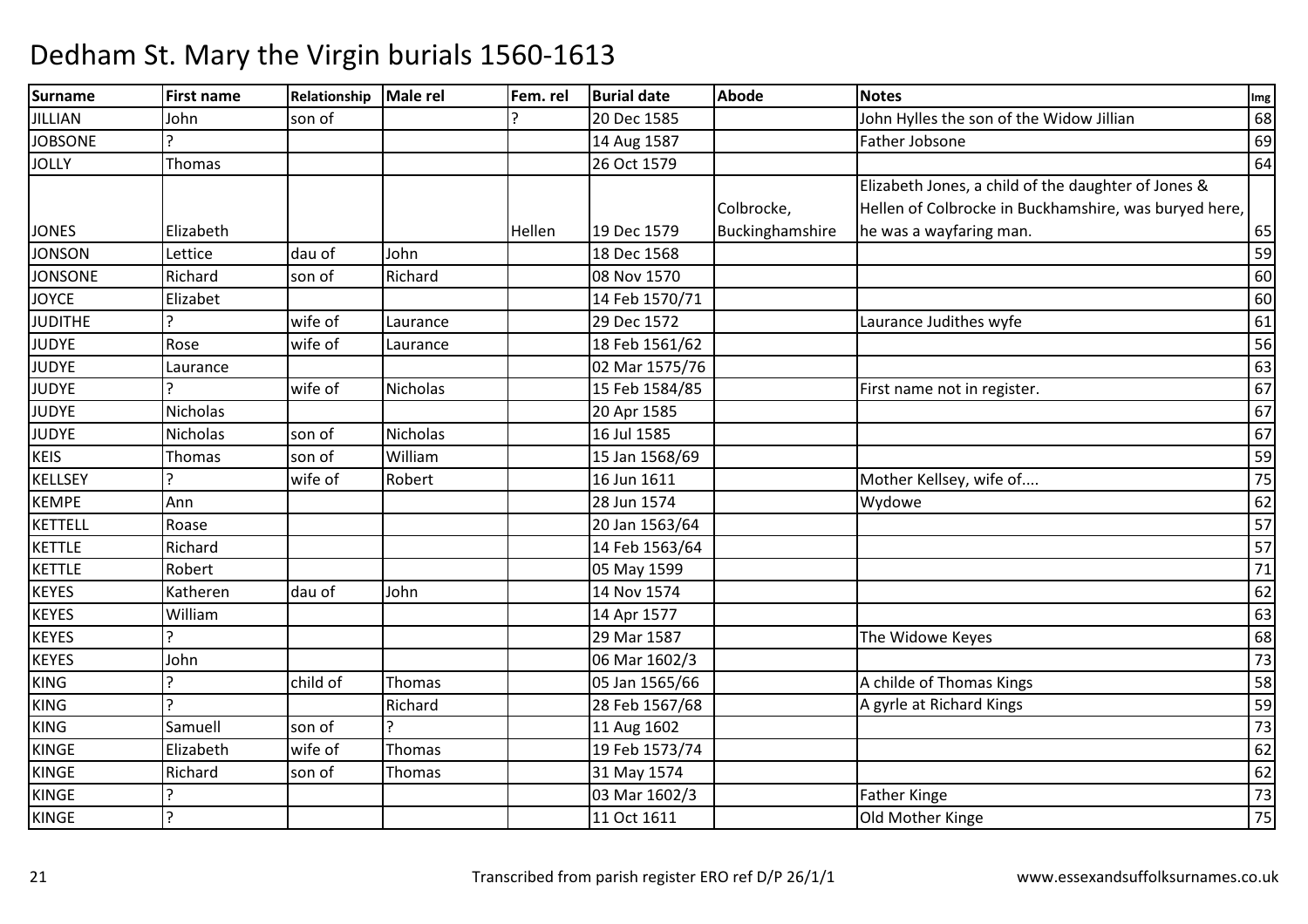| <b>Surname</b>   | <b>First name</b> | Relationship | <b>Male rel</b> | Fem. rel  | <b>Burial date</b> | <b>Abode</b> | <b>Notes</b>                                   | Img |
|------------------|-------------------|--------------|-----------------|-----------|--------------------|--------------|------------------------------------------------|-----|
| <b>KYNGE</b>     | John              | son of       | Thomas          |           | 14 Jul 1561        |              |                                                | 56  |
| <b>KYNGE</b>     | Pashwe            |              |                 |           | 10 Nov 1566        |              | A strannger                                    | 58  |
| <b>KYNGE</b>     | Pernell           | dau of       | Thomas          |           | 18 Mar 1573/74     | Ardleigh     |                                                | 62  |
| <b>KYNGE</b>     | Robert            | son of       |                 |           | 09 Aug 1574        |              | Says "son of" but doesn't give parents' names. | 62  |
| <b>KYNGE</b>     |                   |              | Robert          | Judith    | 19 Sep 1581        |              | A child of (first name name not in register)   | 66  |
| LABYE            | Arther            |              |                 |           | 29 Sep 1577        |              |                                                | 64  |
| LAMB             |                   | son of       | John            |           | 14 Apr 1580        |              | A man childe of John Lambs being not baptised  | 65  |
| LAMBE            | Hester            | dau of       | John            | Margery   | 04 Apr 1579        |              |                                                | 64  |
| LANE             | Elizabeth         | dau of       | $\mathbf{C}$    |           | 01 Jun 1585        |              | Goodman Lane                                   | 67  |
| LANE             | Humfery           |              |                 |           | 02 Mar 1590/91     |              |                                                | 69  |
| LAURANCE         |                   | wife of      | James           |           | 03 Jan 1575/76     |              | First name not in register.                    | 63  |
| LAURANCE         | Robert            |              |                 |           | 12 Nov 1580        | East Barfold | Bachelor                                       | 65  |
| <b>LAVENDER</b>  | John              | son of       | John            |           | 22 Dec 1570        |              |                                                | 60  |
| LAVENDER         | Mary              | dau of       | John            |           | 22 May 1571        |              |                                                | 61  |
| LAWE             | Sarah             |              |                 |           | 12 Apr 1612        |              |                                                | 75  |
| LAYE             | Alce              |              |                 |           | 10 Jan 1582/83     |              |                                                | 66  |
| LAYE             | Thomazin          | servant of   | Steven          |           | 20 Dec 1592        |              | Thomazin Laye, a servant of Steven Upchers     | 70  |
| LAYE             | John              | son of       | Robert          |           | 14 Oct 1610        |              |                                                | 74  |
| LEESE            | Elizabeth         | dau of       | Allen           |           | 14 Apr 1571        |              |                                                | 61  |
| LEESE            | Elizabeth         | dau of       | Allen           |           | 11 Apr 1582        |              |                                                | 66  |
| <b>LEPTON</b>    | Joan              |              |                 |           | 08 Mar 1580/81     |              | Wydowe                                         | 65  |
| LEWES            | Elizabeth         |              |                 |           | 16 Jan 1562/63     |              | Widow                                          | 56  |
| LEWES            | Elizabeth         | dau of       | Thomas          | Elizabeth | 14 Mar 1572/73     |              |                                                | 62  |
| LEWES            | Hellen            | wife of      | Nicholas        |           | 13 Apr 1576        |              |                                                | 63  |
| LEWES            | Margret           | dau of       | William         |           | 05 Oct 1584        |              |                                                | 67  |
| LEWES            | William           | son of       | William         |           | 04 May 1585        |              |                                                | 67  |
| LEWES            |                   |              |                 |           | 11 Nov 1610        |              | <b>Goodwyf Lewes</b>                           | 74  |
| <b>LEXTON</b>    | Richard           |              |                 |           | 07 Dec 1579        |              |                                                | 65  |
| <b>LEYTHER</b>   | Margrett          | dau of       | Weston          |           | 01 Jun 1610        |              |                                                | 74  |
| <b>LITHERES</b>  | Raph              |              |                 |           | 11 Jan 1612/13     |              |                                                | 76  |
| <b>LITLEBURY</b> | John              | son of       | John            |           | 03 Feb 1564/65     |              |                                                | 58  |
| <b>LITLEBURY</b> | Elizabeth         | wife of      | William         |           | 24 Jul 1565        |              |                                                | 58  |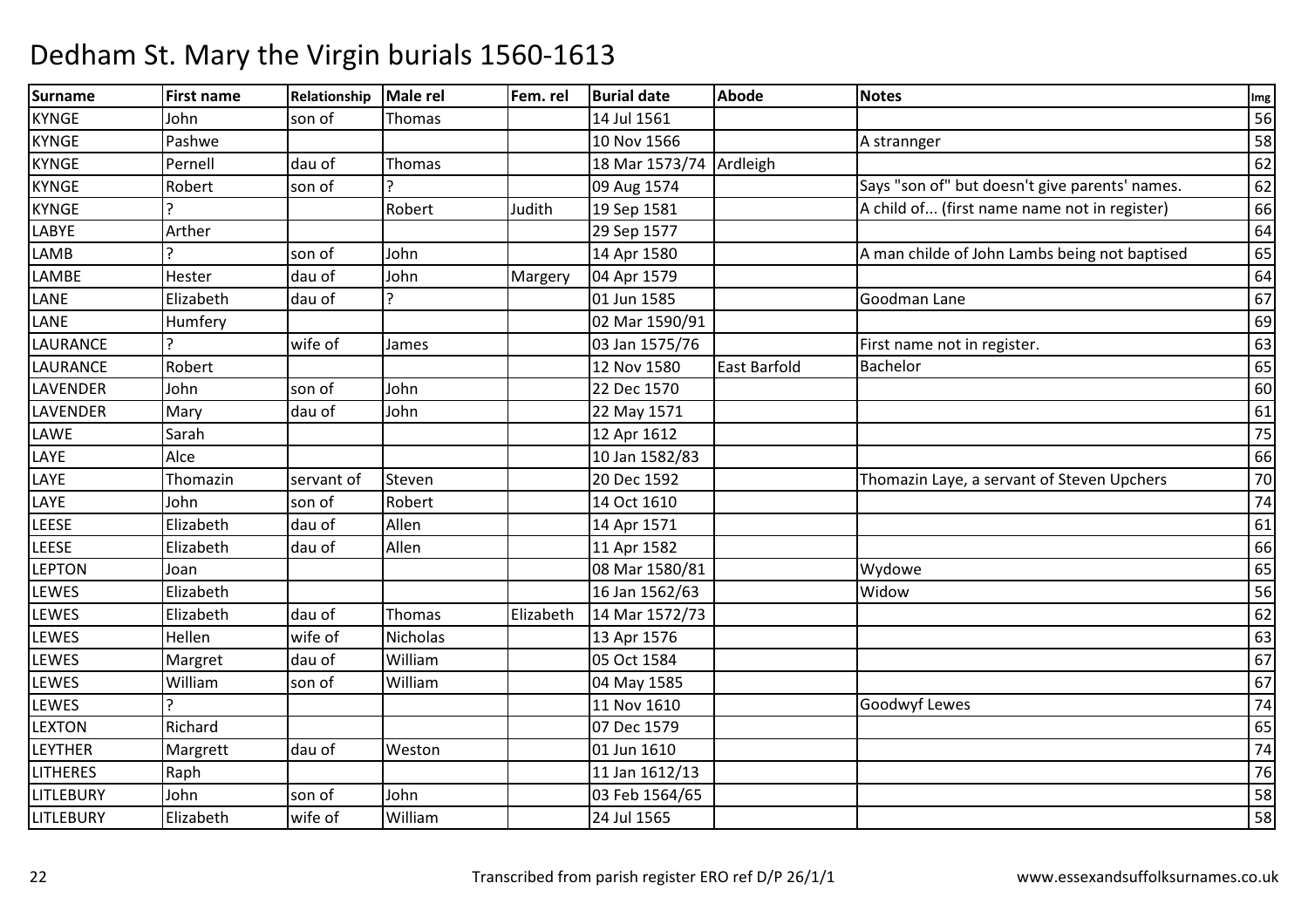| Surname            | <b>First name</b> | Relationship | Male rel | Fem. rel | <b>Burial date</b> | <b>Abode</b> | <b>Notes</b>                                      | Img             |
|--------------------|-------------------|--------------|----------|----------|--------------------|--------------|---------------------------------------------------|-----------------|
| <b>LITLEBURY</b>   | William           |              |          |          | 27 Jul 1574        |              | Gentleman                                         | 62              |
| <b>LITTLE</b>      |                   |              |          |          | 11 Nov 1575        |              | <b>Ould Father Little</b>                         | 63              |
| <b>LITTLEBERRY</b> | Robert            | son of       |          |          | 26 Sep 1602        |              | Son of the Wydow Littleberry                      | 73              |
| <b>LITTLEBURY</b>  | Robert            |              |          |          | 20 Mar 1599/00     |              |                                                   | 72              |
| <b>LODBROCKE</b>   | Christopher       |              |          |          | 07 Jan 1590/91     |              |                                                   | 69              |
| LODG               | John              | son of       | Albert   |          | 09 Sep 1572        |              |                                                   | 61              |
| <b>LODGE</b>       | Mary              | dau of       | John     |          | 21 Jan 1569/70     |              |                                                   | 60              |
| LONGE              | Margret           |              |          |          | 10 Apr 1571        |              |                                                   | 61              |
| <b>LOTTBROCKE</b>  | Elizabeth         |              |          |          | 10 Feb 1576/77     |              | A mayd                                            | 63              |
| LOWES              | Robert            | son of       | Clement  |          | 10 Mar 1584/85     |              |                                                   | 67              |
| LOWES              |                   |              |          |          | 01 Apr 1603        |              | First name not in register                        | 73              |
| LOYES              | Mary              | dau of       | Clement  | Alice    | 24 Sep 1580        |              |                                                   | 65              |
| <b>LUCAS</b>       | $\mathbf{C}$      |              |          |          | 17 Jul 1601        |              | First name not in register                        | $\overline{72}$ |
| <b>LUFKIN</b>      | Richard           | son of       | John     |          | 18 Jan 1570/71     |              | Son of John the younger                           | 60              |
| <b>LUFKYN</b>      | John              | son of       | Robert   |          | 06 Feb 1559/60     |              |                                                   | 55              |
| <b>LUFKYN</b>      | Rebecca           | dau of       | John     |          | 26 May 1564        |              |                                                   | 57              |
| <b>LUFKYN</b>      | Judith            | dau of       | Robert   |          | 26 Oct 1566        |              |                                                   | 58              |
| <b>LUFKYN</b>      |                   | son of       | Thomas   |          | 19 Feb 1566/67     |              | First name not in register                        | 58              |
| LUFKYN             | John              | son of       | John     |          | 15 Apr 1567        |              | Son of John Lufkyn the younger                    | 58              |
| <b>LUFKYN</b>      | Joane             | dau of       | Thomas   |          | 17 Nov 1568        |              | Daughter of Thomas Lufkyn the weaver              | 59              |
| <b>LUFKYN</b>      | John              |              |          |          | 21 Jan 1569/70     |              | The elder                                         | 60              |
| <b>LUFKYN</b>      | Tabitha           | dau of       | Robert   |          | 13 Jul 1577        |              |                                                   | 64              |
| <b>LUFKYN</b>      | John              | son of       | Thomas   |          | 01 Jul 1580        |              |                                                   | 65              |
| <b>LUFKYN</b>      | Thomas            | son of       | Thomas   |          | 18 Mar 1580/81     |              |                                                   | 65              |
| <b>LUFKYN</b>      |                   |              | Thomas   |          | 26 Nov 1581        |              | A child of (first name name not in register)      | 66              |
| <b>LUFKYN</b>      | John              |              |          |          | 19 Nov 1584        |              | The weaver                                        | 67              |
| <b>LUFKYN</b>      | Joane             | wife of      | Thomas   |          | 20 Aug 1586        |              | Wife of Thomas Lufkyn the beadman of Lundon       | 68              |
| <b>LUFKYN</b>      | Ann               |              |          |          | 16 Jul 1602        |              |                                                   | 73              |
| <b>LUFKYNE</b>     | Bartholomew       |              |          |          | 22 Aug 1560        |              |                                                   | 55              |
|                    |                   |              |          |          |                    |              |                                                   |                 |
| <b>LUFKYNE</b>     | Elizabeth         | dau of       |          |          | 23 Jun 1580        |              | Elizabeth Lufkyne, daughter of the Widow Melisham | 65              |
| <b>LUFKYNE</b>     | Eden              | wife of      | Thomas   |          | 04 Mar 1580/81     |              | Wife of Thomas Lufkyne, phisition                 | 65              |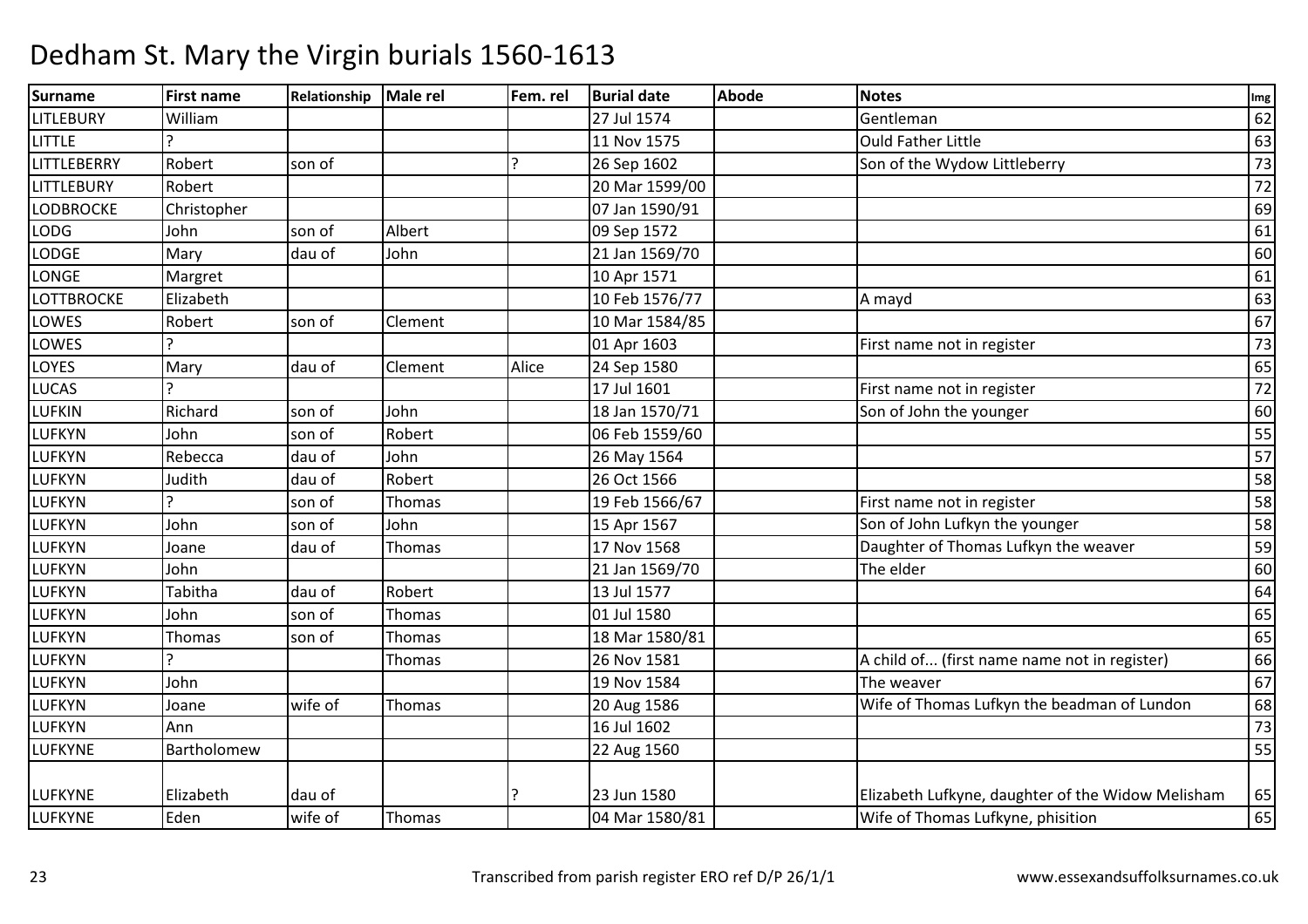| Surname          | <b>First name</b> | Relationship | Male rel    | Fem. rel | <b>Burial date</b> | <b>Abode</b> | <b>Notes</b>                                         | Img    |
|------------------|-------------------|--------------|-------------|----------|--------------------|--------------|------------------------------------------------------|--------|
| <b>LUFKYNE</b>   | Edmund            | son of       | Thomas      |          | 01 Nov 1581        |              |                                                      | 66     |
| LUFKYNE          | Thomas            | son of       | Thomas      |          | 24 Aug 1584        |              |                                                      | 67     |
|                  |                   |              |             |          |                    |              | Thomas son of one Squire dwelling at the Widowe      |        |
| <b>LUFKYNS</b>   | Thomas            | son of       |             |          | 18 May 1586        |              | Lufkyns                                              | 68     |
| LUFYN            | Joan              | dau of       | John        |          | 15 Sep 1566        |              |                                                      | 58     |
| LYNDE            | John              |              |             |          | 11 May 1562        |              |                                                      | 56     |
| <b>MAKYN</b>     | Judith            | servant of   |             |          | 23 Jun 1577        |              | Judith Allen late servant with Makyn                 | 64     |
| <b>MAKYN</b>     | James             |              |             |          | 15 Jan 1585/86     |              |                                                      | 68     |
| <b>MAKYN</b>     |                   |              |             |          | 10 May 1599        |              | The Wydowe Makyn                                     | $71\,$ |
| <b>MAN</b>       | Steven            |              |             |          | 06 Mar 1599/00     |              |                                                      | 72     |
| <b>MANN</b>      | Dorothe           | wife of      | John        |          | 20 Feb 1580/81     |              |                                                      | 65     |
| MANNINGE         | Thomas            | son of       | Thomas      |          | 26 Feb 1584/85     |              |                                                      | 67     |
| <b>MANOCK</b>    | William           | son of       | Thomas      |          | 26 Oct 1574        | Wormingforde |                                                      | 62     |
| <b>MARTIN</b>    | Thurby            |              |             |          | 20 Nov 1569        |              |                                                      | 60     |
| <b>MARTYN</b>    | Thomas            |              |             |          | 13 Sep 1579        |              |                                                      | 64     |
| <b>MASCALL</b>   |                   |              |             |          | 13 Jun 1610        |              | <b>Wedowe Mascall</b>                                | 74     |
|                  |                   |              |             |          |                    |              | A child of Robert Mascalles was buryed before it was |        |
| <b>MASCALLE</b>  |                   | child of     | Robert      |          | 06 Feb 1596/97     |              | baptised                                             | 68     |
| MASKALL          | Margeret          | wife of      | Robert      |          | 03 Jul 1574        |              |                                                      | 62     |
| <b>MAY</b>       | Joseph            | son of       | Weston      |          | 17 May 1587        |              |                                                      | 69     |
| <b>MAYDE</b>     |                   |              |             |          | 28 Mar 1578        |              | Mother Osmond alias Mayde                            | 64     |
| MAYDSTONE        | Katheren          | dau of       | John        |          | 02 Jan 1585/86     |              |                                                      | 68     |
| <b>MAYDSTONE</b> | Alce              | wife of      | John        |          | 23 Jan 1592/93     |              |                                                      | 70     |
| <b>MAYDSTONE</b> | Prudence          | dau of       | John        |          | 22 Dec 1594        |              |                                                      | $71\,$ |
| <b>MAYDSTONE</b> | John              |              |             |          | 13 Dec 1599        |              |                                                      | 72     |
| MAYDSTONE        | John              |              |             |          | 16 May 1610        |              | John Maydstone junior                                | 74     |
| MAYDSTONE        | 5                 | child of     | John        |          | 27 Jun 1611        |              | First name not in register                           | 75     |
| <b>MAYE</b>      | Sara              | dau of       | Bartholomew |          | 21 Jan 1560/61     |              |                                                      | 56     |
| <b>MAYE</b>      | Bartholomewe      |              |             |          | 26 Sep 1562        |              |                                                      | 56     |
| <b>MAYE</b>      | $\overline{a}$    | wife of      | John        |          | 07 Oct 1568        |              | Mother Maye wife of John Maye the elder              | 59     |
| <b>MAYE</b>      | John              |              |             |          | 04 Apr 1573        |              |                                                      | 62     |
| <b>MAYESTONE</b> | ?                 | child of     | John        |          | 29 Mar 1576        |              | A child of John Mayestones was borne & buryed        | 63     |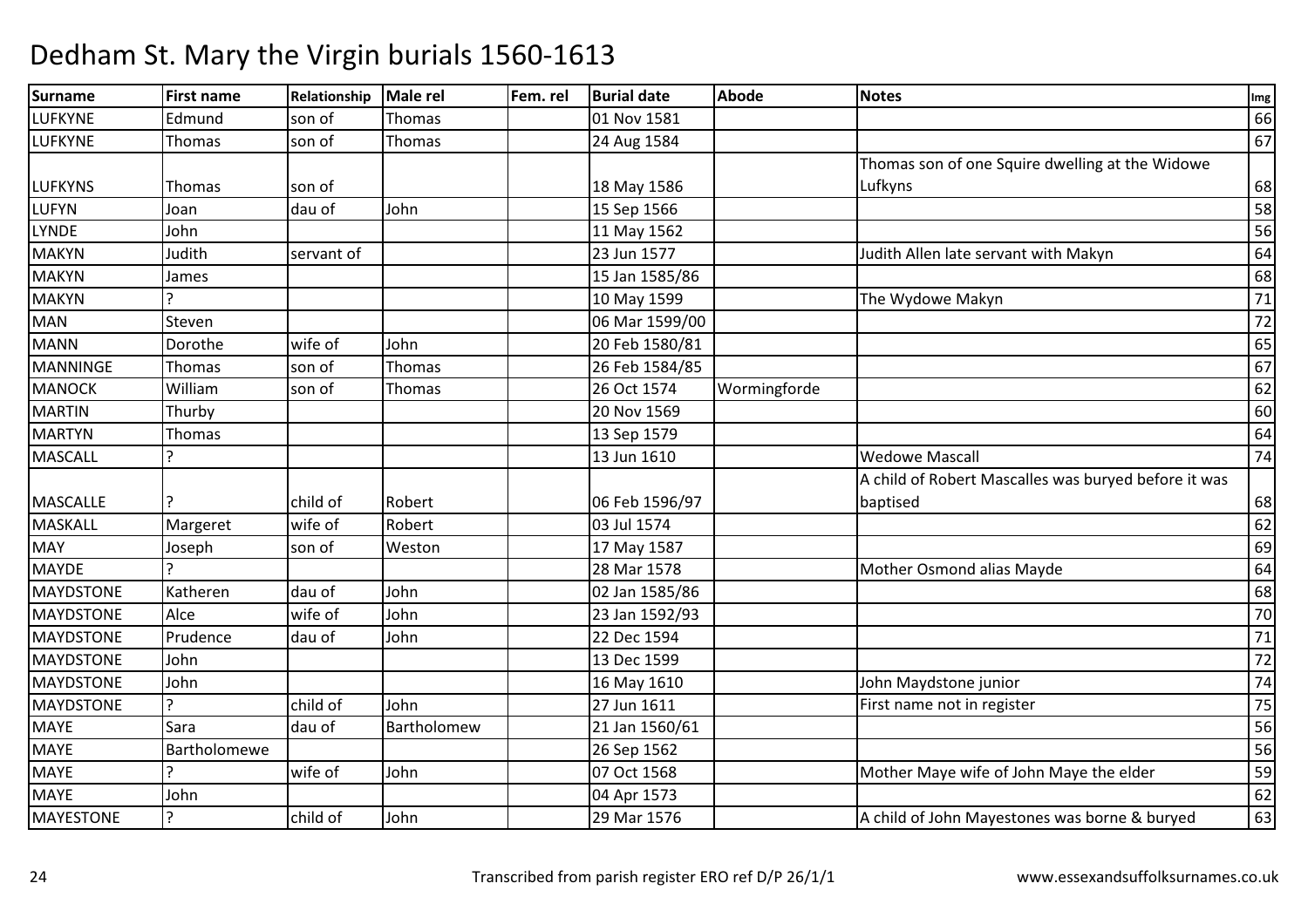| Surname           | <b>First name</b> | Relationship | Male rel      | Fem. rel       | <b>Burial date</b> | <b>Abode</b> | <b>Notes</b>                                      | Img             |
|-------------------|-------------------|--------------|---------------|----------------|--------------------|--------------|---------------------------------------------------|-----------------|
|                   |                   |              |               |                |                    |              |                                                   |                 |
| <b>MELISHAM</b>   | Elizabeth         | dau of       |               |                | 23 Jun 1580        |              | Elizabeth Lufkyne, daughter of the Widow Melisham | 65              |
| <b>MELLIES</b>    | Richard           |              |               |                | 30 Oct 1610        |              |                                                   | 74              |
| <b>MELSONE</b>    | Richard           |              |               |                | 23 Apr 1574        |              | A shomaker                                        | 62              |
| MICHELL           | Robert            |              |               |                | 12 Apr 1591        |              | Singleman                                         | 69              |
| MICKELFILD        | John              | son of       | John          |                | 10 Jan 1562/63     |              |                                                   | 56              |
| <b>MICKLEFYLD</b> |                   | wife of      | Thomas        |                | 27 Apr 1572        |              | Thomas Micklefylds wyfe                           | 61              |
| <b>MILES</b>      | Margery           | servant of   | John          |                | 24 Mar 1572/73     |              | Margery, servant of John Miles.                   | 62              |
| <b>MILLES</b>     |                   | child of     |               | <b>Barbara</b> | 01 Aug 1577        |              | A child of Barbara Milles was born & buryed       | 64              |
| <b>MILLES</b>     |                   |              |               |                | 10 Mar 1586/87     |              | <b>Mother Milles</b>                              | 68              |
| <b>MINOT</b>      | Barbara           | dau of       |               |                | 03 Jun 1562        |              | Daughter of Widow Minot                           | 56              |
| <b>MINOT</b>      | Mary              | dau of       |               |                | 08 Jun 1562        |              | Mary Bar[bk]er daughter of Widow Minot            | 56              |
| <b>MIXER</b>      | Susan             | dau of       |               | Martha         | 12 Mar 1590/91     |              |                                                   | 69              |
| <b>MIXTER</b>     | Martha            | dau of       | Thomas        |                | 02 Jan 1580/81     |              |                                                   | 65              |
| <b>MIXTER</b>     | Cornelius         | son of       |               | Martha         | 10 Apr 1591        |              |                                                   | 69              |
| <b>MOE</b>        |                   | widow of     | <b>Basill</b> |                | 11 Jan 1565/66     |              | <b>Basill Moes wydowe</b>                         | 58              |
| <b>MORFULL</b>    | John              | son of       | John          |                | 01 Apr 1592        |              |                                                   | 70              |
| <b>MORPHEWE</b>   | John              |              |               |                | 18 Nov 1611        |              |                                                   | 75              |
| <b>MORS</b>       | Christian         | dau of       | John          |                | 22 Nov 1573        |              |                                                   | 62              |
| <b>MORSE</b>      | Mary              | dau of       | Nathaniell    |                | 12 Sep 1584        |              |                                                   | 67              |
| <b>MORSE</b>      | Joane             | wife of      | Richard       |                | 20 Sep 1585        |              |                                                   | 68              |
| <b>MORSE</b>      | William           | son of       | Nathaniell    |                | 27 Nov 1586        |              |                                                   | 68              |
| <b>MORSE</b>      | Nathaniell        |              |               |                | 20 Dec 1590        |              |                                                   | 69              |
| <b>MORSE</b>      | Richard           |              |               |                | 30 Jun 1603        |              |                                                   | $\overline{73}$ |
| <b>MORSE</b>      | Elizabeth         | dau of       | Nathaniel     |                | 09 Aug 1612        |              |                                                   | 75              |
| MU[R_]IS          | Annis             |              |               |                | 03 Sep 1598        |              |                                                   | 71              |
| <b>MUNDS</b>      | Priscilla         | dau of       |               | Ann            | 30 Apr 1571        |              |                                                   | 61              |
| <b>MYLES</b>      | John              |              |               |                | 24 Mar 1560/61     |              |                                                   | 56              |
| <b>MYLLES</b>     | Mary              | dau of       | Lannclett     |                | 30 Apr 1574        |              |                                                   | 62              |
| <b>MYLLES</b>     | Lanncelett        |              |               |                | 01 May 1574        |              |                                                   | 62              |
| <b>MYLLES</b>     | Joan              | wife of      | Lannclet      |                | 09 May 1574        |              | Wydowe, the late wyfe of                          | 62              |
| <b>MYRELL</b>     | John              |              |               |                | 04 Jan 1562/63     |              |                                                   | 56              |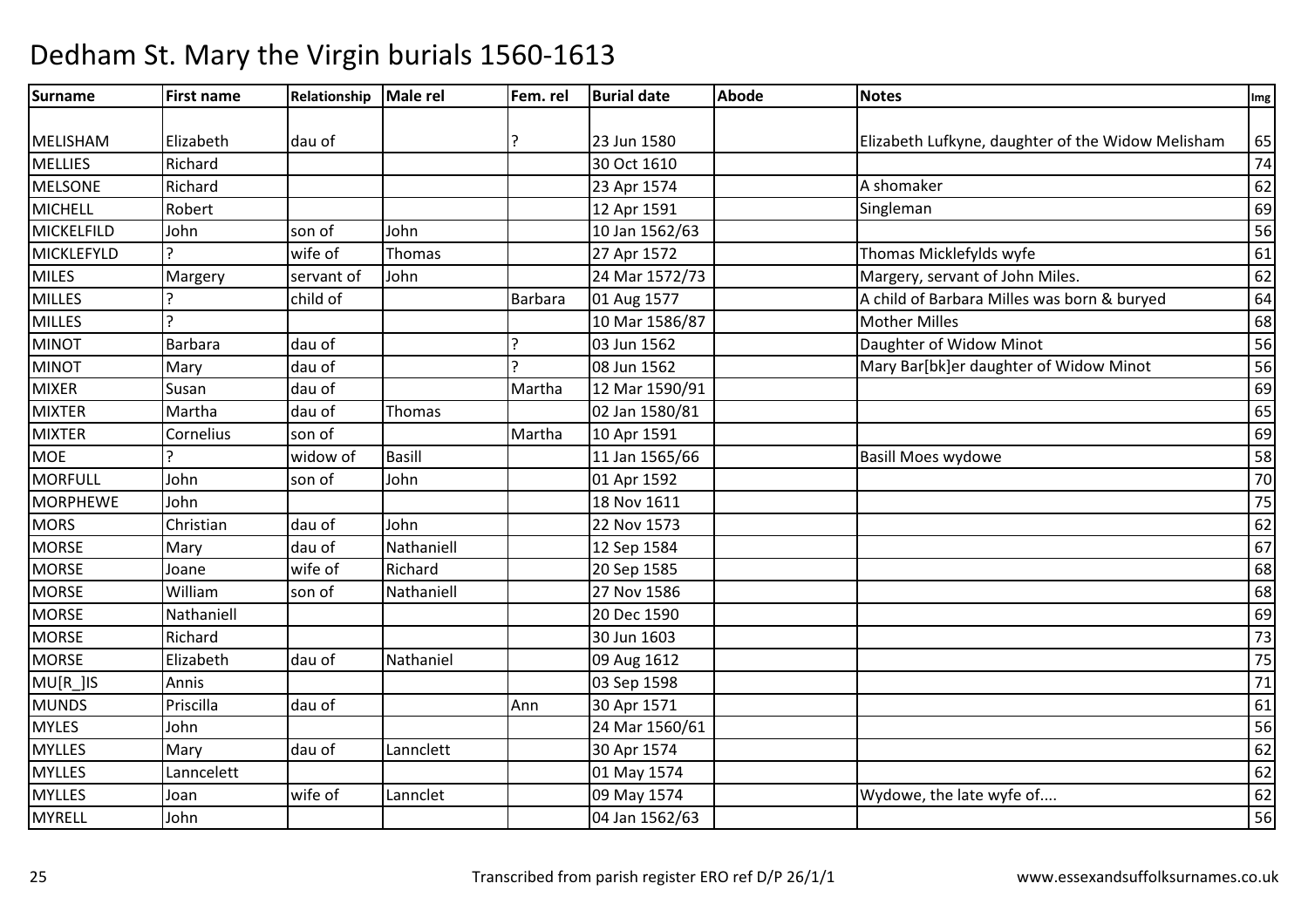#### Surnamee First name Relationship Male rel Fem. rel Burial date Abode Notes International Communication of the Abode **MYXTER** Physics is a child of Thomas and Thomas and the set of S1 Dec 1578 and A childe of Thomas Myxters was borne & buryed and the set of A childe of Thomas Myxters was borne & buryed and the set of  $\frac{1}{57}$ **NEVERD** D Joane dau of William 05 Apr 1563 <sup>57</sup> **NEVERD** D Grace dau of William m 06 Jul 1567  $\frac{1}{2}$  59 **NEVERD** George Servant of Product 2006 Oct 1573 George Tomsone servant with Neverd 62<br>Grace Servant of Product 22 Nov 1579 Grace Fince servant to Goodman Neverd 64 **NEVERD** Proved 22 Nov 1579 Crace Fince servant to Goodman Neverd 64<br>
The elder 70 NEVERD William 01 Dec 1591 The elder <sup>70</sup> **NEVERD**  Williamm 13 Sep 1595 71<br>25 April 18 Sep 1595 72 - 25 April 18 Sep 1595 71 - 25 April 18 Sep 1595 71 - 25 April 1910 **NEVERD** William<br>Gabriell m 27 May 1599 71<br>The contract of the contract of the contract of the contract of the contract of the contract of the contract o NEWMANN Gabriell 157 (11 Jul 1563 – 11 Jul 1563 – 12 Jul 1564 – 13 Jul 150 – 157 – 157 – 157 – 157 – 157 – 157 – 157<br>Sabriell 157 – 157 – 158 – 159 – 159 – 159 – 159 – 159 – 159 – 159 – 159 – 159 – 159 – 159 – 159 – 159 – 159 – **NORFOLCKE**  ? 13 Nov 157113 Nov 1571 Father Norfolcke 61<br>19 Nov 1563 57 **NORLEY** Y Rachell Rachell 29 Nov 1563 3 a contract to the contract of the contract of the contract of the contract of the contract of the contract of the contract of the contract of the contract of the contract of the contract of the contract of the contract o NORMONN John 13 NUNNE Samuell son of John 04 Nov 1585Samuell & John, sons of John Nunne, being twens.  $\begin{bmatrix} 68 \end{bmatrix}$ NUNNE John son of John 04 Nov 1585 Samuell & John, sons of John Nunne, being twens. <sup>68</sup> **OFFILDE** Cisly Cisly (1591/92) 2 | 70 OFLYE Leah? dau of ? 13 Jan 1601/2 HarwichDaughter of Mr. Oflye of Harwich 73<br>Mother Ofyld 58 OFYLD ? 21 Apr 1566 Mother Ofyld <sup>58</sup> **ORIS**  Thomas 27 Dec 15666 The elder 58 **ORIS**  Williamm 18 Sep 1571 61<br>18 Sep 1571 62 Sep 1571 61 **ORIS**  Prudencewife of Adam m  $18$  Jul 1579  $\frac{1}{24}$   $\frac{1}{272}$   $\frac{1}{272}$   $\frac{1}{272}$   $\frac{1}{272}$   $\frac{1}{272}$   $\frac{1}{272}$   $\frac{1}{272}$   $\frac{1}{272}$   $\frac{1}{272}$   $\frac{1}{272}$   $\frac{1}{272}$   $\frac{1}{272}$   $\frac{1}{272}$   $\frac{1}{272}$   $\frac{1}{272}$   $\frac{1}{272}$   $\$ **ORIS**  Williamm son of Adam 31 Aug 1579 64<br>1980 - Carl Line 1, 1980 1980 1980 64 **ORIS** Saray dau of Addam 18 Oct 1580 <sup>65</sup> **ORIS**  Richardservant of Robert 10 Feb 1580/81 Richard Davie servant of Robert Oris 65<br>
and the servant of Robert Oris 10 Feb 1580/81<br>
A daughter of John Orisis the younger **ORIS**  ?dau of A daughter of John Orisis the younger 68<br>Wife of John Oris the elder 68 ORIS Joane wife of John04 Oct 1585 Wife of John Oris the elder 68<br>05 Mar 1585/86 Mother Oris 68 **ORIS**  ? 05 Mar 1585/866 Mother Oris 68 **ORIS George**  16 Feb 1592/93 $\overline{3}$  70 **ORIS**  ?wife of Robert 1 20 Jan 1594/95 First name not in register 71<br>71 **ORIS** Robert son of Robert 1 and 107 Feb 1594/95 <sup>71</sup> **ORIS**  Alcedau of Robert 1 09 Feb 1594/95 <sup>71</sup>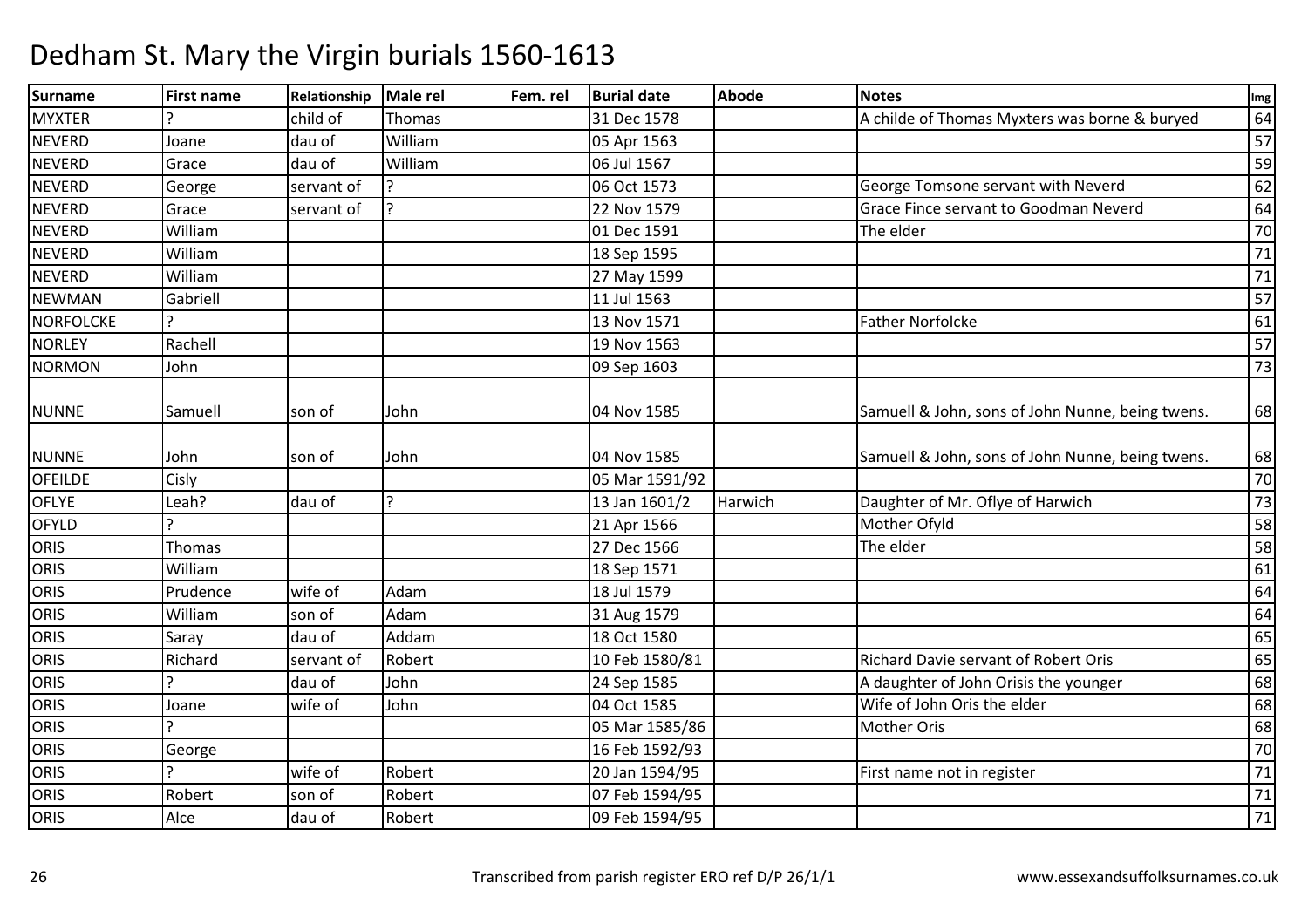| Surname          | <b>First name</b>     | Relationship | Male rel     | Fem. rel | <b>Burial date</b> | <b>Abode</b> | <b>Notes</b>                                        | Img    |
|------------------|-----------------------|--------------|--------------|----------|--------------------|--------------|-----------------------------------------------------|--------|
| <b>ORMAN</b>     | John                  | son of       | <b>Titus</b> |          | 13 Dec 1576        |              |                                                     | 63     |
| <b>ORMAN</b>     | Daniell               | son of       | <b>Titus</b> |          | 20 Nov 1582        |              |                                                     | 66     |
| <b>ORMAN</b>     |                       |              |              |          | 17 Feb 1582/83     |              | Mother Orman                                        | 66     |
| <b>ORMAN</b>     | Sara                  | dau of       | William      |          | 22 Dec 1583        |              |                                                     | 66     |
| <b>ORRIS</b>     | Justice               | dau of       | John         |          | 25 Sep 1570        |              |                                                     | 60     |
| <b>ORRIS</b>     | Mary                  | dau of       | John         |          | 09 Sep 1574        |              |                                                     | 62     |
| <b>ORRIS</b>     | Edmund                | son of       | Addam        |          | 10 Aug 1580        |              |                                                     | 65     |
| <b>ORRIS</b>     | Joane                 | wife of      | George       |          | 23 Jan 1592/93     |              |                                                     | 70     |
| ORRIS            | Ann                   | wife of      | John         |          | 08 Sep 1599        |              |                                                     | 72     |
| <b>ORRIS</b>     |                       | child of     | John         |          | 22 Feb 1600/1      |              | First name not in register                          | 72     |
| <b>ORRIS</b>     | Roase                 | wife of      | John         |          | 27 Jul 1603        |              |                                                     | 73     |
| <b>ORRIS</b>     |                       | child of     | Daniell      |          | 13 Oct 1611        |              | First name not in register                          | 75     |
| <b>OSBORN</b>    | Katheren              |              |              |          | 23 Mar 1590/91     |              |                                                     | 69     |
| <b>OSBORNE</b>   | Tabitha               | dau of       | Thomas       |          | 07 Jul 1574        |              |                                                     | 62     |
| <b>OSIER</b>     | Ann                   |              |              |          | 02 Nov 1560        |              | Wydow                                               | 55     |
| <b>OSMOND</b>    | $\mathcal{P}$         |              |              |          | 28 Mar 1578        |              | Mother Osmond alias Mayde                           | 64     |
| <b>OSMUND</b>    | Thomas                | son of       | Thomas       |          | 26 Jun 1566        |              |                                                     | 58     |
| P[E_][N_]TON     | Richard               | son of       | Richard      |          | 29 Jul 1564        |              |                                                     | 57     |
| PA[T_][N_]ER     |                       | wife of      |              |          | 14 Dec 1601        |              | First names not in register                         | 72     |
| <b>PACKSWELL</b> | Elizabeth             | dau of       | Edward       |          | 04 Dec 1574        |              |                                                     | 63     |
| PAGE             | Abbacucke             | son of       | Abacucke     |          | 11 Dec 1572        |              |                                                     | 61     |
| PAGE             | Ellen                 |              |              |          | 09 Mar 1590/91     |              | Wydowe                                              | 69     |
| PAGE             | Brydget               | wife of      | Abacucke     |          | 14 Oct 1599        |              |                                                     | 72     |
| <b>PAKYN</b>     | Henry                 | son of       | Thomas       |          | 22 Jan 1565/66     |              |                                                     | 58     |
| <b>PAKYN</b>     | Thomas                |              |              |          | 22 Feb 1594/95     |              |                                                     | $71\,$ |
| PAREPOYNT        | <b>Brydget</b>        | dau of       | John         |          | 24 Aug 1572        |              |                                                     | 61     |
| <b>PARKER</b>    | Roase                 | wife of      | William      |          | 28 Jul 1564        |              | Abbreviated to Pker                                 | 57     |
| <b>PARKER</b>    | William               |              |              |          | 12 Mar 1565/66     |              | The younger. Abbreviated to Pker                    | 58     |
| <b>PARKER</b>    | Roger                 | son of       | William      |          | 03 Jun 1569        |              | Abbreviated to Pker                                 | 59     |
| <b>PARKER</b>    | $\boldsymbol{\gamma}$ | child of     | William      |          | 28 Nov 1572        |              | William Pker had a child borne & buryed             | 61     |
| <b>PARKER</b>    | Gregory               |              | William      |          | 11 Sep 1573        |              | A stranger at William Pkers called Gregory Chamber. | 62     |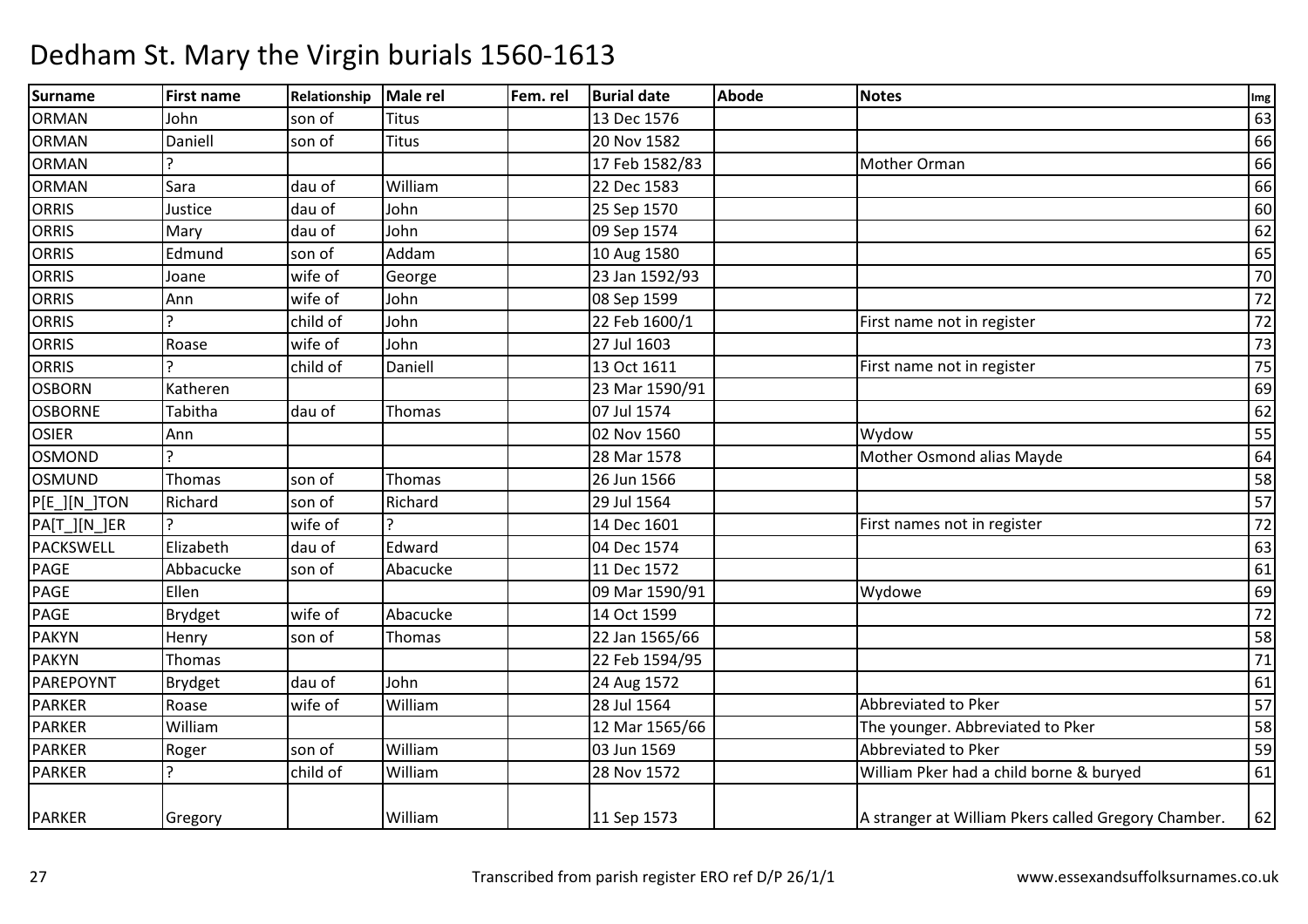| Surname          | <b>First name</b> | Relationship | Male rel       | Fem. rel | <b>Burial date</b> | <b>Abode</b> | <b>Notes</b>                                         | Img             |
|------------------|-------------------|--------------|----------------|----------|--------------------|--------------|------------------------------------------------------|-----------------|
|                  |                   |              |                |          |                    |              | John White, dwelling at Walton was buryed here, he   |                 |
| <b>PARKER</b>    | John              |              |                |          | 04 Jul 1576        |              | dyed at Mr. Pkers.                                   | 63              |
| <b>PARKER</b>    | Bartholmewe       |              |                |          | 02 Apr 1580        |              | Abbreviated to Pker                                  | 65              |
| <b>PARKER</b>    | Steven            |              |                |          | 19 Mar 1590/91     |              |                                                      | 69              |
| PARKER           | Weston            |              |                |          | 13 Jan 1592/93     |              | Surname spelt Parker                                 | 70              |
| <b>PARKER</b>    |                   | child of     | Robert         |          | 05 Jan 1594/95     |              | A child of Robert Parkers                            | $71\,$          |
| PARPOYNT         | $\mathbf{C}$      | wife of      | James          |          | 03 Nov 1577        |              | First name not in register                           | 64              |
| <b>PAYTON</b>    | Richard           |              |                |          | 05 Apr 1569        |              |                                                      | 59              |
| <b>PAYTON</b>    | Ann               | dau of       | Richard        |          | 22 Jul 1571        |              |                                                      | 61              |
| PAYTON           | $\mathbf{C}$      |              |                |          | 09 Apr 1600        |              | The Wydow Payton                                     | 72              |
| <b>PEASE</b>     | $\overline{a}$    |              |                |          | 27 Oct 1583        |              | <b>Father Pease</b>                                  | 66              |
|                  |                   |              |                |          |                    |              | Richard Pecke, servant of John Reignold, was drowned |                 |
| <b>PECKE</b>     | Richard           | servant of   | John           |          | 17 Jun 1584        |              | in the Ryver by washing of him.                      | 67              |
| PECKSWELL        | John              | son of       | John           |          | 26 May 1563        |              |                                                      | 57              |
| <b>PECKSWELL</b> |                   | dau of       | John           |          | 20 Nov 1570        |              | First name not in register                           | 60              |
| PECKSWELL        | John              | son of       | John           |          | 27 Mar 1571        |              |                                                      | 60              |
| PECKSWELL        | John              |              |                |          | 23 May 1573        |              | Ye elder                                             | 62              |
| PECKSWELL        | William           |              |                |          | 13 Mar 1574/75     |              | A labourer                                           | 63              |
| PECKXALL         |                   | wife of      | Edward         |          | 13 Apr 1585        |              | Edwards Peckxall wyfe                                | 67              |
| <b>PECOCKE</b>   | Anna              |              |                |          | 09 Feb 1590/91     |              | Wydowe                                               | 69              |
| <b>PEETER</b>    | Henry             | son of       | John           |          | 05 Nov 1567        |              | Surname spelt Peeter and Peter                       | 59              |
| PEIRSON          | Mary              | dau of       |                | Margett  | 13 Jun 1611        |              | Mary Cocke, daughter of Margett Peirson              | 75              |
| PEIRSON          |                   | child of     | 2              |          | 04 Aug 1611        |              | A child of Goodman Peirsons                          | 75              |
| <b>PEIRSON</b>   | $\mathcal{L}$     | child of     | $\overline{a}$ |          | 10 Dec 1611        |              | A child of Goodman Peirsons                          | 75              |
| PELLE            | Thomas            |              |                |          | 12 Aug 1591        |              | Singleman                                            | 70              |
| <b>PENN</b>      | John              |              |                |          | 13 Mar 1573/74     |              |                                                      | 62              |
| PEPALL           | Katheren          |              |                |          | 31 Jan 1592/93     |              | Singlewoman                                          | $\overline{70}$ |
| PEPPER           | $\overline{?}$    |              |                |          | 07 Oct 1583        |              | Goodman Pepper                                       | 66              |
| PEPPER           | $\overline{?}$    |              |                |          | 28 Jan 1583/84     |              | The Wydowe Pepper                                    | 67              |
| PEPPER           | $\overline{z}$    | child of     | <b>Myles</b>   |          | 17 Feb 1600/1      |              | Had a child buryed unbaptised                        | 72              |
| PERCESON         | Phebe             |              |                |          | 09 Mar 1594/95     |              |                                                      | $\overline{71}$ |
| PEREPOYNT        | Roger             | son of       | John           |          | 28 Oct 1566        |              | Abbreviated to Ppoynt                                | 58              |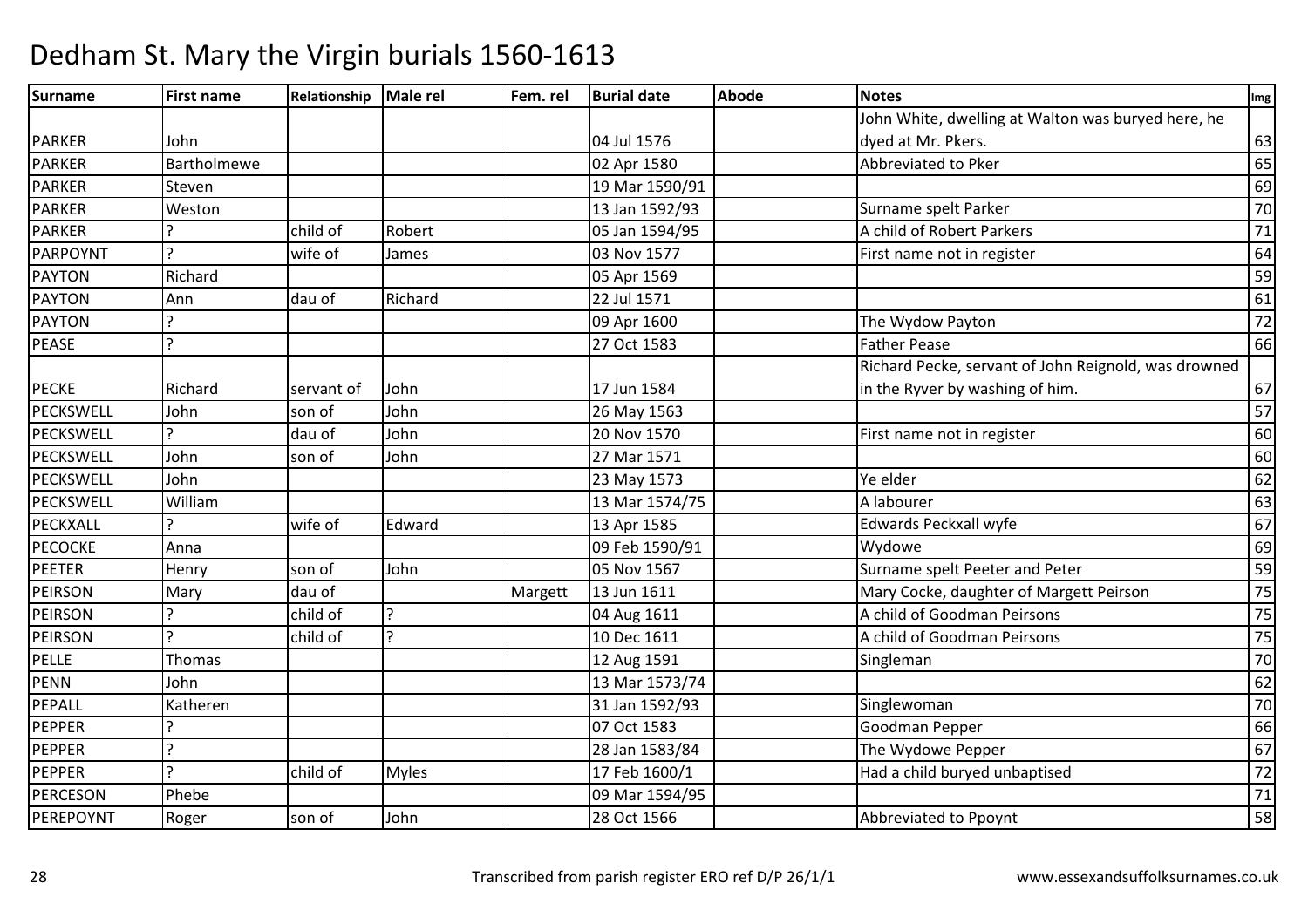| Surname          | <b>First name</b> | Relationship | Male rel | Fem. rel | <b>Burial date</b> | <b>Abode</b> | <b>Notes</b>                                       | Img    |
|------------------|-------------------|--------------|----------|----------|--------------------|--------------|----------------------------------------------------|--------|
| PEREPOYNT        | Robert            | son of       | John     |          | 04 Oct 1570        |              | Abbreviated to Ppoynte                             | 60     |
|                  |                   |              |          |          |                    |              |                                                    |        |
| PEREPOYNT        |                   | child of     | James    |          | 01 Nov 1577        |              | A childe was borne being James Ppoynts & buryed    | 64     |
| PEREPOYNT        | George            | son of       | James    |          | 18 Mar 1580/81     |              | Surname abbreviated to Ppoynt                      | 65     |
| PEREPOYNT        |                   | child of     | James    |          | 13 May 1585        |              | James Ppoynts child                                | 67     |
| PEREPOYNT        | Elizabeth         | dau of       | James    |          | 09 Dec 1587        |              | Spelt Ppoynt                                       | 69     |
| PEREPOYNT        | Abigale           | dau of       | Robert   |          | 22 Mar 1592/93     |              | Surname spelt Ppoynt                               | 70     |
| PEREPOYNTE       | <b>Barbara</b>    |              |          |          | 07 Jan 1592/93     |              | Spelt Ppoynte                                      | 70     |
| PERIMAN          | Nathaniell        | son of       | Phillipp |          | 05 Jul 1563        |              |                                                    | 57     |
| PERIMAN          | Susan             | dau of       | Phillipp |          | 21 Nov 1564        |              |                                                    | 57     |
|                  |                   |              |          |          |                    |              |                                                    |        |
| PERIMAN          | Margret           |              | Phillipp |          | 20 Oct 1567        |              | Margret Cardon daughter-in-law of Phillipp Periman | 59     |
| PERIMAN          | Thomas            |              | John     |          | 18 Apr 1571        |              | A ladd of                                          | 61     |
| PERIMAN          |                   | mother of    | Phillip  |          | 17 Feb 1577/78     |              | <b>Mother Periman</b>                              | 64     |
| PERIMAN          |                   | wife of      | John     |          | 20 Jan 1594/95     |              | First name not in register                         | $71\,$ |
| <b>PETER</b>     | Augustine         |              |          |          | 10 Apr 1560        |              |                                                    | 55     |
| PETER            | Margeret          |              |          |          | 04 Jun 1572        |              | Old Margeret Jelion alias Margret Peter            | 61     |
| PETTFYLD         | William           | son of       | William  |          | 27 Jul 1572        |              |                                                    | 61     |
| PETTFYLD         | Mathewe           |              |          |          | 06 May 1574        |              |                                                    | 62     |
| PETTFYLD         |                   | son of       | William  |          | 22 Aug 1581        |              | A man child of (first name not in register)        | 66     |
| PETTFYLD         | Deborah           | dau of       | William  |          | 22 Aug 1583        |              |                                                    | 66     |
| PETTFYLD         | Judeth            | wife of      | William  |          | 09 Apr 1601        |              |                                                    | 72     |
| PETTFYLDE        |                   | son of       | William  |          | 21 Nov 1578        |              | First name not in register                         | 64     |
| <b>PEXALL</b>    | Franncis          | dau of       | Edward   |          | 14 Oct 1585        |              |                                                    | 68     |
| <b>PHILLIPS</b>  |                   |              |          |          | 03 Jan 1582/83     |              | Phillips child was buryed not baptized.            | 66     |
| <b>PICKERING</b> | Elizabeth         | dau of       | Thomas   |          | 04 Sep 1570        |              |                                                    | 60     |
| <b>PICKERING</b> | Sylvester         | son of       | Thomas   |          | 10 Nov 1570        |              |                                                    | 60     |
| PICKRING         | Thomas            |              |          |          | 10 Sep 1571        |              |                                                    | 61     |
| PILGRYM          | Thomas            |              |          |          | 02 Jul 1582        |              |                                                    | 66     |
| PINELL           | Steven            | son of       | Gregory  | Anne     | 26 Oct 1578        |              |                                                    | 64     |
| PINNELL          | Joane             | dau of       | Richard  |          | 20 Feb 1563/64     |              |                                                    | 57     |
| PINNELL          | Alce              | wife of      | Richard  |          | 04 Mar 1563/64     |              |                                                    | 57     |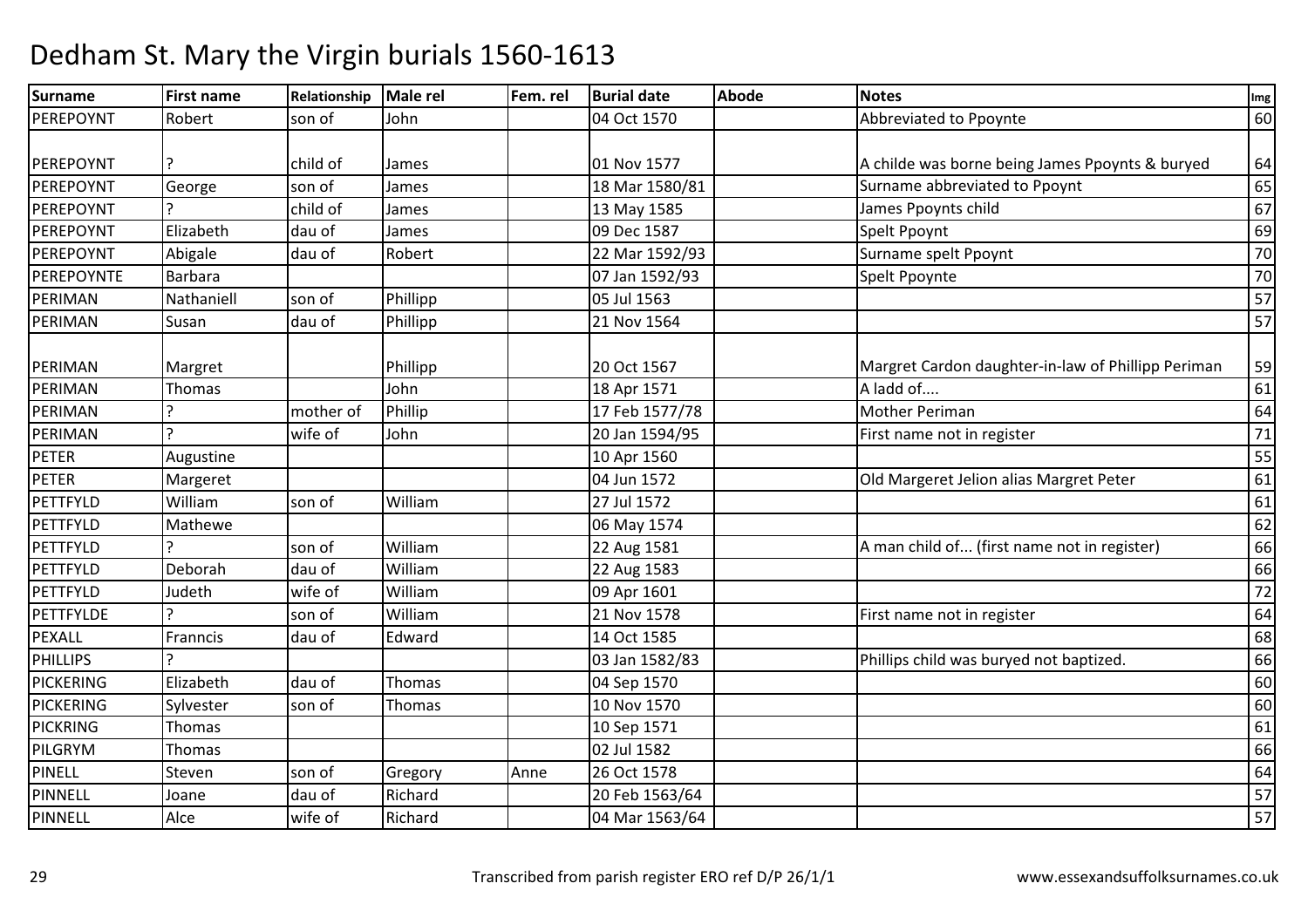#### Surnamee First name Relationship Male rel Fem. rel Burial date Abode Notes International Communication of the Abode PINNELL Susan dau of Richard 26 Aug 1564 <sup>57</sup> PODDD Edward son of Thomas 29 Nov 1584 20 Nov 1594 67 PODDD 10 May 1593 First name not in register 10 May 1593 First name not in register 170 POLE John son of Williamm 06 Dec 1574 63<br>  $\frac{1}{2}$  63 **POLLEY**  Johnn 18 Jan 1584/85 (18 Jan 1584/85 contracts to the contracts of the contracts of the contracts of the contracts<br>And the contracts of the contracts of the contracts of the contracts of the contracts of the contracts of the c POLLIEE Thomas Son of Thomas 22 Apr 1581  $\frac{1}{1}$  65 POLLY Joane dau of John 01 Nov 1584 <sup>67</sup> POLLY ? 06 Apr 160206 Apr 1602 The Wydow Polly 73<br>04 Aug 1571 61 POWLE Judithdau of Milliam<br>|<br>| dau of Milliam 04 Aug 1571 <sup>61</sup> POWLE ? dau of WilliamVilliam 27 Mar 1577 A gyrle of William Powles 63<br>
William 10 Apr 1579 64 POWLEE Francis dau of William m 10 Apr 1579 64<br>14 Apr 1570 64 POWNDEOlive<br>John servant of William<br>son of John 14 Jan 1560/61 **Olive Pownde servant of William Coale** 55<br>06 Dec 1593 70 **POYKEN**  John son of John 06 Dec 1593 <sup>70</sup> POYTON Miriamm dau of John 30 Sep 1584 67 (1990) of the data of the separate of the separate of the separate of the separate of the separate of the separate of the separate of the separate of the separate of the separate of the separat PYED ? 21 Aug 1599 Father Pyed <sup>72</sup> PYNALL<u>.</u><br>2 wife of Gregory 27 Jan 1592/93First name not in register 70<br>Father Pynnell 75 PYNNELL ?? 19 Apr 1612 19 Apr 1612 The Father Pynnell<br>19 Apr 1612 The State of John Quarles was born & buryed QUARLES ? child of JohnA child of John Quarles was born & buryed 63 QUARLESAgnes wife of John n 16 Jan 1576/77 | 16 Jan 1576/77 | 16 Jan 1576/77 | 16 Jan 1576 | 163 **QUARLES** S Henry son of John 09 Aug 1584 <sup>67</sup> **QUARLES**  John 08 Dec 1601 <sup>72</sup> **RAIVRIELL**  ? ? 04 Oct 158504 Oct 1585 No first name or relationship 68<br>26 Apr 1585 67 RANDD Rande son of William m 26 Apr 1585 67<br>
and the contract of the contract of the contract of the contract of the contract of the contract of the contra<br>
and the contract of the contract of the contract of the contract of the contract of the cont RANDD Alce wife of Thomas 30 May 1602 73 RANDD Anne dau of Tho. 05 May 1612 175 **RANDALL**  Alcedau of Peter 14 Sep 1572 2 a contract a contract of the contract of the contract of the contract of the contract of the contract of the<br>International contract of the contract of the contract of the contract of the contract of the contract of the RANDE William 28 May 1599 <sup>71</sup> RANDE ? 22 Jan 1599/00Mother Rande 72 RAVENS Alce $H$ enry  $\vert$  28 May 1560 0 55 RAVENS William son of William 10 Nov 1560 <sup>55</sup> RAVENS Alcee 18 Jul 1563<br>2001 - Jan Jul 1563 3 Vid. 57 RAVENSS Mary dau of William 22 Nov 1563 <sup>57</sup>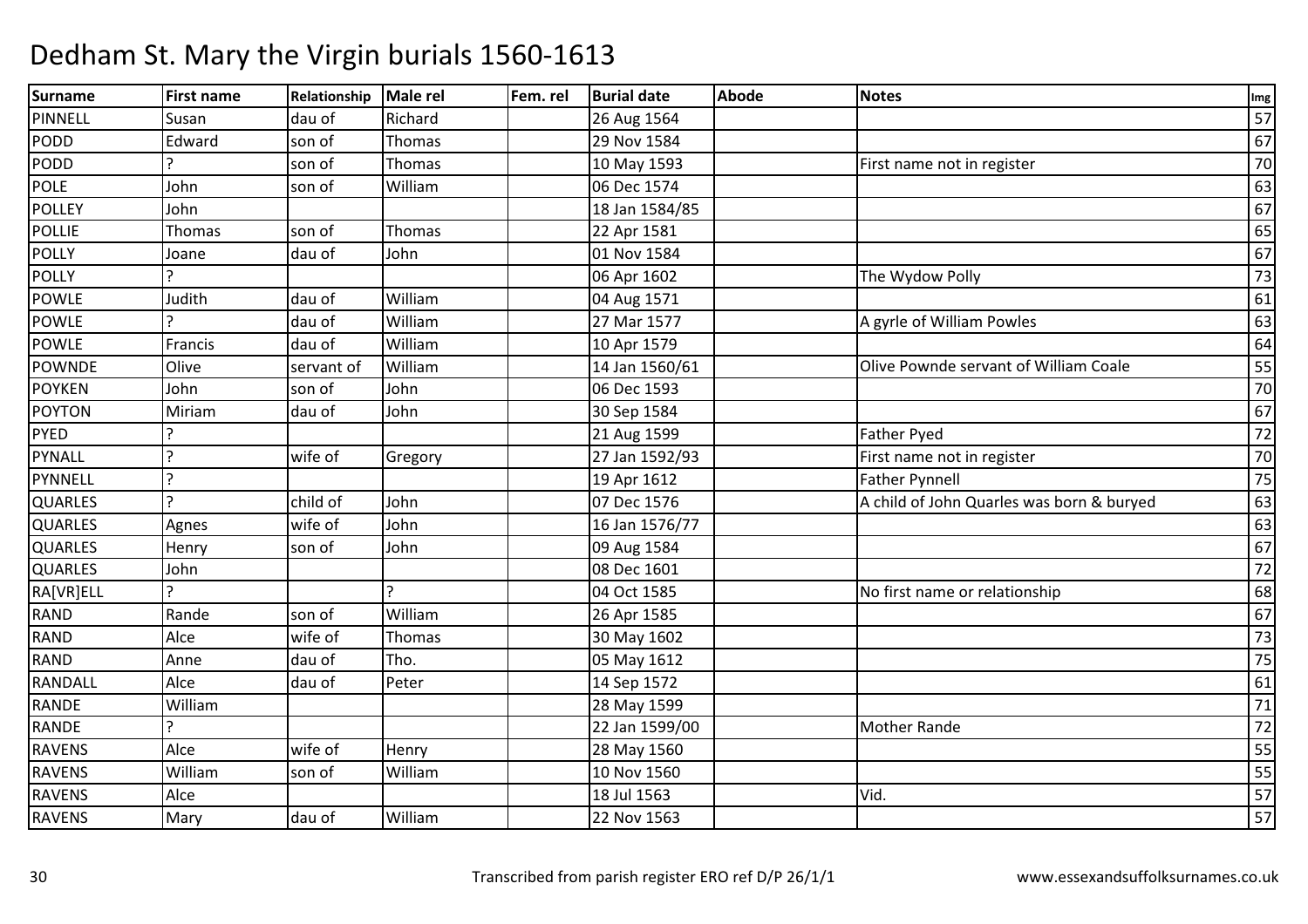| Surname            | <b>First name</b> | Relationship | Male rel    | Fem. rel | <b>Burial date</b> | <b>Abode</b> | <b>Notes</b>                                         | Img             |
|--------------------|-------------------|--------------|-------------|----------|--------------------|--------------|------------------------------------------------------|-----------------|
| <b>RAVENS</b>      | Elizabeth         | dau of       | Henry       |          | 17 Jul 1574        |              |                                                      | 62              |
| RAVENS             | Henry             |              |             |          | 08 Jun 1578        |              |                                                      | 64              |
| <b>RAVENS</b>      | William           |              |             |          | 01 Aug 1580        |              |                                                      | 65              |
| <b>RAVENS</b>      |                   |              |             |          | 10 Oct 1584        |              | <b>Widow Ravens</b>                                  | 67              |
| <b>RAYGNOLD</b>    | Thomas            | son of       | Thomas      |          | 08 Oct 1575        |              |                                                      | 63              |
|                    |                   |              |             |          |                    |              | One of the twenes of William Rayland and the other   |                 |
| <b>RAYLAND</b>     |                   |              | William     |          | 18 Jan 1587/88     |              | buried on the 19th day.                              | 69              |
| <b>RAYLAND</b>     | $\overline{2}$    | child of     | William     |          | 02 Jul 1591        |              | A childe of                                          | 70              |
| <b>RAYLAND</b>     | Agnes             | wife of      | William     |          | 04 Jul 1591        |              |                                                      | $\overline{70}$ |
| <b>RAYNERD</b>     | Grace             |              |             |          | 20 Oct 1564        |              |                                                      | 57              |
| <b>REGALL</b>      | Rober             | son of       | Robert      |          | 24 Dec 1600        |              |                                                      | 72              |
| <b>REGALL</b>      | Robert            |              |             |          | 08 May 1602        |              |                                                      | 73              |
| <b>REIGNOLD</b>    | Robert            | son of       | Thomas      |          | 05 Sep 1575        |              |                                                      | 63              |
|                    |                   |              |             |          |                    |              | Richard Pecke, servant of John Reignold, was drowned |                 |
| <b>REIGNOLD</b>    | Richard           | servant of   | John        |          | 17 Jun 1584        |              | in the Ryver by washing of him.                      | 67              |
| <b>RENOLD</b>      |                   | wife of      | Samewell    |          | 16 Mar 1612/13     |              | First name not in register                           | 76              |
| <b>REVELL</b>      | Ann               | dau of       | Thomas      | Dorothy  | 09 Nov 1576        |              |                                                      | 63              |
| <b>RICHAR</b>      |                   | wife of      |             |          | 27 May 1567        |              | <b>Richars wife</b>                                  | 59              |
| <b>RICHARDSON</b>  | Ele.              | dau of       | John        |          | 05 Mar 1559/60     |              |                                                      | 55              |
|                    |                   |              |             |          |                    |              | A sonne of Bartholmewe Rivet was buryed and not      |                 |
| <b>RIVET</b>       | ?                 | son of       | Bartholmewe |          | 02 Mar 1583/84     |              | baptized.                                            | 67              |
| <b>ROBERT</b>      | $\overline{ }$    |              |             |          | 27 Jun 1566        |              | Father Robert ye miller                              | 58              |
| <b>ROBERTS</b>     |                   | child of     | Robert      |          | 02 Jun 1611        |              | First name not in register                           | 75              |
| <b>ROBERTSONE</b>  | John              | son of       | Edmund      |          | 07 Oct 1565        |              |                                                      | $\overline{58}$ |
| <b>ROBERTSONNE</b> | Godsgyfte         | dau of       | Edmund      |          | 26 May 1585        |              |                                                      | 67              |
| <b>ROBERTSONNE</b> | William           | son of       | Edmund      |          | 03 Jun 1585        |              |                                                      | 67              |
| <b>ROBINSONE</b>   | Joane             | dau of       | Edmund      |          | 22 Jul 1564        |              |                                                      | 57              |
| <b>ROGERS</b>      |                   |              |             |          | 05 Oct 1565        |              | No first name in register.                           | 58              |
| <b>ROGERS</b>      | Margret           | dau of       | John        |          | 27 Aug 1570        |              |                                                      | 60              |
| <b>ROGERS</b>      |                   | wife of      | John        |          | 25 Jun 1571        |              | Wife of John Rogers (first name not in register)     | 61              |
| <b>ROGERS</b>      | Agnes             |              |             |          | 04 Jan 1571/72     |              | Wydowe                                               | 61              |
| <b>ROGERS</b>      | Edward            | child of     | John        |          | 29 Mar 1577        |              |                                                      | 63              |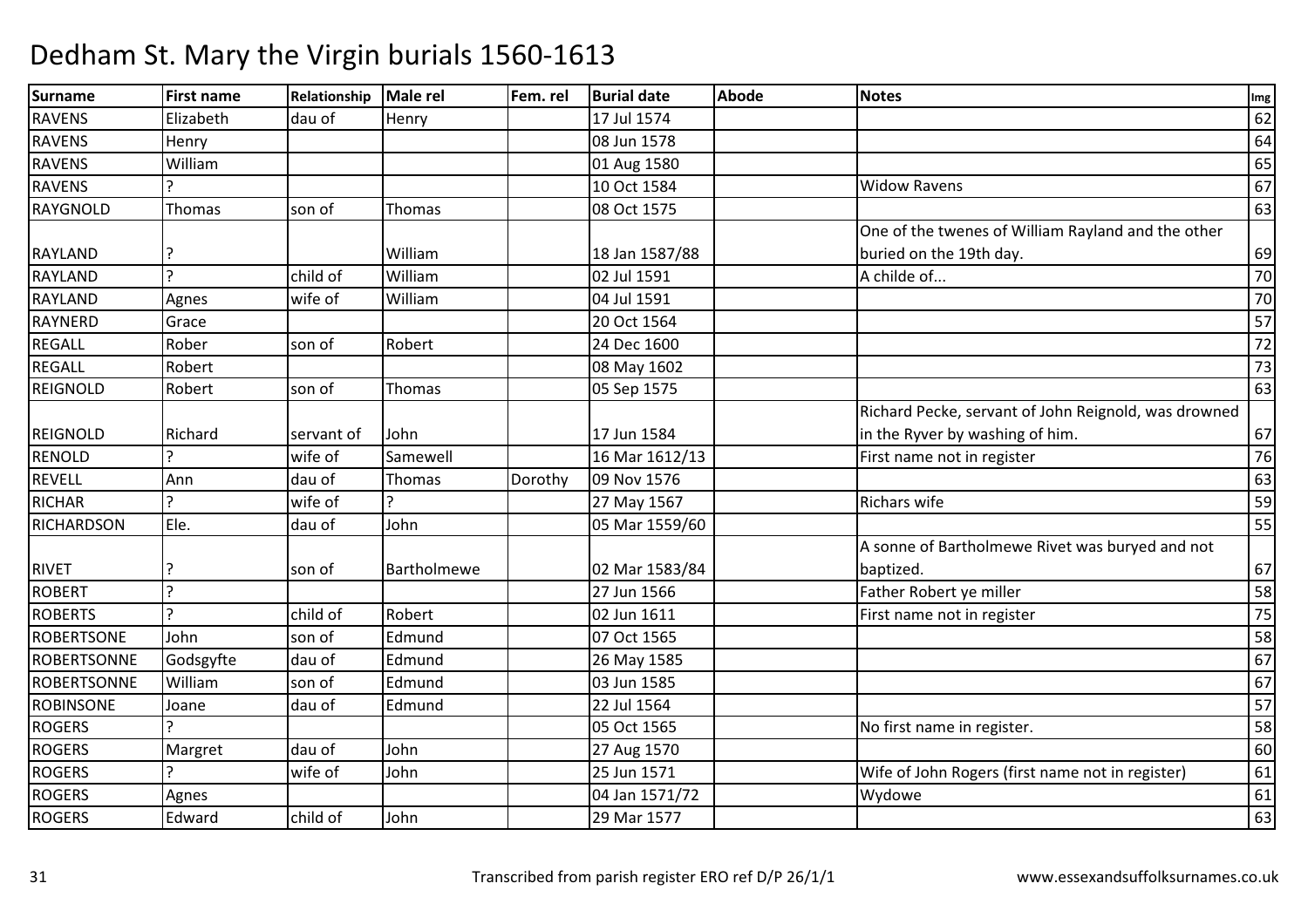| <b>Surname</b>  | <b>First name</b> | Relationship | <b>Male rel</b> | Fem. rel | <b>Burial date</b>    | <b>Abode</b> | <b>Notes</b>                                         | Img |
|-----------------|-------------------|--------------|-----------------|----------|-----------------------|--------------|------------------------------------------------------|-----|
| <b>ROGERS</b>   | John              | son of       | John            |          | 09 Apr 1577           |              |                                                      | 63  |
| ROSHBROCKE      | Joan              | wife of      | John            |          | 21 May 1591           |              |                                                      | 69  |
| <b>ROSSE</b>    | John              |              |                 |          | 22 May 1573           |              |                                                      | 62  |
| <b>RYGH</b>     |                   |              |                 |          | 07 Nov 1571           |              | Mother Rygh                                          | 61  |
| <b>RYKS</b>     | Joane             | wife of      | Thomas          |          | 01 Oct 1560           |              |                                                      | 55  |
| <b>RYVETT</b>   | Margrett          | dau of       |                 |          | 06 Nov 1567           |              | Parents' first names not in register                 | 59  |
| <b>SADLER</b>   | Henry             |              |                 |          | 26 Sep 1564           |              |                                                      | 57  |
| <b>SADLER</b>   | Jeffery           |              |                 |          | 27 Jun 1566           |              |                                                      | 58  |
| <b>SADLER</b>   | Roase             |              |                 |          | 01 Jul 1570           |              |                                                      | 60  |
| SALMON          | Robert            | son of       | Robt.           |          | 08 Jun 1611           |              |                                                      | 75  |
| <b>SALMON</b>   | C                 | child of     | Phillip         |          | 13 Dec 1611           |              | First name not in register                           | 75  |
| <b>SANNDERS</b> |                   | wife of      |                 |          | 04 Mar 1575/76 Ardley |              | Sannders wife of Ardley (no first names in register) | 63  |
| <b>SAUNDER</b>  | Robert            |              |                 |          | 20 Jul 1564           |              |                                                      | 57  |
| <b>SAYER</b>    | Joane             | dau of       | Andrewe         |          | 21 Aug 1581           |              |                                                      | 66  |
| <b>SCOTT</b>    |                   | dau of       | Daniell         |          | 01 May 1580           |              | A woman chyld of Daniell Scotts                      | 65  |
| <b>SCOTT</b>    | Susan             | dau of       | Daniell         |          | 17 Apr 1584           |              |                                                      | 67  |
| <b>SEAMON</b>   |                   | wife of      |                 |          | 09 Nov 1611           |              | The wife of Old Seamon                               | 75  |
| <b>SEAMON</b>   | Nathaniel         | son of       | Robt.           |          | 22 Sep 1612           |              |                                                      | 76  |
| <b>SELLYE</b>   |                   | child of     | John            |          | 04 Oct 1611           |              | First name not in register                           | 75  |
| <b>SEMMON</b>   | Robert            | child of     | Robert          |          | 15 May 1611           |              |                                                      | 75  |
| SHARMAN         | Thomas            |              |                 |          | 16 Mar 1563/64        |              |                                                      | 57  |
| SHARMAN         | John              | son of       | Henry           |          | 16 Oct 1576           |              | Son of Henry the elder                               | 63  |
|                 |                   |              |                 |          |                       |              | A childe of Edmund & Ann Sharmans was borne &        |     |
| <b>SHARMAN</b>  |                   | child of     | Edmund          | Ann      | 04 Feb 1578/79        |              | buryed                                               | 64  |
| SHARMAN         | Nathaniell        | son of       | Henry           | Susan    | 21 Jun 1580           |              |                                                      | 65  |
| <b>SHARMAN</b>  | Agnes             | wife of      | Henry           |          | 14 Oct 1580           |              | Wife of Henry Sharmn the elder                       | 65  |
| SHARMAN         | Paule             | servant of   | Henry           |          | 27 May 1583           |              | Paule Cooper, a servant of Henry Sharmans            | 66  |
| SHARMAN         | Anne              | wife of      | Edmund          |          | 08 Jun 1584           |              |                                                      | 67  |
| SHARMAN         | Henry             | son of       | Edmund          |          | 01 Jan 1585/86        |              |                                                      | 68  |
| SHARMAN         | Edmund            |              |                 |          | 22 Dec 1600           |              | The elder                                            | 72  |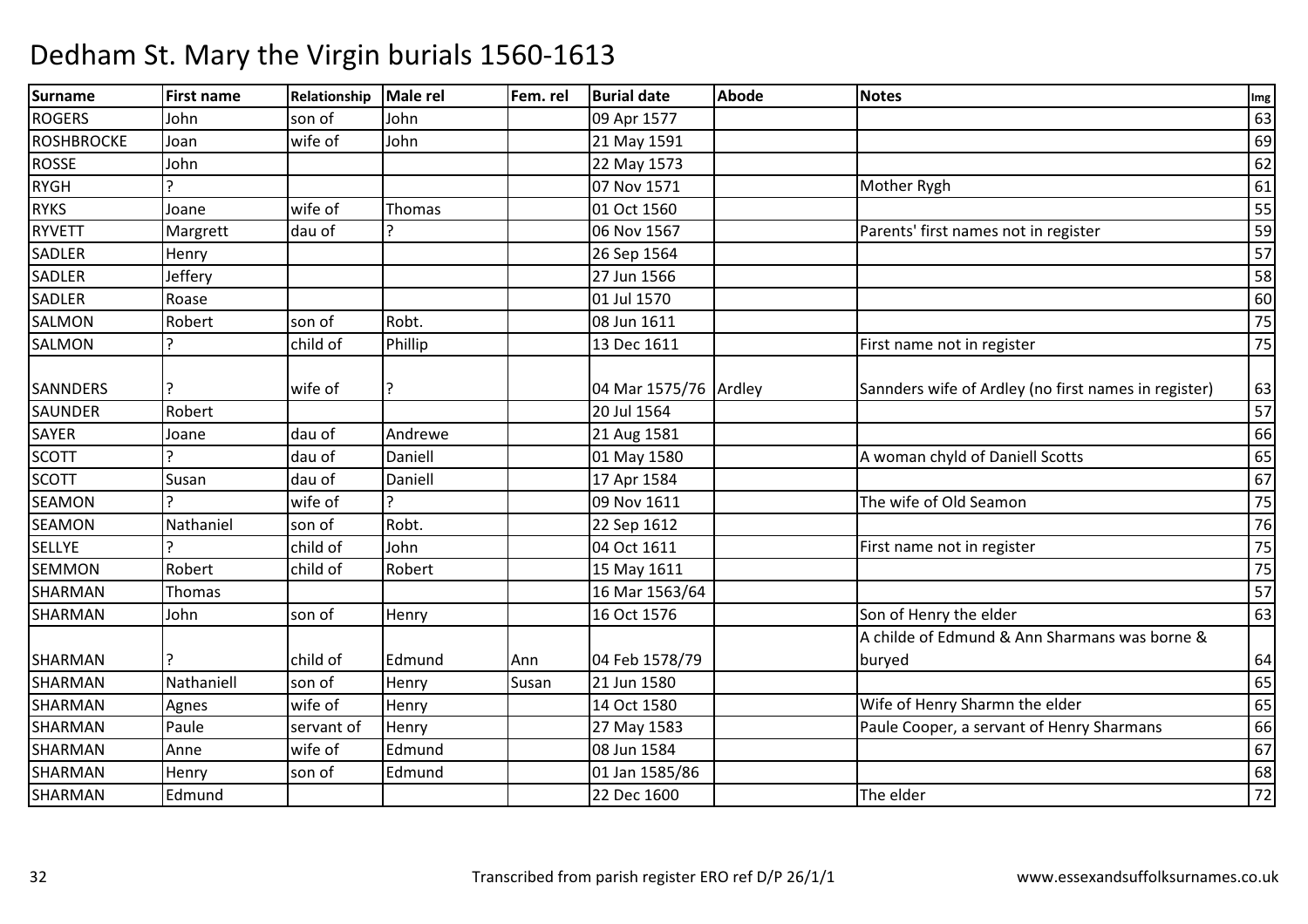| Surname         | <b>First name</b> | Relationship | Male rel  | Fem. rel | <b>Burial date</b> | <b>Abode</b> | <b>Notes</b>                                              | Img    |
|-----------------|-------------------|--------------|-----------|----------|--------------------|--------------|-----------------------------------------------------------|--------|
|                 |                   |              |           |          |                    |              | Franncis (no surname in register), the servant of         |        |
| SHARMAN         | Franncis          | servant of   | Samuell   |          | 27 Nov 1602        |              | Samuell Sharman                                           | 73     |
| <b>SHARMAN</b>  | Henry             |              |           |          | 28 Aug 1610        |              | The elder                                                 | 74     |
|                 |                   |              |           |          |                    |              | And his wife (referring to previous burial, that of Henry |        |
| SHARMAN         |                   | wife of      | Henry     |          | 13 Sep 1610        |              | Sharman the elder)                                        | $74\,$ |
| SHARMAN         | Phoaebe           | wife of      | Nathaniel |          | 23 Apr 1611        |              |                                                           | 75     |
| <b>SHEPARD</b>  |                   |              |           |          | 09 Jun 1564        |              | <b>Father Shepard</b>                                     | 57     |
| <b>SHEPARD</b>  | Mary              |              |           |          | 02 Aug 1591        |              | Widowe                                                    | 70     |
| <b>SHEPHERD</b> | Daniell           | son of       |           | Mary     | 27 Mar 1586        |              |                                                           | 68     |
| <b>SHEPPARD</b> | Joan              |              |           |          | 02 Apr 1580        |              | Wydowe, a pore woman in the Rowe                          | 65     |
| <b>SHERMAN</b>  | Seara             | dau of       | Samewell  | Philip   | 05 Dec 1612        |              |                                                           | 76     |
| <b>SIMON</b>    | Phillipp          |              |           |          | 12 Apr 1587        |              |                                                           | 69     |
| <b>SIMSONE</b>  | Roger             |              |           |          | 04 Mar 1567/68     |              |                                                           | 59     |
| <b>SKINNER</b>  | William           |              |           |          | 30 Nov 1565        |              | Abbreviated to Skinn.                                     | 58     |
| <b>SKYNNER</b>  | Ann               | dau of       | Steven    |          | 18 Sep 1581        |              |                                                           | 66     |
| <b>SKYNNER</b>  | Joane             | wife of      | Stephen   |          | 28 May 1584        |              |                                                           | 67     |
| <b>SKYNNER</b>  | Elizabeth         | dau of       |           |          | 19 Jul 1586        |              | Elizabeth Skynner daughter of Goodwife Butter             | 68     |
| SLENAT?         | Seara             | dau of       | Daniell   |          | 28 Jan 1612/13     |              | Added in later, very small writing                        | 76     |
| <b>SMITH</b>    |                   |              |           |          | 26 Oct 1566        |              | Old Father Smith                                          | 58     |
| <b>SMITH</b>    | Joane             | dau of       |           |          | 24 Dec 1568        |              | Joane Smyth daughter of the Widowe Smith                  | 59     |
| <b>SMITH</b>    | ς                 |              |           |          | 13 Jun 1587        |              | The Widow Smith in the rowe                               | 69     |
| <b>SMITHE</b>   | John              | servant of   |           |          | 01 Aug 1584        |              | John Smithe, servant with Goodman Frost                   | 67     |
| <b>SMITHE</b>   | James             |              |           |          | 22 Mar 1585/86     |              | Singleman                                                 | 68     |
| <b>SMYTH</b>    | Grace             |              |           |          | 15 Mar 1559/60     |              | Widowe                                                    | 55     |
| <b>SMYTH</b>    | Thomas            | son of       | Thomas    |          | 14 Apr 1562        |              |                                                           | 56     |
| <b>SMYTH</b>    | Thomas            |              |           |          | 20 Apr 1562        |              |                                                           | 56     |
| <b>SMYTH</b>    |                   | wife of      | Richard   |          | 09 Jan 1562/63     |              | Mother Smyth, wife of                                     | 56     |
| <b>SMYTH</b>    | Jane              | dau of       |           | כו       | 19 May 1576        |              | Daughter of the Wydow Smyth                               | 63     |
| <b>SMYTH</b>    | Robert            |              |           |          | 29 Nov 1583        |              | A clothier                                                | 66     |
| <b>SMYTH</b>    | C                 | child of     | Robert    |          | 15 Oct 1599        |              | First name not in register                                | 72     |
| <b>SMYTHE</b>   | John              | son of       | Robert    |          | 15 Jan 1565/66     |              |                                                           | 58     |
| SNOWDEN         | ?                 |              |           |          | 30 May 1565        |              | Mother Snowden                                            | 58     |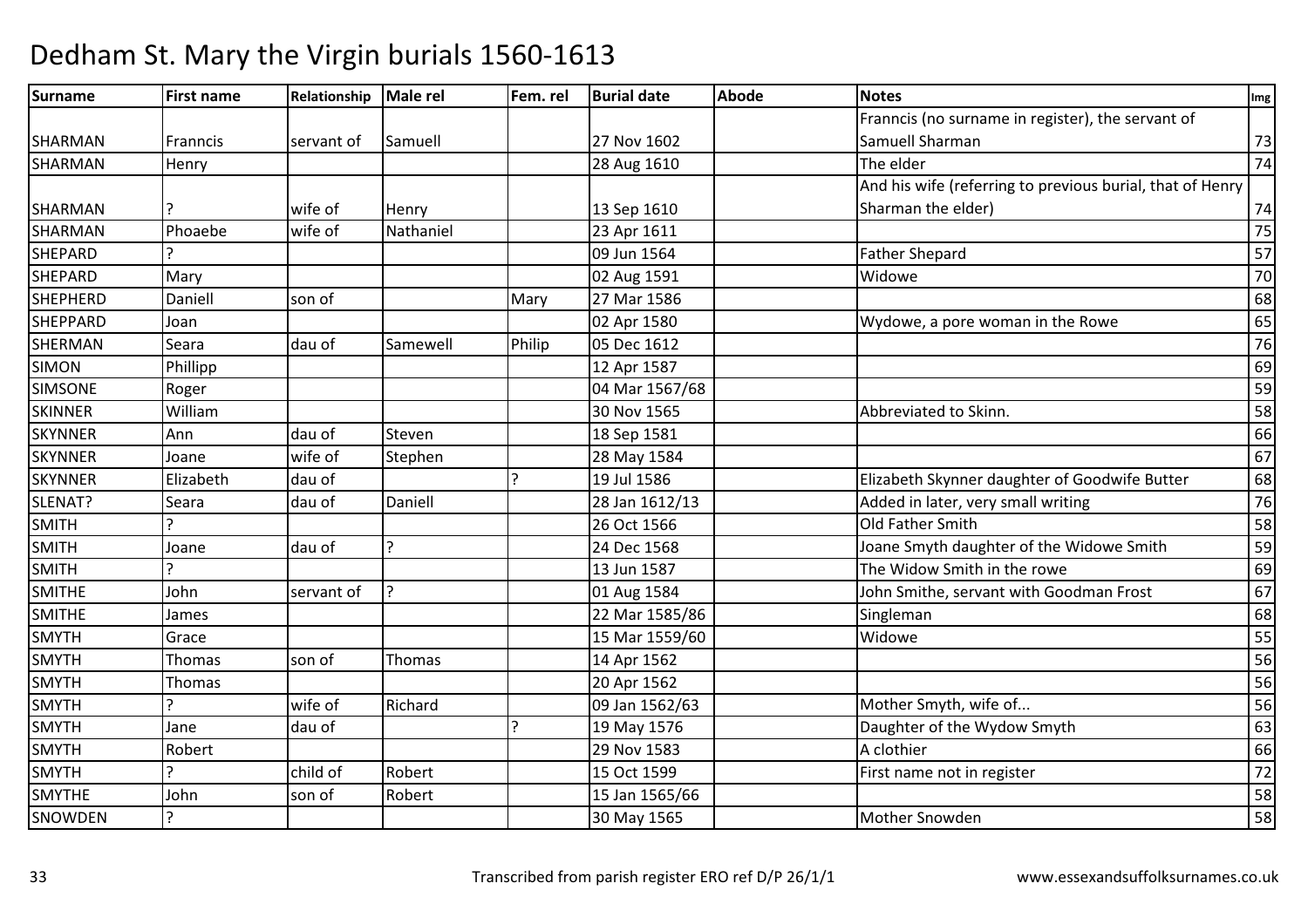| Surname          | <b>First name</b> | Relationship | <b>Male rel</b> | Fem. rel | <b>Burial date</b> | <b>Abode</b> | <b>Notes</b>                                      | Img             |
|------------------|-------------------|--------------|-----------------|----------|--------------------|--------------|---------------------------------------------------|-----------------|
|                  |                   |              |                 |          |                    |              | A child of Robert Soinckes was buryed and not     |                 |
| <b>SOINCKE</b>   |                   |              | Robert          |          | 03 Nov 1590        |              | baptised                                          | 69              |
| SONND            | Joane             |              |                 |          | 19 Apr 1574        |              | Wydow                                             | 62              |
| SPARHAUKE        | Clement           | dau of       | Lewes           |          | 02 Dec 1561        |              |                                                   | 56              |
| SPARHAUKE        | Elizabeth         | wife of      | Lewes           |          | 30 Apr 1562        |              |                                                   | 56              |
| SPARHAWKE        | Margeret          |              |                 |          | 10 Jul 1598        |              |                                                   | 71              |
| SPRALL           |                   |              |                 |          | 06 Apr 1561        |              | <b>Mother Sprall</b>                              | 56              |
| <b>SPYNCKE</b>   | Robert            |              |                 |          | 15 Jun 1601        |              |                                                   | 72              |
|                  |                   |              |                 |          |                    |              | Thomas son of one Squire dwelling at the Widowe   |                 |
| <b>SQUIRE</b>    | Thomas            | son of       |                 |          | 18 May 1586        |              | Lufkyns                                           | 68              |
| STA[R_]TON       | William           |              | John            |          | 18 Nov 1570        |              | William Gale son of John Sta[r ]tons wyfe         | 60              |
| <b>STACE</b>     | Benet             |              |                 |          | 21 Dec 1566        |              |                                                   | 58              |
| <b>STAMAGE</b>   | Alce              | dau of       | William         |          | 26 Oct 1579        |              |                                                   | 64              |
| <b>STANARD</b>   | Thomas            | servant of   | William         |          | 02 May 1570        |              | Thomas Stanard servant of William Butter          | 60              |
| <b>STANTON</b>   | John              |              |                 |          | 29 Oct 1583        |              | John Jacksone alias Stanton                       | 66              |
| <b>STANTON</b>   | Elizabeth         | dau of       |                 |          | 23 Jun 1585        |              | Daughter of the Wydowe Jacksone alias Stanton     | 67              |
| <b>STANTON</b>   |                   | wife of      | John            |          | 22 Nov 1611        |              | Goodwife Stanton                                  | 75              |
| <b>STARLING</b>  | Alce              | wife of      | Ralph           |          | 05 Aug 1560        |              |                                                   | $\overline{55}$ |
| <b>STARLING</b>  | Mary              | dau of       | Robert          |          | 08 Mar 1561/62     |              |                                                   | 56              |
| <b>STARLING</b>  | Susan             | dau of       | Mihell          |          | 26 Jan 1565/66     |              |                                                   | 58              |
| <b>STARLING</b>  | Thomas            | son of       | Michaell        |          | 20 Feb 1568/69     |              | The basterd sonne of                              | 59              |
| <b>STARLING</b>  | Fayth             | dau of       | Michaell        |          | 06 Apr 1571        |              | Very faded                                        | 60              |
| <b>STARLING</b>  | Michall           |              |                 |          | 25 Apr 1571        |              |                                                   | 61              |
| <b>STARLING</b>  | James             |              |                 |          | 28 Nov 1579        |              |                                                   | 65              |
| <b>STARLING</b>  | Ralphe            | husband of   |                 | Margret  | 27 Oct 1580        |              |                                                   | 65              |
| <b>STARLING</b>  | Joan              |              |                 |          | 11 Jan 1590/91     |              | Wydowe                                            | 69              |
|                  |                   |              |                 |          |                    |              |                                                   |                 |
| <b>STARLINGE</b> | 7                 | wife of      | Ralphe          |          | 18 Apr 1586        |              | The Widow Starlinge, the wife of Ralphe Starlinge | 68              |
| <b>STEPHEN</b>   | Alce              | servant of   | Robert          |          | 01 Jun 1562        |              | Alce Haule servant of Robert Stephen              | 56              |
| STERLING         | Richard           | son of       | Mihell          |          | 16 Apr 1567        |              |                                                   | 59              |
| <b>STERLINGE</b> | Alce              | wife of      | Ralphe          |          | 08 Nov 1568        |              |                                                   | 59              |
| <b>STEVEN</b>    | Joane             |              |                 |          | 01 Oct 1561        |              | Wydow                                             | 56              |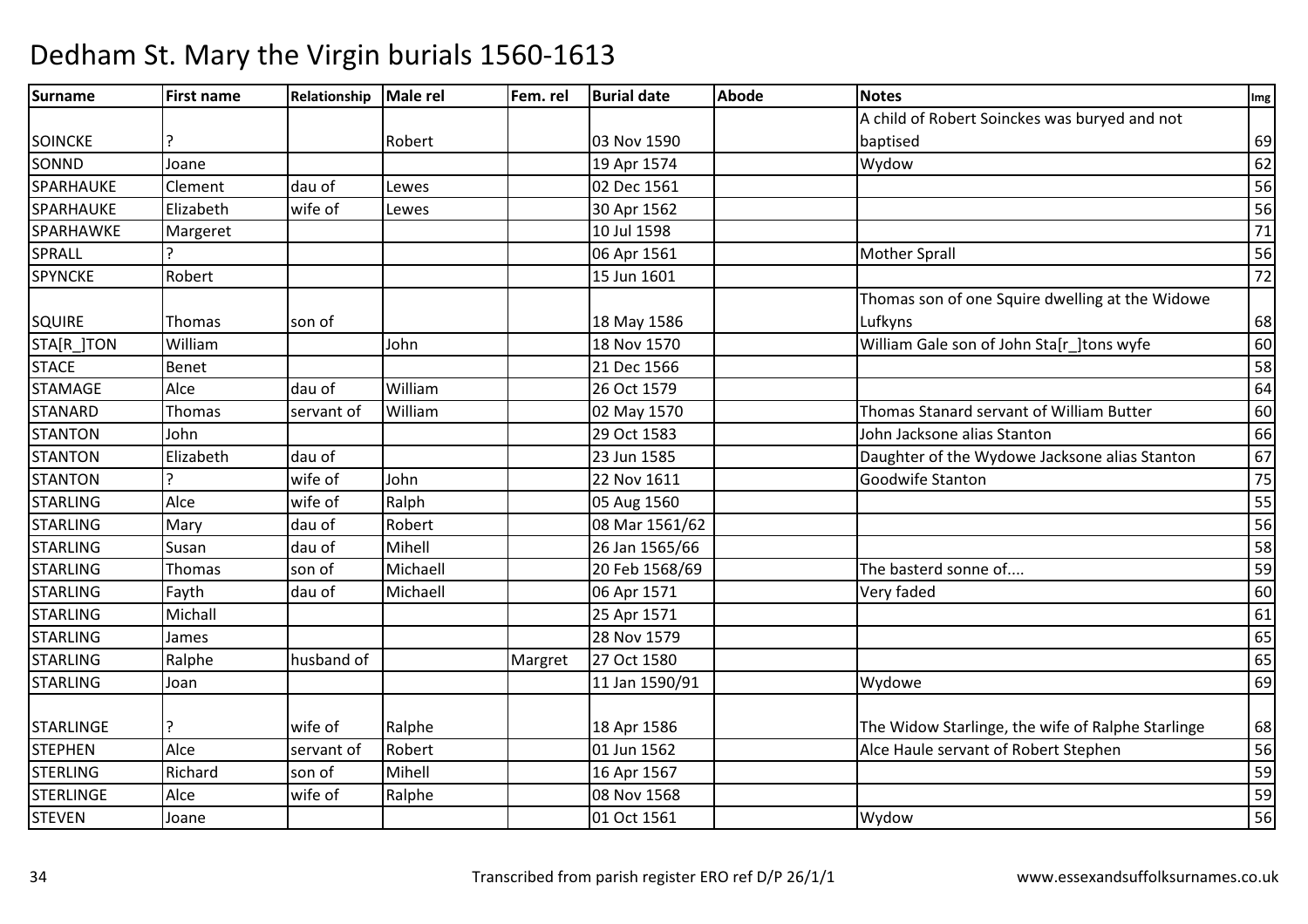#### Surnamee First name Relationship Male rel Fem. rel Burial date Abode Notes International Communication of the Abode **STEVEN**  Margret dau of Robert 20 Jan 1565/66 <sup>58</sup> **STEVEN** Robert son of Robert 18 Feb 1565/66 588 States in the Robert 18 Feb 1565/66 588 States in the Robert 18 States in the States of the States in the States in the States in the States in the States in the States in the States STEVENN Susan wife of Simon 16 Mar 1566/67 Susan Susan 58 STEVENN Agnes wife of John 06 Apr 1574 and the Agnes 62 **STEVEN** N Johan dau of John 29 Sep 1578 20 Sep 1578 64 STEVENN Jhon 1612/13 Dhon 28 Feb 1612/13 Old Jhon Steven 26 Old Jhon Steven 26 **STOCKTON**  Joane dau of John 25 Sep 1569 <sup>59</sup> STOCKTON ICristian I wife of  $\vert$ ? 11 Apr 1574 11 Apr 1574 Says "wife of" but husband's name not in register. 62<br>24 Sep 1572 61 STONEE Basill Wife of John 24 Sep 1572 <sup>61</sup> STONE Judethh wife of Christopher 15 Oct 1576 1576 1576 63 STONE Williamm son of John 18 Aug 1577 64 Aug 1577 64 Aug 1577 64 Aug 1577 64 Aug 164 STONEAlce<br>Bridget dau of Christopher | Alce | 25 Oct 1580  $\begin{bmatrix} 0 & 0 \end{bmatrix}$ **STONE** E Bridget 12 May 1581 1 Singlewoman 66 **STONE** Grace<br>Nathaniell 20 Mar 1583/84<br>
Christopher 12 Jun 1586 The lame wench in the rowe. 67 STONEE Nathaniell Son of Christopher 12 Jun 1586 <sup>68</sup> **STONE**  Alcewife of Christopher 17 Jun 1586<br>04 Jun 1599  $\overline{6}$  68 **STONE**  John 04 Jun 1599 <sup>72</sup> **STONE**  Roasedau of Christopher 123 Aug 1602<br>
wife of Edmund 199 Jan 1565/ 2 | 73 **STUDLIE** E |? |wife of |Edmund Edmund 13 09 Jan 1565/66 Edmund Studlies wife 58<br>Edmund 13 Feb 1568/69 Maartha & Barbara Studly. daughters of the Studies STUDLYY Martha dau of Edmund Edmund
Edmund
Edmund
Edmund
Edmund
Edmund
Edmund
Edmund
Edmund
Edmund
Edmund
Edmund
Edmund
Edmund
Edmund
Edmund
Edmund
Edmund
Edmund
Edmund
Edmund
Edmund
Edmund
Edmund
Edmund
Edmund
Edmund
Edmund
Edmund
Edmund
Edmund
Edmun **STUDLY**  Barbara dau of Edmund13 Feb 1568/69 Maartha & Barbara Studly, daughters of.... 59<br>27 Jan 1592/93 70 **STUDLY**  Alcedau of Edmund<br>
child of Edmund d 27 Jan 1592/93 20 Jan 1592/93 20 Jan 2010 12:00 20 Jan 2010 12:00 20 Jan 2010 12:00 20 Jan 2010 12:00 20 Jan 2010 12:00 20 Jan 2010 12:00 20 Jan 2010 12:00 20 Jan 2010 12:00 20 Jan 2010 12:00 20 Jan 2010 12:00 20 Jan 201 STUDLYE ? child of EdmundEdmund 105 Jan 1565/66 A childe of Edmund Studlyes 58<br>Edmund 109 Feb 1567/68 59 **STUDLYE**  John son of Edmund 09 Feb 1567/68 <sup>59</sup> STUDLYE |? son of | Edmund | \* \* 1574/5 03 Mar 1592/93 First name not in register. No date, but presumably March 1574/55 63  $70$ STUDLYEE Agnes Wife of Edmund 03 Mar 1592/93 <sup>70</sup> SUMMER Thomas servant of John 05 Dec 1568 Thomas Summer servant of John Dunton <sup>59</sup> SUMMERSONNE John servant of P. 1888 and 1575 John Sommersonne, late servant with Mr. Windam $\frac{63}{62}$ SWALLOWE ? 08 Sep 157408 Sep 1574 | Case Controller Swallowe, wydowe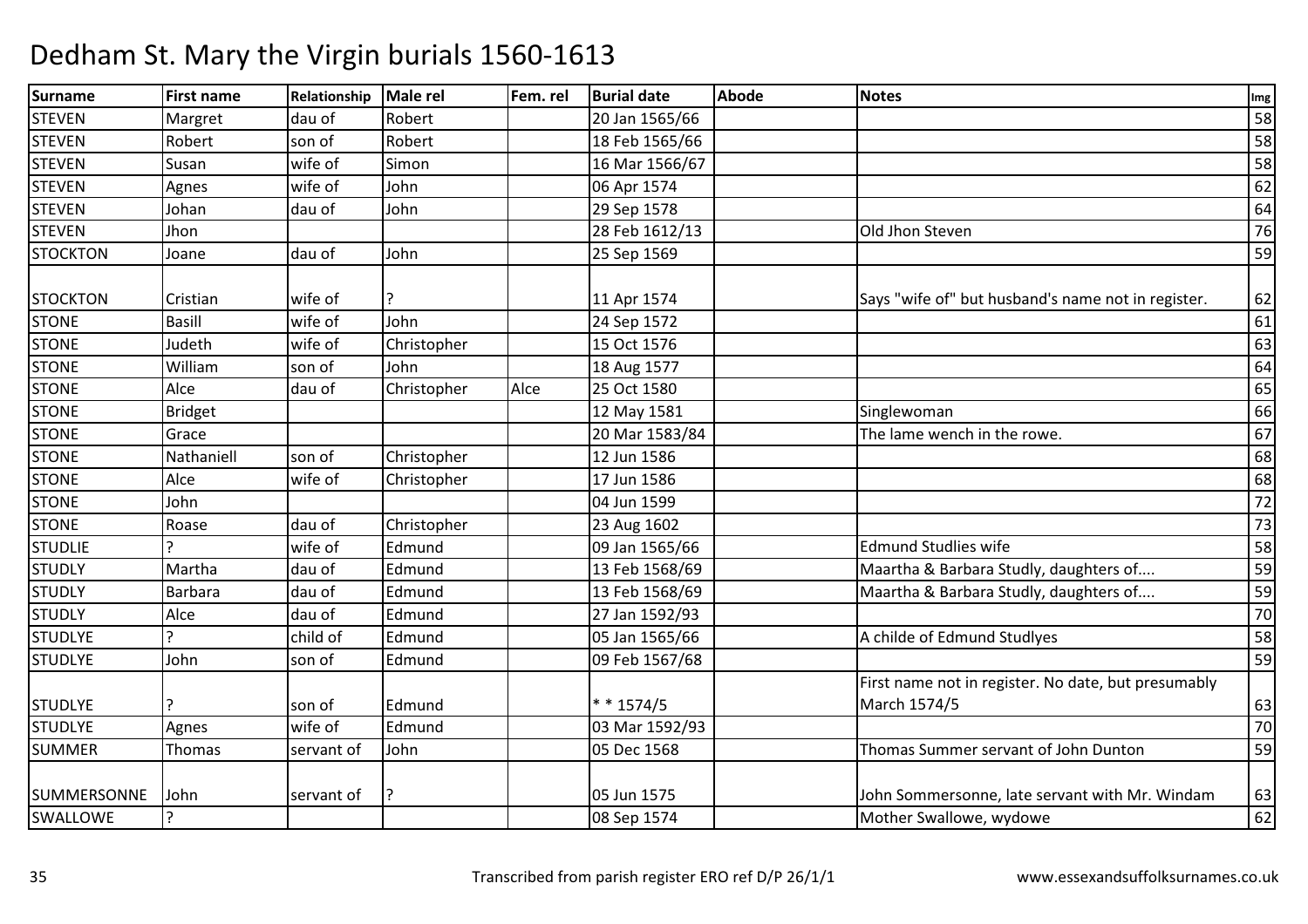| <b>Surname</b>     | <b>First name</b> | Relationship | Male rel | Fem. rel | <b>Burial date</b> | <b>Abode</b> | <b>Notes</b>                                        | Img             |
|--------------------|-------------------|--------------|----------|----------|--------------------|--------------|-----------------------------------------------------|-----------------|
| SYDAYE             | John              |              |          |          | 08 May 1602        |              |                                                     | 73              |
|                    |                   |              |          |          |                    |              | Henry Symon son of Henry of Edwardstone in Suffolk, |                 |
| <b>SYMON</b>       | Henry             | son of       | Henry    |          | 24 Jun 1574        |              | servant wth Hewes the taylor.                       | 62              |
|                    |                   |              |          |          |                    |              | Henry Symon son of Henry of Edwardstone in Suffolk, |                 |
| <b>SYMON</b>       | Henry             | servant of   |          |          | 24 Jun 1574        |              | servant wth Hewes the taylor.                       | 62              |
| <b>TALBOT</b>      | John              | son of       | Henry    |          | 15 Jul 1571        |              |                                                     | 61              |
| THENE?             | Joane             | dau of       | John     |          | 21 Nov 1561        |              |                                                     | 56              |
| <b>THOMSON</b>     | John              |              |          |          | 23 May 1571        |              | The querne picker                                   | 61              |
| <b>THORN</b>       | $\mathbf{P}$      | child of     | Robert   |          | 06 Mar 1578/79     |              | A child of Robert Thorn was borne & buryed          | 64              |
| <b>THORN</b>       | $\mathbf{c}$      | wife of      | Robert   |          | 12 Mar 1578/79     |              | First name not in register                          | 64              |
| <b>THORNE</b>      | William           |              |          |          | 13 Jul 1563        |              |                                                     | 57              |
| <b>THORNE</b>      |                   |              |          |          | 01 Jun 1568        |              | The Widowe Thorne                                   | 59              |
| <b>THORNE</b>      | Elizabeth         | wife of      | John     |          | 13 Jan 1570/71     |              |                                                     | 60              |
| <b>THORNE</b>      | William           | son of       | John     |          | 24 Jun 1571        |              |                                                     | 61              |
| <b>THORNE</b>      | John              |              |          |          | 09 Jan 1571/72     |              | The elder                                           | 61              |
| <b>THORNE</b>      | George            | son of       | Robert   |          | 22 Sep 1572        |              |                                                     | 61              |
| <b>THORNE</b>      | Elizabeth         | wife of      | Robart   |          | 24 Jun 1574        |              |                                                     | 62              |
| <b>THORNE</b>      | Thomas            | son of       | Robert   |          | 07 Apr 1576        |              |                                                     | 63              |
| <b>THORNE</b>      | Joane             | dau of       | Robert   |          | 20 Dec 1576        |              |                                                     | 63              |
| <b>THORNE</b>      | George            | son of       | Robert   |          | 21 Dec 1576        |              |                                                     | 63              |
| <b>THORNE</b>      | Robert            |              |          |          | 05 Mar 1584/85     |              | The wringer                                         | 67              |
| <b>THORNE</b>      | John              |              |          |          | 25 Mar 1585        |              | Singleman                                           | 67              |
| <b>THORNE</b>      | Robert            |              |          |          | 16 Mar 1595/96     |              |                                                     | $71\,$          |
| <b>THORNE</b>      | Patience          | wife of      | Robert   |          | 17 May 1596        |              | Late wife of (therefore widow of?)                  | $\overline{71}$ |
| <b>THORP</b>       | Cisly             | wife of      | William  |          | 06 Sep 1584        |              |                                                     | 67              |
| <b>THORPE</b>      | Robert            |              |          |          | 15 Aug 1574        |              | Ye elder, a weaver                                  | 62              |
| <b>THORPE</b>      | Jacobe            | son of       | William  |          | 12 Sep 1584        |              |                                                     | 67              |
| <b>THORPE</b>      | Agnes             |              |          |          | 19 Oct 1590        |              | Wydowe                                              | 69              |
| <b>THORPE</b>      | $\mathbf{P}$      | child of     | William  |          | 09 Apr 1601        |              | First name not in register                          | 72              |
| <b>THORPE</b>      | Raphe             |              |          |          | 28 Feb 1611/12     |              |                                                     | 75              |
| <b>THORRINGTON</b> | Thomas            |              |          |          | 29 May 1611        |              |                                                     | 75              |
| <b>THURSTON</b>    | $\overline{?}$    |              |          |          | 03 Mar 1611/12     |              | Mother Thurston in the Rowe                         | 75              |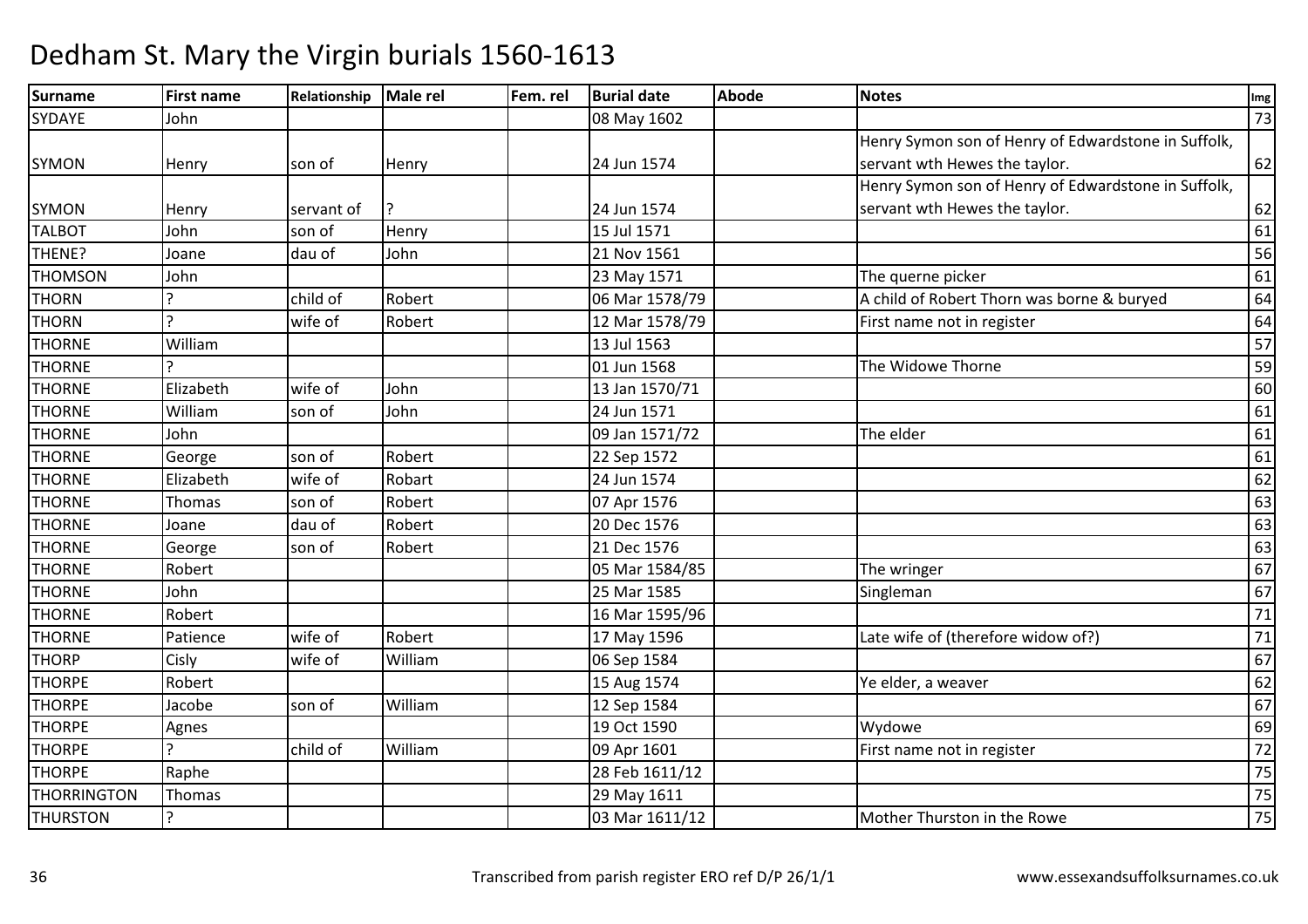| Surname          | <b>First name</b> | Relationship | Male rel     | Fem. rel | <b>Burial date</b> | <b>Abode</b> | <b>Notes</b>                                             | Img             |
|------------------|-------------------|--------------|--------------|----------|--------------------|--------------|----------------------------------------------------------|-----------------|
| <b>THURSTONE</b> | John              |              |              |          | 09 May 1592        |              |                                                          | 70              |
| <b>THWAITS</b>   | James             |              |              |          | 27 Apr 1611        |              | Senior                                                   | 75              |
| <b>TOMSONE</b>   | John              |              |              |          | 29 Nov 1567        |              |                                                          | 59              |
| <b>TOMSONE</b>   | George            | servant of   |              |          | 06 Oct 1573        |              | George Tomsone servant with Neverd                       | 62              |
| <b>TRAFORD</b>   |                   | child of     | $\mathbf{C}$ |          | 01 Jul 1600        |              | Traford had a chyld buryed                               | $\overline{72}$ |
| <b>TREE</b>      | Frances           |              |              |          | 02 Sep 1611        |              |                                                          | 75              |
| <b>TURNER</b>    |                   |              |              |          | 01 Nov 1563        |              | <b>Mother Turner</b>                                     | 57              |
| <b>TURNER</b>    | William           |              |              |          | 19 Jan 1563/64     |              | The elder                                                | 57              |
| <b>TYE</b>       | Ann               | dau of       | John         |          | 07 Sep 1574        | Layer        |                                                          | 62              |
| <b>TYLER</b>     | Robert            | servant of   | Thomas       |          | 13 Sep 1569        |              | Robert Tyler the servant late wth Thomas Boade           | 59              |
| <b>UPCHER</b>    | Thomas            | son of       | Steven       |          | 16 Sep 1560        |              |                                                          | 55              |
| <b>UPCHER</b>    | Michaell          | servant of   | *hell        |          | 28 Oct 1560        |              | Michaell Upcher servant of *hell Upcher                  | 55              |
| <b>UPCHER</b>    | Margret           | dau of       | Michaell     |          | 11 Sep 1561        |              |                                                          | 56              |
| <b>UPCHER</b>    | Joan              | dau of       | John         |          | 03 Jul 1563        |              |                                                          | 57              |
| <b>UPCHER</b>    | Agnes             | wife of      | Steven       |          | 28 Oct 1563        |              |                                                          | 57              |
| <b>UPCHER</b>    | Elizabeth         | dau of       | Stephen      |          | 20 Jan 1563/64     |              |                                                          | 57              |
| <b>UPCHER</b>    | Lewes             | son of       | Mihell       |          | 15 Aug 1566        |              |                                                          | 58              |
| <b>UPCHER</b>    | C                 | child of     | John         |          | 09 Jul 1568        |              | A young child of John Upchers                            | 59              |
| <b>UPCHER</b>    | Thomas            | servant of   | Steven       |          | 15 Jan 1570/71     |              | Thomas Brande servant of Steven Upcher                   | 60              |
| <b>UPCHER</b>    | John              | servant of   | Mihell       |          | 04 May 1571        |              | John Upcher servant with Mihell Upcher                   | 61              |
| <b>UPCHER</b>    | Michell           |              |              |          | 20 Jun 1575        |              | The elder                                                | 63              |
| <b>UPCHER</b>    | Daniell           | son of       | Steven       |          | 15 Nov 1575        |              |                                                          | 63              |
| <b>UPCHER</b>    | Ann               | wife of      | Steven       |          | 23 Oct 1580        |              |                                                          | 65              |
| <b>UPCHER</b>    | Constance         | dau of       | John         |          | 04 Jul 1581        |              |                                                          | 66              |
| <b>UPCHER</b>    | Judeth            | dau of       | Steven       |          | 21 Apr 1582        |              | Daughter of Steven Upcher, widower                       | 66              |
|                  |                   |              |              |          |                    |              | John Upcher, eldest brother of to Seven. (Is it 'Steven' |                 |
|                  |                   |              |              |          |                    |              | misspelt, or do they mean he's the eldest of 7           |                 |
| <b>UPCHER</b>    | John              | brother of   | Seven?       |          | 24 Sep 1583        |              | brothers?)                                               | 66              |
| <b>UPCHER</b>    | Martha            | servant of   | Richard      |          | 29 Oct 1584        |              | Martha Allexander servant of Richard Upcher              | 67              |
| <b>UPCHER</b>    | Michaell          |              |              |          | 07 Feb 1584/85     |              | The younger                                              | 67              |
| <b>UPCHER</b>    | Susan             | dau of       | John         |          | 12 Aug 1585        |              |                                                          | 68              |
| <b>UPCHER</b>    | Constance         | wife of      | John         |          | 18 Sep 1585        |              | Wife of John Upcher the younger                          | 68              |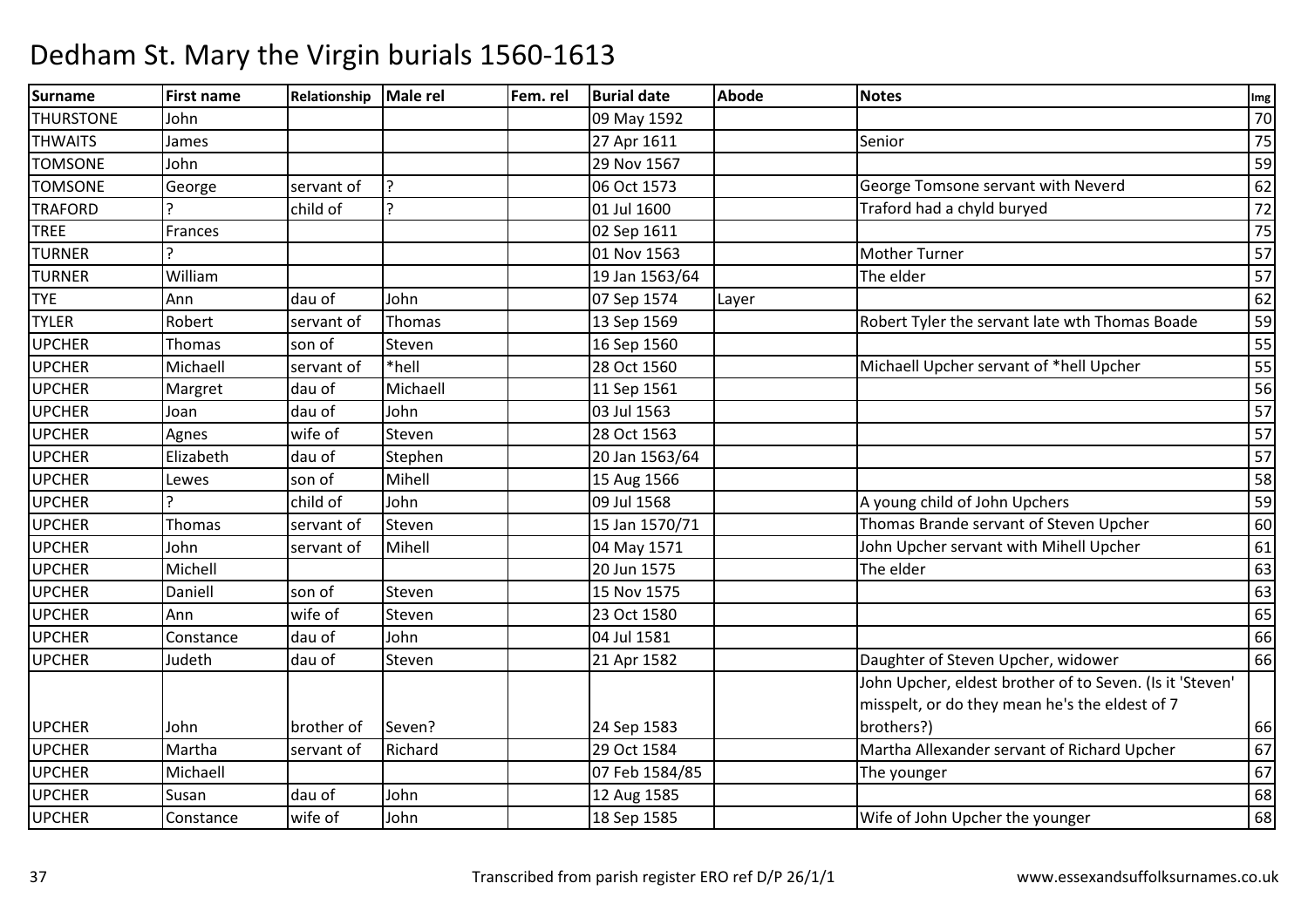| Surname         | <b>First name</b> | Relationship | Male rel | Fem. rel | <b>Burial date</b> | <b>Abode</b> | <b>Notes</b>                                   | Img    |
|-----------------|-------------------|--------------|----------|----------|--------------------|--------------|------------------------------------------------|--------|
| <b>UPCHER</b>   | Margret           | dau of       | Richard  |          | 17 Dec 1585        |              |                                                | 68     |
| <b>UPCHER</b>   | <b>Bridgett</b>   | dau of       | Stephen  |          | 26 Feb 1585/86     |              |                                                | 68     |
| <b>UPCHER</b>   | John              |              |          |          | 22 Jun 1587        |              | John Upcher the elder                          | 69     |
| <b>UPCHER</b>   | Thomazin          | servant of   | Steven   |          | 20 Dec 1592        |              | Thomazin Laye, a servant of Steven Upchers     | 70     |
| <b>UPCHER</b>   | Stephen           |              |          |          | 05 Oct 1594        |              | Ye elder                                       | 71     |
| <b>UPCHER</b>   | Judeth            | wife of      | Richard  |          | 12 Nov 1598        |              |                                                | $71\,$ |
| <b>UPCHER</b>   |                   |              |          |          | 18 Dec 1601        |              | The Wydow Upcher                               | 72     |
| <b>UPCHER</b>   | John              |              |          |          | 08 May 1602        |              |                                                | 73     |
| <b>UPCHER</b>   | Richard           |              |          |          | 02 Jun 1611        |              | Senior                                         | 75     |
| <b>UPCHER</b>   | Rose              | wife of      | Jhon     |          | 29 Aug 1611        |              |                                                | 75     |
| <b>UPCHER</b>   |                   | child of     | John     |          | 18 Sep 1611        |              | First name not in register                     | 75     |
| <b>UPCHER</b>   | John              | son of       | John     |          | 24 Sep 1611        |              |                                                | 75     |
| <b>UPCHER</b>   | $\mathbf{D}$      | wife of      | Richard  |          | 06 Feb 1611/12     |              | The wife of Richard Upcher the younger         | 75     |
| <b>VAUGHAN</b>  | Roger             |              |          |          | 09 Jan 1602/3      |              |                                                | 73     |
| <b>VAUGHANE</b> | <b>Bridget</b>    | dau of       | Roger    |          | 13 Sep 1581        |              |                                                | 66     |
| VAYSEY          |                   |              |          |          | 09 Sep 1587        |              | John Webb called Halting Webb lying at Vayseys | 69     |
| <b>VEASEY</b>   | Rachell           | dau of       | John     | Dorothye | 13 Aug 1579        |              |                                                | 64     |
| <b>VEASEY</b>   | John              |              |          |          | 28 Oct 1594        |              |                                                | 71     |
| <b>VEASY</b>    |                   | dau of       | Laurance |          | 26 Nov 1586        |              | A daughter of Laurance Veasy                   | 68     |
| <b>VEASY</b>    | Elizabeth         | servant of   | John     |          | 14 Jul 1594        |              | Elizabeth Goffe, servant of John Veasy         | 70     |
| <b>VEASY</b>    | C                 |              | Laurance |          | 10 Nov 1601        |              | Name and relationship not in register          | 72     |
| <b>VEASYE</b>   | Thomas            |              |          |          | 12 Jul 1563        |              | Old Thomas Veasye                              | 57     |
| <b>VEASYE</b>   | Thomas            | son of       | John     |          | 01 Mar 1572/73     |              |                                                | 62     |
| <b>VEASYE</b>   | Mary              | dau of       | Richard  |          | 09 Dec 1602        |              |                                                | 73     |
| <b>VERINS</b>   |                   | child of     | Richard  |          | 12 Sep 1587        |              | A child of Richard Verins                      | 69     |
| <b>WAAKE</b>    | Richard           |              |          |          | 04 Nov 1567        |              |                                                | 59     |
| <b>WAAKER</b>   | Barbery           | wife of      | Roger    |          | 12 Mar 1601/2      |              |                                                | 73     |
| <b>WADE</b>     | William           |              |          |          | 10 Jun 1598        |              |                                                | 71     |
| <b>WAFFIN</b>   | C                 | son of       | John     |          | 18 Jul 1586        |              | A son of John Waffins                          | 68     |
| <b>WAKEFYLD</b> | Richard           | servant of   | William  |          | 15 Oct 1574        |              | Richard Wakefyld servant of William Butter     | 62     |
| <b>WALL</b>     | Franncis          | dau of       |          | Margeret | 26 Jul 1562        |              |                                                | 56     |
| <b>WARDE</b>    | Agnes             | wife of      | Symond   |          | 07 Oct 1584        |              |                                                | 67     |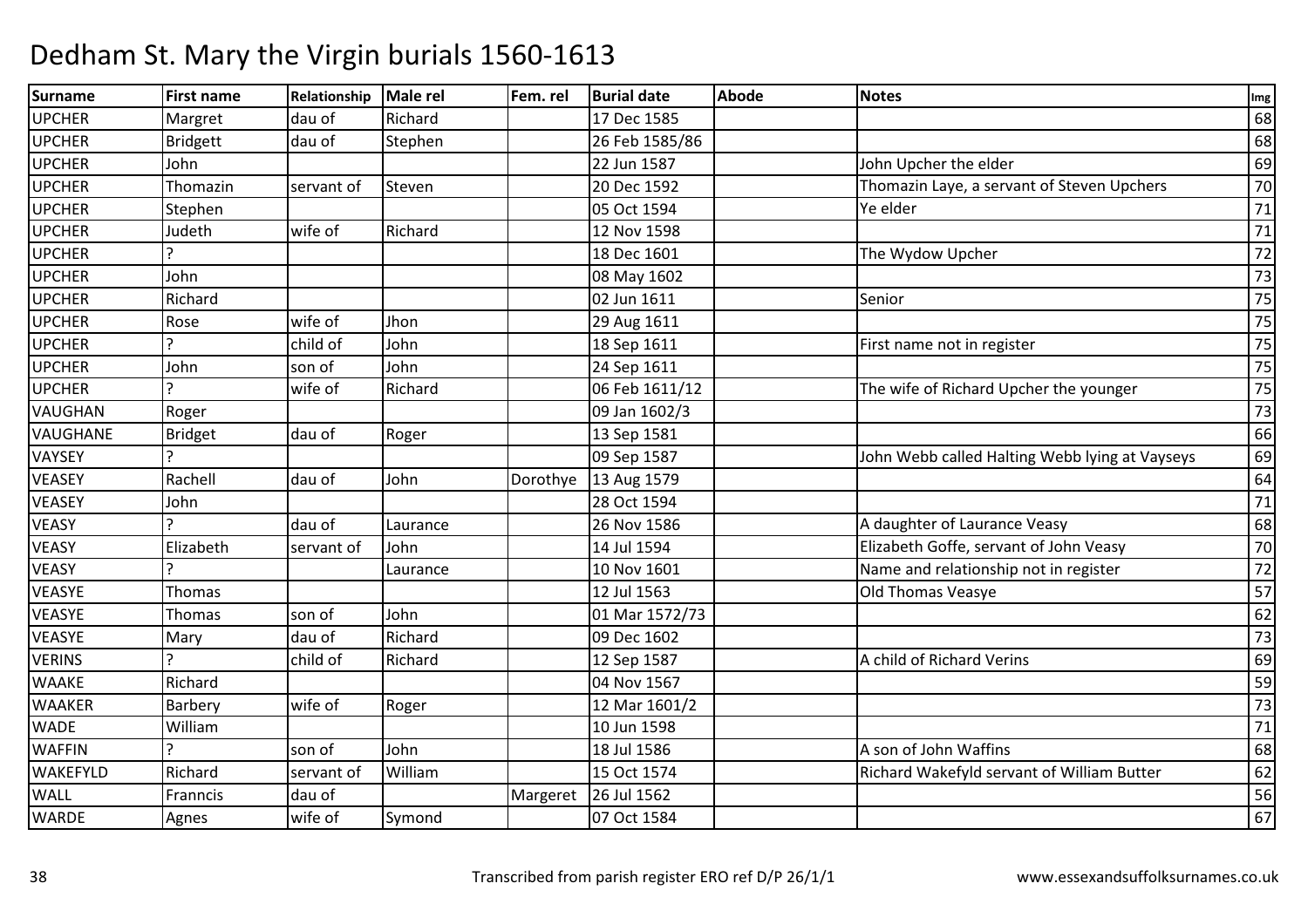| Surname        | <b>First name</b> | Relationship | Male rel     | Fem. rel | <b>Burial date</b> | <b>Abode</b> | <b>Notes</b>                                         | Img    |
|----------------|-------------------|--------------|--------------|----------|--------------------|--------------|------------------------------------------------------|--------|
| <b>WARNER</b>  | Ann               | dau of       | Ralphe       |          | 28 Oct 1561        |              |                                                      | 56     |
| <b>WARNER</b>  | Robert            |              |              |          | 28 Oct 1563        |              |                                                      | 57     |
| <b>WARNER</b>  | Grace             | dau of       | John         |          | 04 Nov 1563        |              |                                                      | 57     |
| <b>WARNER</b>  | William           |              |              |          | 16 Jan 1564/65     |              | Old William Warner                                   | 58     |
| <b>WARNER</b>  | Barbara           | dau of       | John         |          | 24 May 1568        |              |                                                      | 59     |
| <b>WARNER</b>  | Thomas            |              |              |          | 31 Jul 1568        |              |                                                      | 59     |
| <b>WARNER</b>  | Jane              | dau of       | Henry        |          | 15 Nov 1570        |              |                                                      | 60     |
| <b>WARNER</b>  | Grace             | dau of       | John         |          | 14 Dec 1570        |              |                                                      | 60     |
| <b>WARNER</b>  | Alce              | wife of      | Henry        |          | 17 Apr 1571        |              |                                                      | 61     |
| <b>WARNER</b>  | Andrewe           | dau of       |              |          | 16 Jun 1571        |              | Daughter of Warner the younger                       | 61     |
| <b>WARNER</b>  | Roase             | wife of      | Ralphe       |          | 05 Nov 1582        |              |                                                      | 66     |
| <b>WARNER</b>  | Edward            | son of       | William      |          | 23 Jun 1585        |              | Son of William Warner the younger                    | 67     |
| <b>WARNER</b>  | Mary              | dau of       | John         |          | 12 Mar 1585/86     |              | Daughter of John Warner the elder                    | 68     |
| <b>WARNER</b>  | John              |              |              |          | 22 Jan 1586/87     |              |                                                      | 68     |
| <b>WARNER</b>  | Ralphe            |              |              |          | 10 Aug 1587        |              |                                                      | 69     |
| <b>WARNER</b>  | John              |              |              |          | 31 Aug 1587        |              | Junior                                               | 69     |
|                |                   |              |              |          |                    |              | Wife of Old William Warner at the Bridge. First name |        |
| <b>WARNER</b>  |                   | wife of      | William      |          | 16 Dec 1587        |              | not in register.                                     | 69     |
| <b>WARNER</b>  | William           |              |              |          | 07 Jan 1592/93     |              |                                                      | 70     |
| <b>WARNER</b>  | William           |              |              |          | 12 Jan 1592/93     |              | The elder                                            | 70     |
| <b>WARNER</b>  | William           |              |              |          | 16 Sep 1603        |              |                                                      | 73     |
| <b>WARNER</b>  | Thomas            | son of       | Thomas       |          | 21 Jun 1611        |              |                                                      | 75     |
| <b>WARREN</b>  | Anna              |              |              |          | 20 Aug 1598        |              |                                                      | $71\,$ |
| <b>WASPE</b>   | Susan             | dau of       | William      |          | 25 Feb 1568/69     |              |                                                      | 59     |
| <b>WASPE</b>   | Agnes             | wife of      | William      |          | 21 Dec 1570        |              |                                                      | 60     |
| <b>WASPE</b>   | Edward            | son of       | William      |          | 07 Jan 1573/74     |              |                                                      | 62     |
| <b>WATSONE</b> | Robert            |              |              |          | 21 Aug 1579        |              | The carpenter                                        | 64     |
| <b>WATSONE</b> | Edward            |              |              |          | 19 Sep 1585        |              |                                                      | 68     |
| <b>WATSONE</b> |                   |              |              |          | 24 Feb 1586/87     |              | The Widowe Watsone                                   | 68     |
| <b>WATTS</b>   | Bartholmew        |              |              |          | 01 Jun 1574        |              |                                                      | 62     |
| <b>WAY</b>     | Willm.            |              |              |          | 24 Mar 1611/12     |              |                                                      | 75     |
| <b>WAYE</b>    | Jeremy            | son of       | Bartholomewe |          | 04 Aug 1561        |              |                                                      | 56     |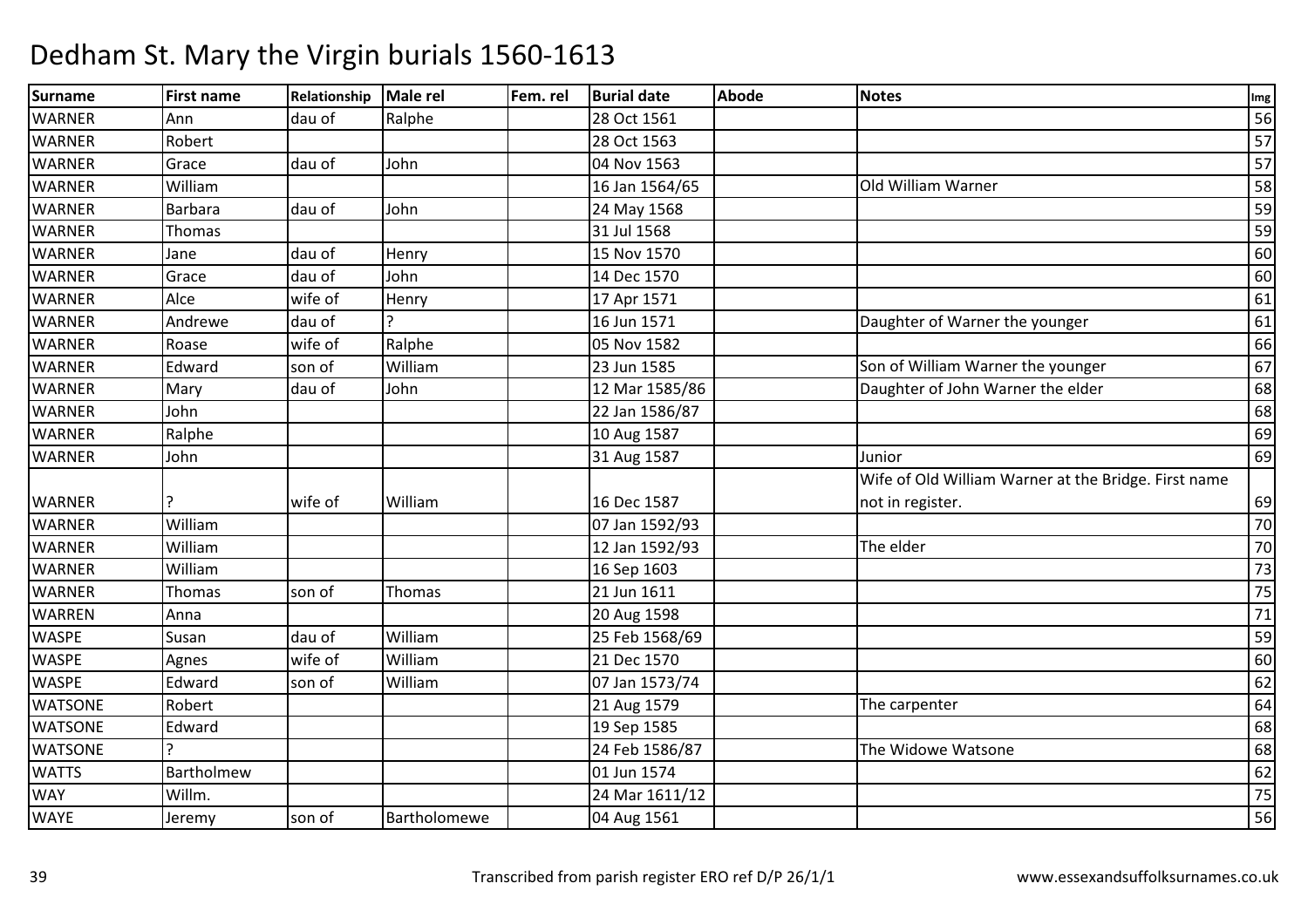| <b>Surname</b> | <b>First name</b> | Relationship | Male rel   | Fem. rel | <b>Burial date</b> | Abode | <b>Notes</b>                                   | Img |
|----------------|-------------------|--------------|------------|----------|--------------------|-------|------------------------------------------------|-----|
| <b>WAYE</b>    | Robert            | son of       | Barthelmew |          | 18 Feb 1562/63     |       |                                                | 56  |
| <b>WAYE</b>    | Daniell           | son of       | Robert     |          | 10 Sep 1563        |       | Son of Robert Waye the younger                 | 57  |
| <b>WAYE</b>    | Robert            |              |            |          | 13 Oct 1571        |       |                                                | 61  |
| <b>WAYE</b>    | Phebe             | dau of       | John       | Martha   | 22 Oct 1580        |       |                                                | 65  |
| <b>WAYE</b>    | Bartholmew        |              |            |          | 06 May 1581        |       |                                                | 65  |
| <b>WAYE</b>    | Joane             |              |            |          | 29 Aug 1581        |       | Wydowe                                         | 66  |
| <b>WEALDE</b>  |                   |              |            |          | 06 Oct 1564        |       | Mother Wealde                                  | 57  |
| <b>WEALDE</b>  | $\overline{P}$    | wife of      | Henry      |          | 30 Aug 1570        |       | Young Henry Wealdes wife                       | 60  |
| <b>WEALE</b>   | Henry             |              |            |          | 09 Mar 1571/72     |       |                                                | 61  |
| <b>WEB</b>     |                   | wife of      | William    |          | 04 Feb 1564/65     |       | William Webs wife                              | 58  |
| <b>WEBB</b>    | John              |              |            |          | 22 Oct 1561        |       |                                                | 56  |
| <b>WEBB</b>    | Joane             |              |            |          | 09 Apr 1564        |       |                                                | 57  |
| <b>WEBB</b>    | Thomas            |              |            |          | 06 Mar 1565/66     |       | The elder                                      | 58  |
| <b>WEBB</b>    | Isack             | son of       | John       |          | 18 Nov 1570        |       |                                                | 60  |
| <b>WEBB</b>    | Incent            | son of       | Thomas     |          | 01 Feb 1570/71     |       |                                                | 60  |
| <b>WEBB</b>    | Robert            | son of       | Henry      |          | 22 Mar 1571/72     |       |                                                | 61  |
| <b>WEBB</b>    | Sara              | dau of       | Thomas     | Margrett | 09 Apr 1577        |       |                                                | 63  |
| <b>WEBB</b>    | Thomas            | son of       | William    |          | 28 Apr 1578        |       |                                                | 64  |
| <b>WEBB</b>    |                   | wife of      | Thomas     |          | 05 Apr 1583        |       | First name not in register.                    | 66  |
| <b>WEBB</b>    | $\mathbf{C}$      |              |            |          | 14 Dec 1583        |       | <b>Father Webb</b>                             | 66  |
| <b>WEBB</b>    | William           |              |            |          | 06 Feb 1583/84     |       | The gardiner                                   | 67  |
| <b>WEBB</b>    | Joane             | wife of      | Thomas     |          | 16 Mar 1584/85     |       | Wife of Thomas Webb the yonger a gardiner      | 67  |
| <b>WEBB</b>    | John              | son of       |            |          | 20 Apr 1585        |       | Son of the widowe Webb in the Rowe             | 67  |
| <b>WEBB</b>    | Elizabeth         | wife of      | George     |          | 13 Jan 1586/87     |       |                                                | 68  |
| <b>WEBB</b>    | John              |              |            |          | 26 Apr 1587        |       |                                                | 69  |
| <b>WEBB</b>    | Elizabeth         |              |            |          | 30 Apr 1587        |       | The lame wench                                 | 69  |
|                | John /            |              |            |          |                    |       |                                                |     |
| <b>WEBB</b>    | <b>Halting</b>    |              |            |          | 09 Sep 1587        |       | John Webb called Halting Webb lying at Vayseys | 69  |
| <b>WEBB</b>    | Malde             |              |            |          | 23 Oct 1590        |       | Widowe                                         | 69  |
| <b>WEBB</b>    | Thomas            |              |            |          | 14 Jul 1592        |       | The gardiner                                   | 70  |
| <b>WEBB</b>    | Margret           | wife of      | Thomas     |          | 28 Mar 1593        |       |                                                | 70  |
| <b>WEBB</b>    |                   |              |            |          | 30 Mar 1593        |       | Wydowe Webb                                    | 70  |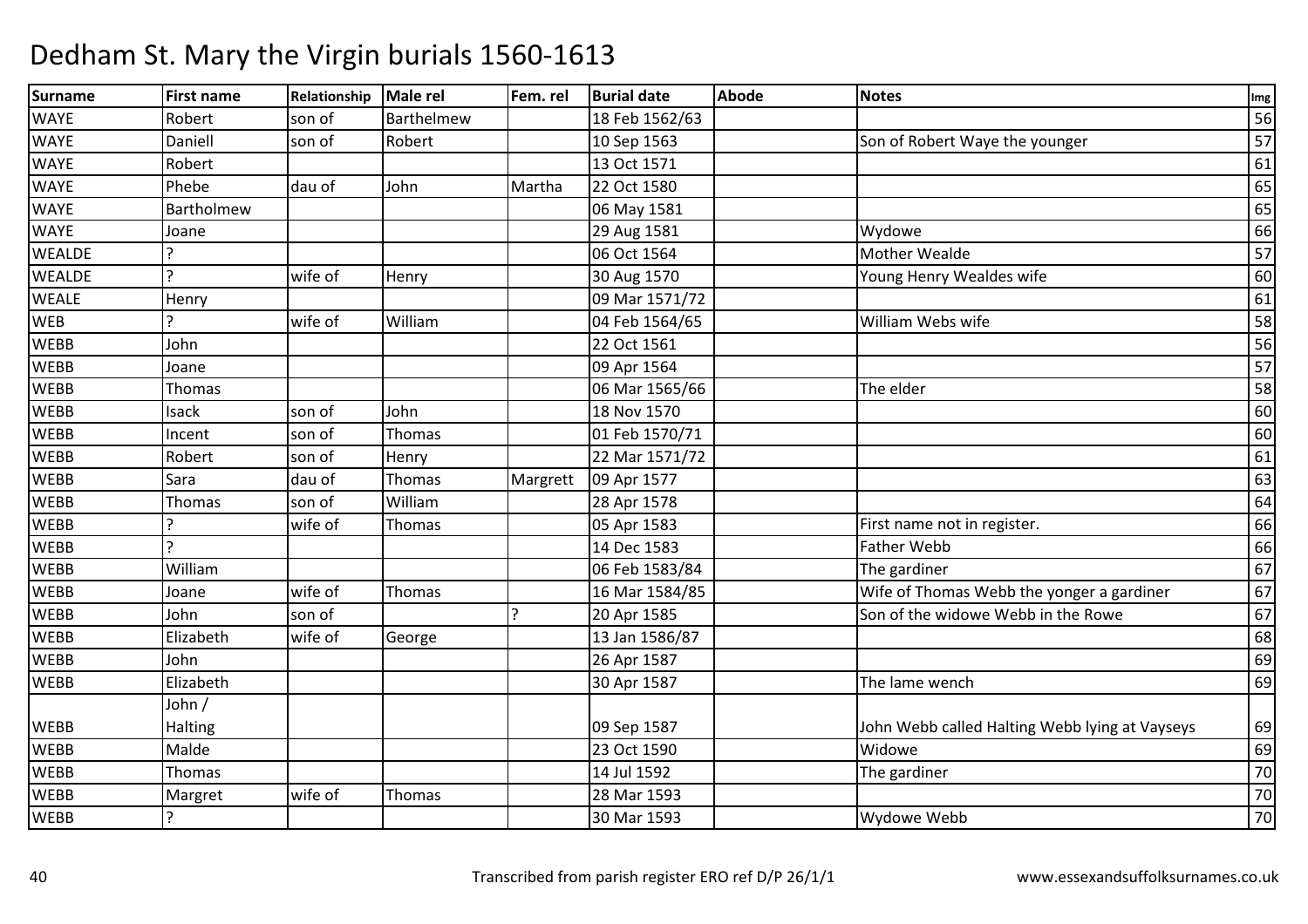| <b>Surname</b> | <b>First name</b> | Relationship | Male rel     | Fem. rel | <b>Burial date</b> | <b>Abode</b> | <b>Notes</b>                                       | Img             |
|----------------|-------------------|--------------|--------------|----------|--------------------|--------------|----------------------------------------------------|-----------------|
| <b>WEBB</b>    | George            |              |              |          | 14 Jun 1598        |              |                                                    | 71              |
| <b>WEBB</b>    |                   | child of     | John         |          | 05 Jan 1599/00     |              | First name not in register                         | 72              |
| <b>WEBB</b>    |                   | child of     | Robt.        |          | 08 Dec 1611        |              | First name not in register                         | 75              |
|                |                   |              |              |          |                    |              | William Webbes wife was brought in bedd wth iiii   |                 |
| <b>WEBBE</b>   |                   | wife of      | William      |          | 12 Jan 1564/65     |              | mayden children & was buried.                      | 58              |
| <b>WEBBE</b>   | Robert            |              |              |          | 16 Jul 1591        |              |                                                    | 70              |
| <b>WEBBE</b>   |                   | child of     | Thomas       |          | 26 Dec 1592        |              | A child of Thomas Webbes the sharman               | 70              |
| <b>WELD</b>    |                   | son of       |              |          | 06 May 1566        |              | First names not in register                        | 58              |
| <b>WELL</b>    | Henry             | son of       | Thomas       |          | 06 Nov 1574        |              | Henry Well junior                                  | 62              |
| <b>WELL</b>    | Robert            |              |              |          | 28 Jun 1575        |              |                                                    | 63              |
| <b>WENDEN</b>  | John              |              |              |          | 22 Apr 1571        |              | The elder                                          | 61              |
| <b>WENT</b>    | John              | son of       | John         |          | 09 Jan 1562/63     |              |                                                    | $\overline{56}$ |
| <b>WENT</b>    |                   |              |              |          | 17 Jan 1564/65     |              | Old Mother Went                                    | 58              |
| <b>WENT</b>    |                   |              |              |          | 13 Feb 1564/65     |              | Old Father Went                                    | 58              |
| <b>WENT</b>    | Richard           |              |              |          | 03 Nov 1574        |              | <b>Richard Went with Bracsted</b>                  | 62              |
| <b>WENT</b>    | John              |              |              |          | 03 Nov 1594        |              |                                                    | $\overline{71}$ |
| <b>WENT</b>    |                   |              |              |          | 20 Feb 1594/95     |              | Wydowe Went                                        | 71              |
| <b>WENTE</b>   | Agnes             |              |              |          | 08 Mar 1563/64     |              |                                                    | 57              |
| <b>WEST</b>    | Elizabeth         | dau of       | $\mathbf{C}$ |          | 18 Jan 1560/61     |              | Parents' first names not in register               | $\overline{55}$ |
| <b>WEST</b>    | Joan              | wife of      | Thomas       |          | 16 Jun 1562        |              |                                                    | $\overline{56}$ |
| <b>WEST</b>    | Mary              | dau of       | John         |          | 08 Aug 1571        | Ardlye       |                                                    | 61              |
| <b>WEST</b>    | Roase             |              | William      |          | 11 Jun 1572        |              | Roase West daughter-in-law of William Bracsted     | 61              |
| <b>WEST</b>    |                   | wife of      | Robert       |          | 23 Jul 1601        |              | First name not in register                         | 72              |
| <b>WEST</b>    | Robert            | son of       | Robert       |          | 17 Jan 1601/2      |              |                                                    | 73              |
| <b>WESTE</b>   | Thomas            |              |              |          | 17 May 1600        |              |                                                    | 72              |
| <b>WHIGHT</b>  | Katheren          | wife of      | Thomas       |          | 28 Apr 1563        |              | Surname spelt Whight and Whyte                     | 57              |
| <b>WHIGHT</b>  | William           |              |              |          | 28 Jun 1567        |              |                                                    | 59              |
| <b>WHIPPET</b> | Joane             | dau of       | Thomas       |          | 08 Jan 1563/64     |              |                                                    | 57              |
| <b>WHIPPET</b> | Thomas            |              |              |          | 05 Jul 1578        |              |                                                    | 64              |
| <b>WHIPPIT</b> | Alce              | dau of       | Thomas       |          | 20 Nov 1562        |              |                                                    | 56              |
|                |                   |              |              |          |                    |              | John White, dwelling at Walton was buryed here, he |                 |
| <b>WHITE</b>   | John              |              |              |          | 04 Jul 1576        |              | dyed at Mr. Pkers.                                 | 63              |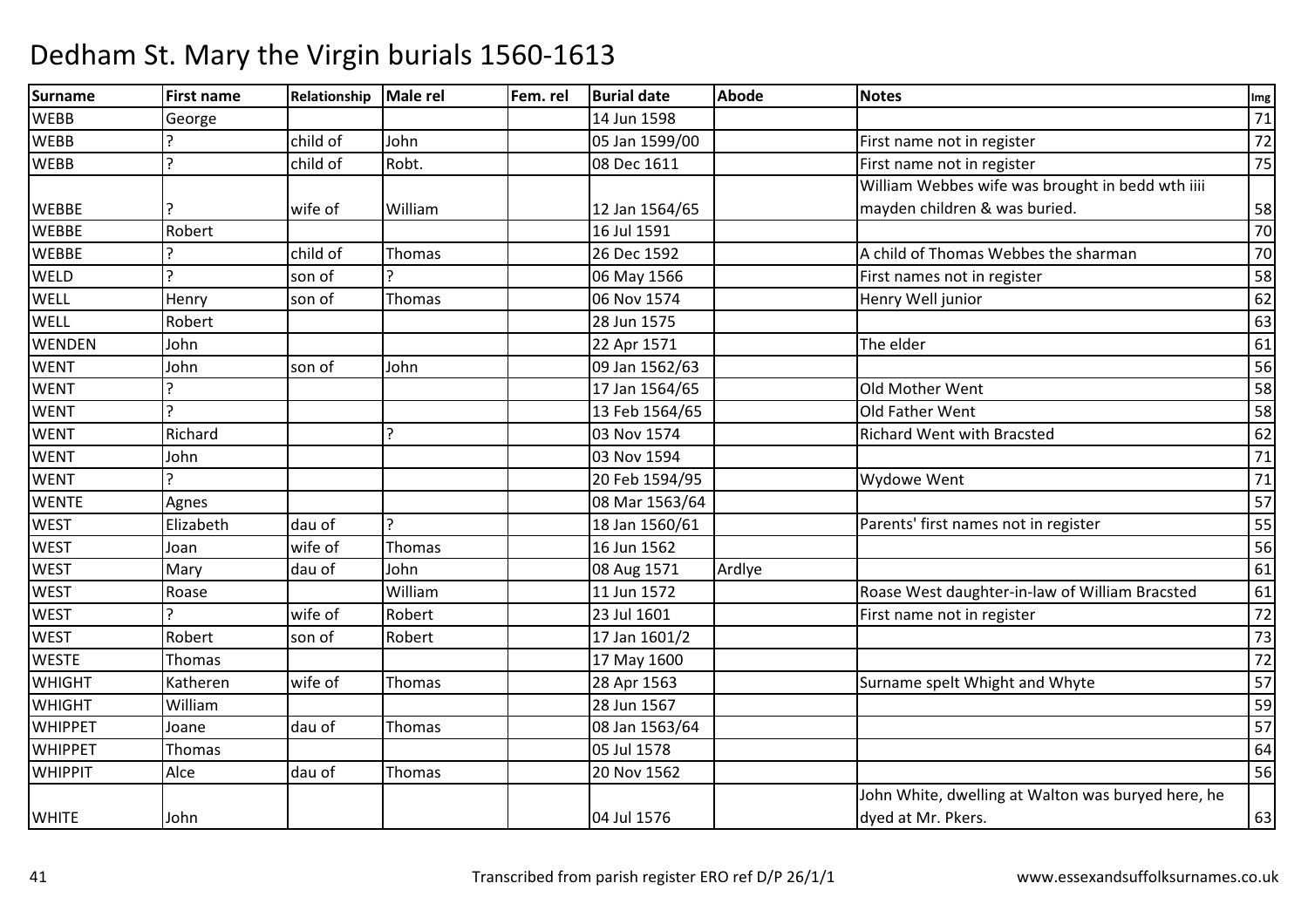| Surname           | <b>First name</b> | Relationship | <b>Male rel</b> | Fem. rel | <b>Burial date</b> | <b>Abode</b> | <b>Notes</b>                                   | Img    |
|-------------------|-------------------|--------------|-----------------|----------|--------------------|--------------|------------------------------------------------|--------|
| <b>WHITLOCK</b>   | William           | son of       | John            |          | 19 Feb 1570/71     |              |                                                | 60     |
| <b>WHITLOCK</b>   |                   | wife of      | John            |          | 09 Nov 1603        |              | First name not in register                     | 73     |
| <b>WHITLOCK</b>   | $\overline{?}$    |              |                 |          | 01 Aug 1605        |              | <b>Ould Father Whitlock</b>                    | $74$   |
| <b>WHITLOCKE</b>  | Jone              | dau of       | John            |          | 27 May 1577        |              |                                                | 64     |
| <b>WHYTYNG</b>    | John              | son of       | Antony          |          | 25 Aug 1610        |              |                                                | 74     |
| <b>WILKENSONE</b> | Elizabeth         | dau of       | Edward          | Margret  | 05 Nov 1580        |              |                                                | 65     |
| <b>WILKENSONE</b> | Marget            | wife of      | Edward          |          | 30 Dec 1599        |              |                                                | 72     |
| WILLKENSONE       | Elizabeth         | dau of       | Edward          |          | 20 Nov 1570        |              |                                                | 60     |
| WILLKENSONE       | William           |              |                 |          | 30 Mar 1578        |              |                                                | 64     |
|                   |                   |              |                 |          |                    |              |                                                |        |
| <b>WINDAM</b>     | John              | servant of   |                 |          | 05 Jun 1575        |              | John Sommersonne, late servant with Mr. Windam | 63     |
| <b>WOLLMAN</b>    | William           |              |                 |          | 20 Apr 1562        |              |                                                | 56     |
| <b>WOLMAN</b>     | Martyne           | son of       | William         |          | 20 Jun 1562        |              |                                                | 56     |
| <b>WOOD</b>       | Sara              | dau of       | Robert          |          | 16 Feb 1559/60     |              |                                                | 55     |
| <b>WOOD</b>       | John              |              |                 |          | 12 Mar 1576/77     |              | The elder                                      | 63     |
| <b>WOOD</b>       | Judith            | wife of      | George          |          | 13 Mar 1592/93     |              |                                                | 70     |
| <b>WOOD</b>       | Christopher       |              |                 |          | 13 Dec 1595        |              | Singleman                                      | $71\,$ |
| <b>WOOD</b>       |                   | wife of      | John            |          | 04 Mar 1604/5      |              | First name not in register                     | 73     |
| <b>WOOD</b>       | Elysabeth         |              |                 |          | 23 Jun 1610        |              | Wedowe                                         | 74     |
| <b>WOOD</b>       | C                 |              |                 |          | 26 Jul 1610        |              | Wedowe Wood                                    | 74     |
| <b>WOOD</b>       | Mary              |              |                 |          | 30 Jul 1610        |              |                                                | 74     |
| <b>WOODE</b>      | Robert            | son of       | John            |          | 23 Oct 1562        |              |                                                | 56     |
| <b>WOODE</b>      | Grace             | dau of       |                 |          | 11 Jun 1564        |              | Daughter of ye Wydwoe Wood                     | 57     |
| <b>WOODE</b>      | Ann               | wife of      | John            |          | 02 May 1566        |              |                                                | 58     |
| <b>WOODE</b>      | Elizabeth         | dau of       | John            |          | 21 Aug 1567        |              |                                                | 59     |
| <b>WOODE</b>      | Mary              | dau of       | John            |          | 24 Nov 1569        |              |                                                | 60     |
| <b>WOODE</b>      | Mary              | dau of       | Bartholomewe    |          | 28 Oct 1570        |              |                                                | 60     |
| <b>WOODE</b>      | Mary              | dau of       | Richard         |          | 08 Jul 1575        |              |                                                | 63     |
| <b>WOODE</b>      | William           | son of       | Clement         |          | 28 Aug 1578        |              |                                                | 64     |
| <b>WOODE</b>      | William           | son of       | Clement         |          | 31 Oct 1580        |              |                                                | 65     |
| <b>WOODE</b>      | ?                 |              |                 |          | 22 Nov 1583        |              | The Wydowe Woode                               | 66     |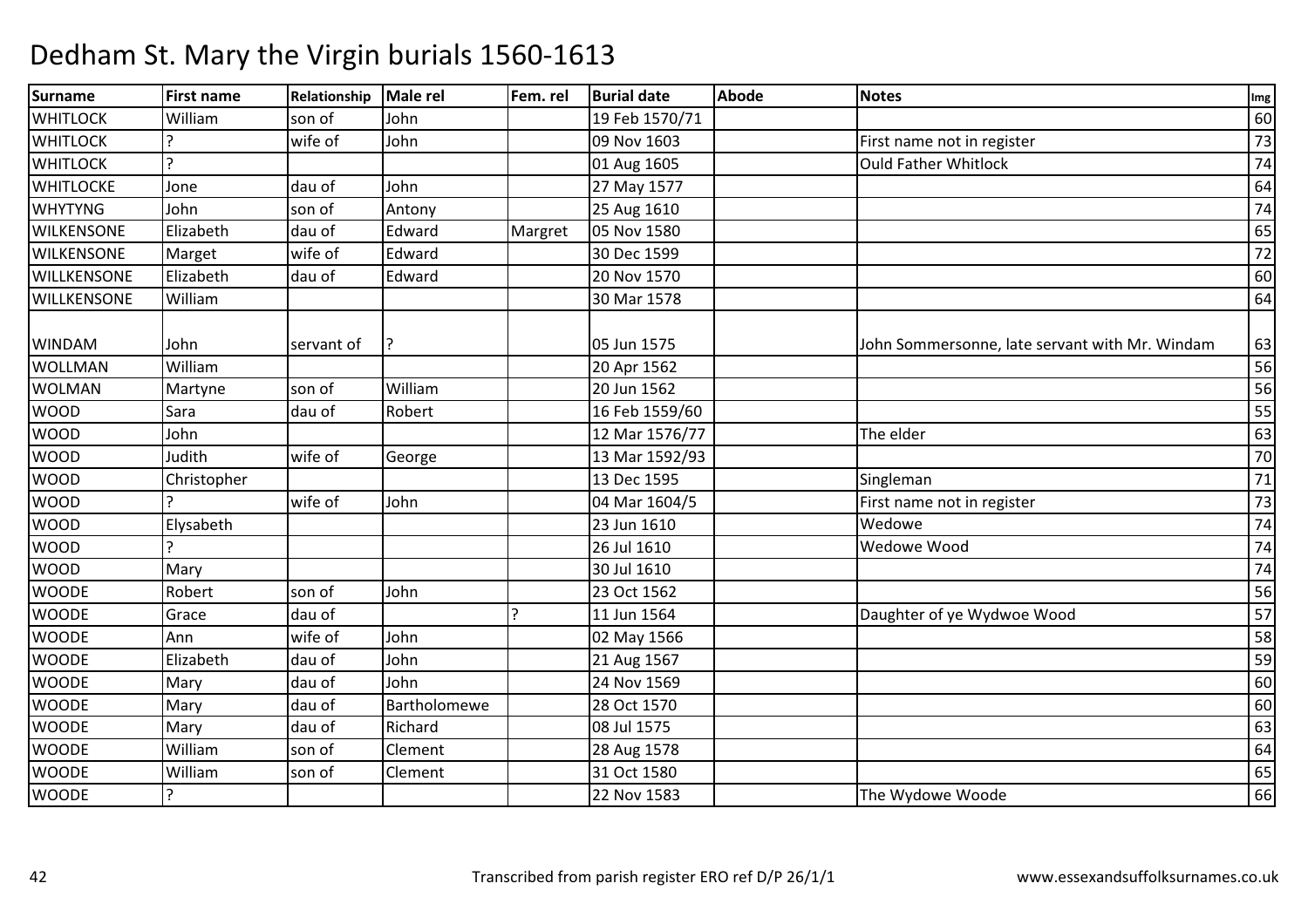| Surname         | <b>First name</b> | Relationship | Male rel | Fem. rel | <b>Burial date</b> | <b>Abode</b> | <b>Notes</b>                                          | Img             |
|-----------------|-------------------|--------------|----------|----------|--------------------|--------------|-------------------------------------------------------|-----------------|
|                 |                   |              |          |          |                    |              | John Woode son-in-law of Peerce Butter and Henry      |                 |
|                 |                   |              |          |          |                    |              | Woodes son in law by him. (Not clear by whom - son in |                 |
|                 |                   |              |          |          |                    |              | law of Henry Woode by John Woode or Peerce            |                 |
| <b>WOODE</b>    | John              | lof          | Peerce   |          | 15 Nov 1587        |              | Butter?)                                              | 69              |
|                 |                   |              |          |          |                    |              | John Woode son-in-law of Peerce Butter and Henry      |                 |
|                 |                   |              |          |          |                    |              | Woodes son in law by him. (Not clear by whom - son in |                 |
|                 |                   |              |          |          |                    |              | law of Henry Woode by John Woode or Peerce            |                 |
| <b>WOODE</b>    |                   | lof          | Henry    |          | 15 Nov 1587        |              | Butter?)                                              | 69              |
| <b>WOODGATE</b> | Alce              |              |          |          | 05 Sep 1561        |              |                                                       | 56              |
| <b>WOODWARD</b> | William           |              |          |          | 03 Jul 1579        |              |                                                       | 64              |
| <b>WOODWARD</b> | Elizabeth         |              |          |          | 04 Aug 1580        |              | Widdowe                                               | 65              |
| <b>WOODWARD</b> | William           |              |          |          | 16 Nov 1580        |              | Orphant (orphan?)                                     | 65              |
| <b>WOODWOSE</b> | John              |              |          |          | 23 Jul 1570        |              |                                                       | 60              |
| <b>WOOLMAN</b>  | Ann               | dau of       | William  |          | 24 Apr 1562        |              |                                                       | 56              |
| <b>WORTH</b>    |                   | wife of      |          |          | 21 May 1568        |              | Mr Worth his wife                                     | 59              |
| <b>WORTH</b>    | William           | son of       | John     |          | 28 May 1572        |              |                                                       | 61              |
| <b>WRENCH</b>   | C                 | child of     | William  |          | 27 Jun 1572        |              | William Wrench had a chyld borne & buryed             | 61              |
| <b>WRIGHT</b>   | Elizabeth         | dau of       | Richard  |          | 07 Sep 1577        |              |                                                       | 64              |
| <b>WRIGHT</b>   |                   |              |          |          | 23 Nov 1602        |              | The Wydow Wright                                      | 73              |
| <b>WRIGHT</b>   | ς                 | wife of      | John     |          | 11 Feb 1602/3      |              | First name not in register                            | 73              |
| <b>WRIGHT</b>   |                   |              |          |          | 08 Oct 1603        |              | Ould Wright                                           | 73              |
| <b>WRYGHT</b>   | C                 |              |          |          | 11 Mar 1568/69     |              | Mother Wryght                                         | 59              |
| <b>WRYGHT</b>   | Elizabeth         |              |          |          | 11 Apr 1574        |              |                                                       | 62              |
| <b>WRYGHT</b>   | Henry             |              |          |          | 09 Apr 1583        |              | A laborer                                             | 66              |
| <b>WRYGHT</b>   | Robert            |              |          |          | 26 Mar 1591        |              |                                                       | 69              |
| <b>WRYNCH</b>   | ς                 |              |          |          | 03 Jul 1601        |              | Mother Wrynch, wydow                                  | 72              |
| <b>WRYTE</b>    | ς                 | dau of       |          |          | 17 Dec 1601        |              | First names not in register                           | $\overline{72}$ |
| <b>WRYTE</b>    | Ann               | wife of      | Robert   |          | 18 Dec 1601        |              |                                                       | 72              |
| <b>WYLES</b>    | Ralfe             |              |          |          | 12 Jun 1601        |              |                                                       | $\overline{72}$ |
| <b>WYTH</b>     | Richard           |              |          |          | 18 Apr 1610        |              |                                                       | 74              |
| <b>YATES</b>    | Joan              | dau of       | Peter    |          | 23 Oct 1573        |              |                                                       | 62              |